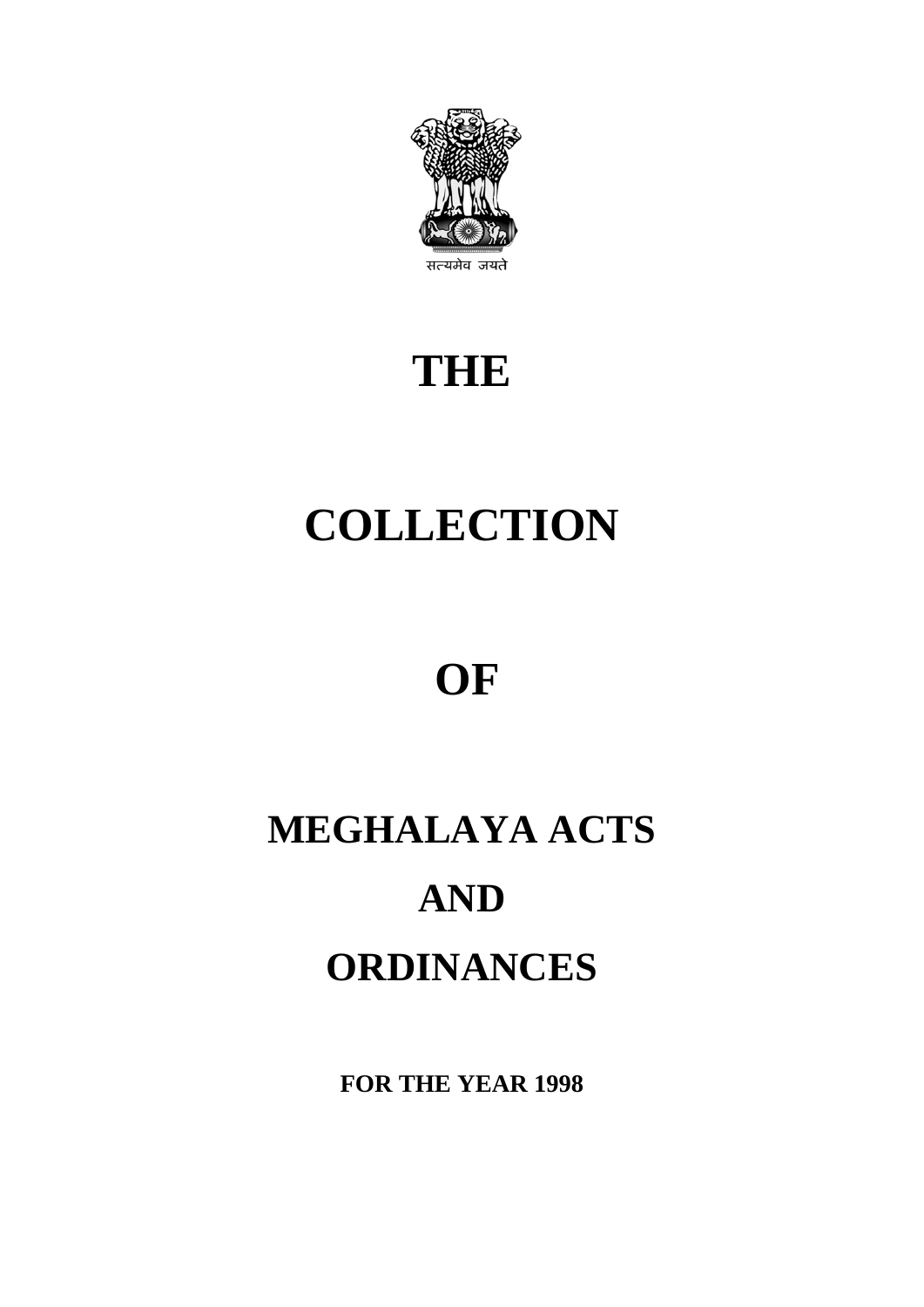### **INDEX**

## List of Meghalaya Acts and Ordinance, 1998.

| 1 of 1998<br>The Meghalaya Appropriation (No. 1) Act, 1998<br>$1 - 13$<br>2 of 1998<br>14-28<br>The Meghalaya Appropriation (Vote on Account) Act, 1998<br>3 of 1998<br>The Meghalaya Appropriation (No. II) Act, 1998<br>29-43<br>4 of 1998<br>44-53<br>The Meghalaya Taxation Laws (Amendment) Act, 1998<br>5 of 1998<br>The Meghalaya Board of School Education (Amendment)<br>54-55<br>Act, 1998<br>6 of 1998<br>The Meghalaya Prohibition of Smoking and Non-Smokers<br>56-59<br>Health Protection Act, 1998<br>7 of 1998<br>The Meghalaya Forest Regulation (Amendment) Acts, 1998<br>-60 | Acts No. | Title of the Acts | Page |
|-------------------------------------------------------------------------------------------------------------------------------------------------------------------------------------------------------------------------------------------------------------------------------------------------------------------------------------------------------------------------------------------------------------------------------------------------------------------------------------------------------------------------------------------------------------------------------------------------|----------|-------------------|------|
|                                                                                                                                                                                                                                                                                                                                                                                                                                                                                                                                                                                                 |          |                   |      |
|                                                                                                                                                                                                                                                                                                                                                                                                                                                                                                                                                                                                 |          |                   |      |
|                                                                                                                                                                                                                                                                                                                                                                                                                                                                                                                                                                                                 |          |                   |      |
|                                                                                                                                                                                                                                                                                                                                                                                                                                                                                                                                                                                                 |          |                   |      |
|                                                                                                                                                                                                                                                                                                                                                                                                                                                                                                                                                                                                 |          |                   |      |
|                                                                                                                                                                                                                                                                                                                                                                                                                                                                                                                                                                                                 |          |                   |      |
|                                                                                                                                                                                                                                                                                                                                                                                                                                                                                                                                                                                                 |          |                   |      |
|                                                                                                                                                                                                                                                                                                                                                                                                                                                                                                                                                                                                 |          |                   |      |

#### ORDINANCES

#### Ordinance No.

| 1 of 1998 | The Meghalaya Municipal (Amendment) Ordinance, 1998 | 61-64 |
|-----------|-----------------------------------------------------|-------|
| 2 of 1998 | The Meghalaya Motor Vehicles Taxation (Amendment)   | 65-66 |
|           | Ordinance, 1998                                     |       |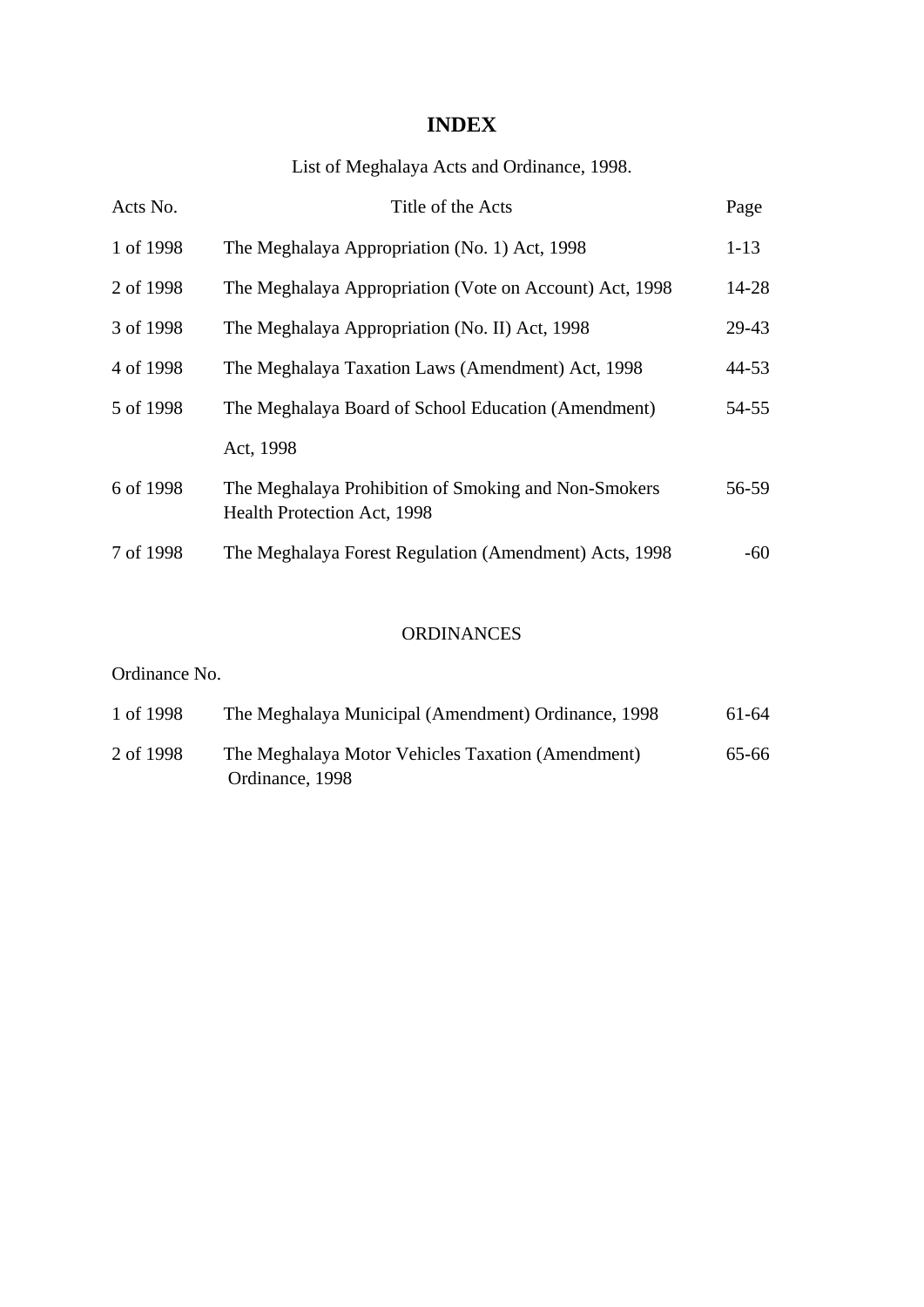#### **The 26th March, 1998**

No. LL(B) 17/96/100- The Meghalaya Appropriation (No. I) Act, 1998 (Act No. of 1998) is hereby published for general information.

#### **MEGHALAYA ACT NO. 1 OF 1998**

(As passed by the Meghalaya Legislative Assembly)

(Received the assent of the Governor on the  $26<sup>th</sup>$  March, 1998

(Published in the Gazette of Meghalaya, Extra-ordinary issue, dated  $26<sup>th</sup>$  March, 1998)

#### THE MEGHALAYA APPROPRIATION NO.1 ACT, 1998

An

#### Act

To authorise payment and appropriation of certain further sums from and out of the Consolidated Fund of Meghalaya for the services of financial year 1997-98

Be it enacted by the Legislature of the State of Meghalaya in the Forty Ninth Year of the Republic of India as follows:-

| Short title and<br>Commencement                                                            |   | $(1)$ This Act may be called<br>Meghalaya<br>the<br>Appropriation (No. I) Act, 1998                                                                                                                                                                                                                                                                                                                                                                                                               |
|--------------------------------------------------------------------------------------------|---|---------------------------------------------------------------------------------------------------------------------------------------------------------------------------------------------------------------------------------------------------------------------------------------------------------------------------------------------------------------------------------------------------------------------------------------------------------------------------------------------------|
| Withdrawal of Rs.<br>40,92,88,198 from and out of<br>the Consolidated Fund of<br>Meghalaya | 2 | From and out of the Consolidated Fund of Meghalaya<br>there may be paid and applied sums not exceeding<br>those specified in Column (3) of the Scheduled<br>amounting in the aggregate to the sums of Rupees forty<br>crores, ninety two lakhs, eighty eight thousand, four<br>hundred ninety eight towards defraying the several<br>charges which will come in the course of payment<br>during the financial year 1997-98 in respect of the<br>services specified in Column (2) of the Schedule. |
| Appropriation                                                                              | 3 | The sums authorised to be withdrawn from and out of<br>the Consolidated Fund of Meghalaya by this Act, shall<br>be appropriated for the services and purposes expressed<br>in the Schedule in relation to the said year.                                                                                                                                                                                                                                                                          |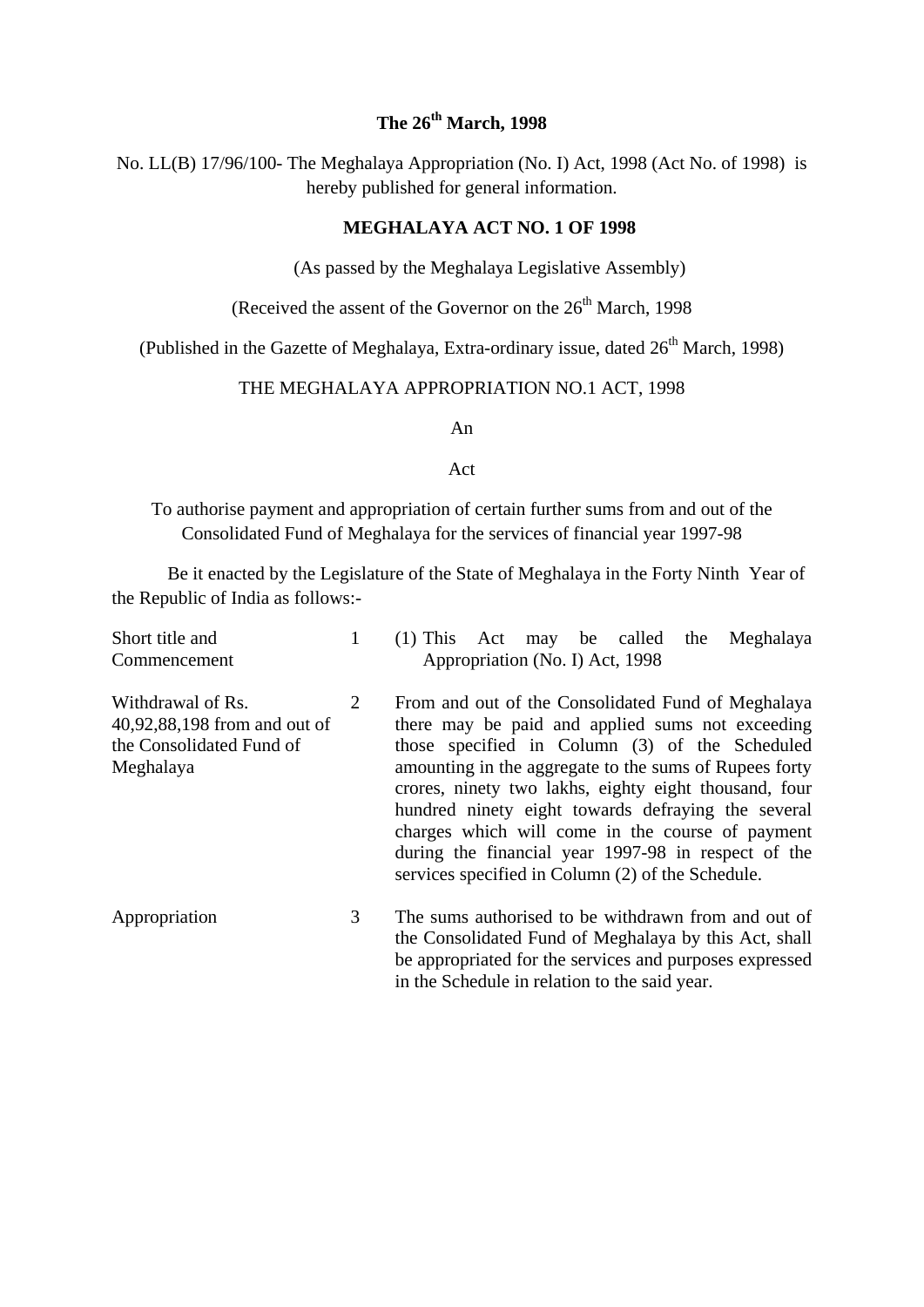# SCHEDULE (See Section 2 & 3)

| (1)       | (2)                                                    |                      |           | (3)                |                         |
|-----------|--------------------------------------------------------|----------------------|-----------|--------------------|-------------------------|
| Grant No. | Services and Purposes                                  |                      |           | Sums not exceeding |                         |
|           | (Major Heads)                                          |                      |           |                    |                         |
|           |                                                        |                      | Voted by  | Charged on         | Total                   |
|           |                                                        |                      | The       | the Consolidated   |                         |
|           |                                                        |                      |           |                    |                         |
|           |                                                        |                      | Assembly  | Fund               |                         |
|           |                                                        |                      | Rs.       | Rs.                | Rs.                     |
|           | 2011-Parliamentary/State/Union                         | Revenue              | 15,90,000 | 8,50,000           | 19,40,000               |
|           | <b>Territory Legislature</b>                           |                      |           |                    |                         |
| 1.        | 2058-Stationery and Printing                           |                      |           |                    |                         |
|           | 4058-Capital Outlay on Stationery                      | Capital              |           |                    |                         |
|           | and Printing                                           |                      |           |                    |                         |
| 2.        | -2012-Governor                                         | <sub>1</sub> Revenue |           |                    | 28, 49, 479 38, 44, 479 |
| 3.        | 2013-Council of Ministers<br>2070-Other Administrative | Revenue              | 20,25,000 |                    | 20,25,000               |
|           | Services, etc                                          |                      |           |                    |                         |
| 4.        | 2014-Administration of Justice                         | Revenue              |           | 1,92,833 8,46,000  | 10,25,833               |
| 5.        | 2015-Elections                                         | Revenue              |           |                    |                         |
|           | 2029-Land Revenue<br>2245-Relief on account of Natural |                      |           |                    |                         |
|           | Calamities                                             |                      |           |                    |                         |
|           | 2250-Other Social Services                             | Revenue              | 13,45,501 |                    | 13,45,501               |
|           | 3475-Other General Economic                            |                      |           |                    |                         |
|           | <b>Services</b>                                        |                      |           |                    |                         |
| 6.        | 6225-Loans for Welfare of                              |                      |           |                    |                         |
|           | <b>Scheduled Castes, Scheduled</b>                     |                      |           |                    |                         |
|           | Tribes and other Backward                              |                      |           |                    |                         |
|           | Classes                                                |                      |           |                    |                         |
|           | 6250-Loans for Other Social                            | Capital              |           |                    |                         |
|           | Services                                               |                      |           |                    |                         |
|           | 6401-Loans for Crop Husbandry                          |                      |           |                    |                         |
| 7.        | 2030-Stamps and Registration                           | Revenue              | 5,99,609  |                    | 5,99,609                |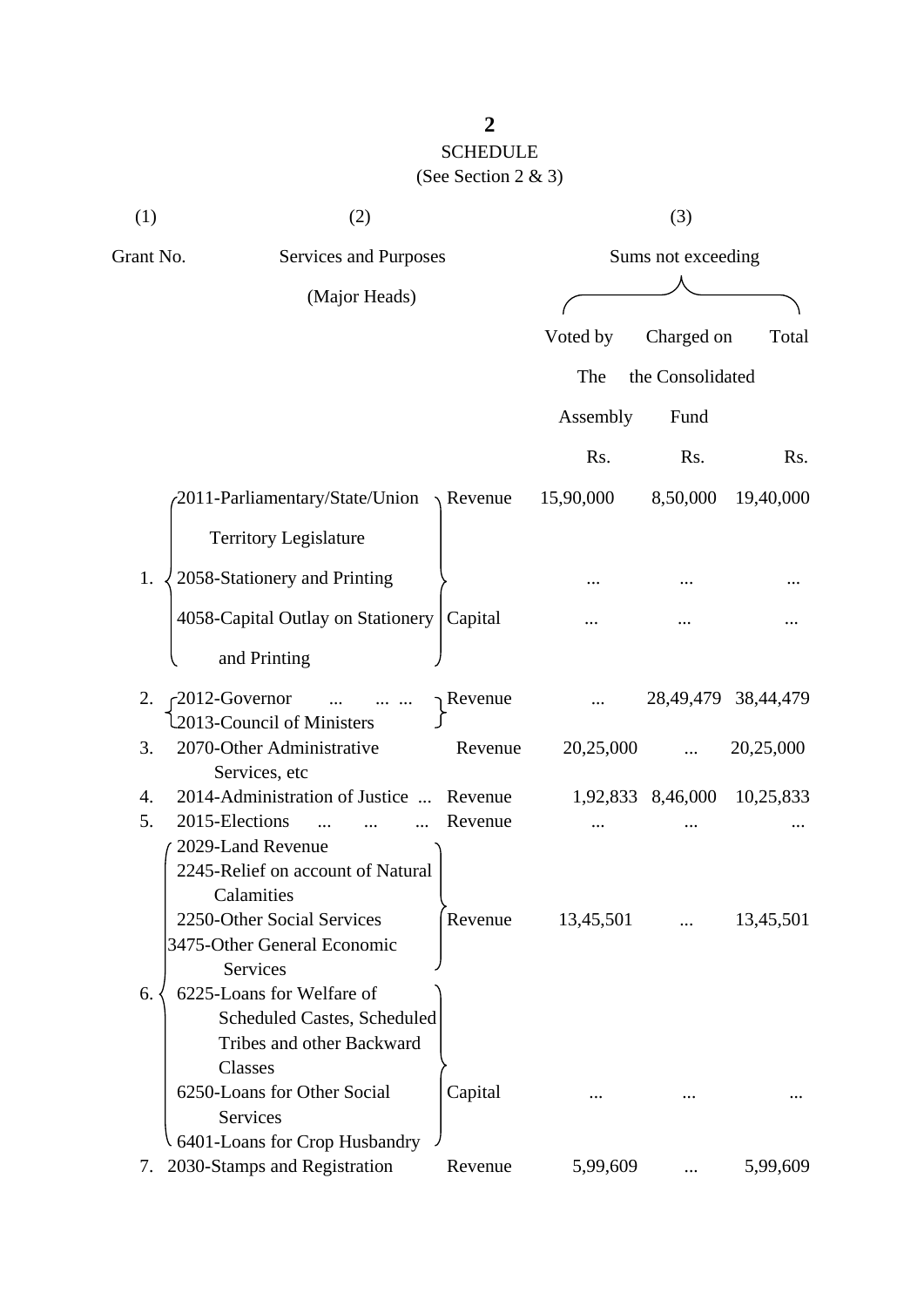(1)  $(2)$   $(3)$ 

| Grant No. | Services and Purposes                       |           |           | Sums not exceeding |           |
|-----------|---------------------------------------------|-----------|-----------|--------------------|-----------|
|           | (Major Heads)                               |           |           |                    |           |
|           |                                             |           |           |                    |           |
|           |                                             |           | Voted by  | Charged on         | Total     |
|           |                                             |           | The       | the Consolidated   |           |
|           |                                             |           | Assembly  | Fund               |           |
|           |                                             |           | Rs.       | R <sub>s</sub> .   | Rs        |
| 8.        | 2039-State Excise                           | Revenue   | 18,00,000 |                    | 18,00,000 |
|           | 2040-Sales Tax                              |           |           |                    |           |
|           | 9. [2045-Other Taxes and Duties on          | Revenue   | 6,77,573  |                    | 6,77,573  |
|           | <b>Commodities and Services</b>             |           |           |                    |           |
|           | 2041-Taxes on vehicles                      |           |           |                    |           |
|           | 2070-Other Administrative                   | Revenue   | 59,99,157 |                    | 59,99,157 |
|           | Services etc                                |           |           |                    |           |
|           | 10. 3055-Road Transport                     |           |           |                    |           |
|           | 5053-Capital Outlay on Civil                |           |           |                    |           |
|           | Aviation                                    |           |           |                    |           |
|           | 5055-Capital Outlay on Road                 | Capital   | 2,97,442  |                    | 2,97,442  |
|           | Transport<br>2045-Other Taxes and Duties on |           |           |                    |           |
|           | <b>Commodities and Services</b>             |           |           |                    |           |
|           | 2501-Special Programme for                  | Revenue   | 18,63,000 |                    | 18,63,000 |
|           | <b>Rural Development</b>                    |           |           |                    |           |
| 11.       | 2801-Power                                  |           |           |                    |           |
|           | 2810-Non-Conventional Sources               |           |           |                    |           |
|           | of Energy                                   |           |           |                    |           |
|           | 6801-Loans for Power Project                | J Capital |           |                    |           |
|           | 2047-Other Fiscal Services                  | Revenue   |           |                    |           |
|           | 2048-Appropriation for reduction            | Revenue   |           |                    |           |
| $12\zeta$ | or avoidance of Debt                        |           |           |                    |           |
|           | 2049-Interest Payments                      | Revenue   |           |                    |           |
|           | 2051-Public Services Commission             | Revenue   |           | 6,57,707           | 6,57,707  |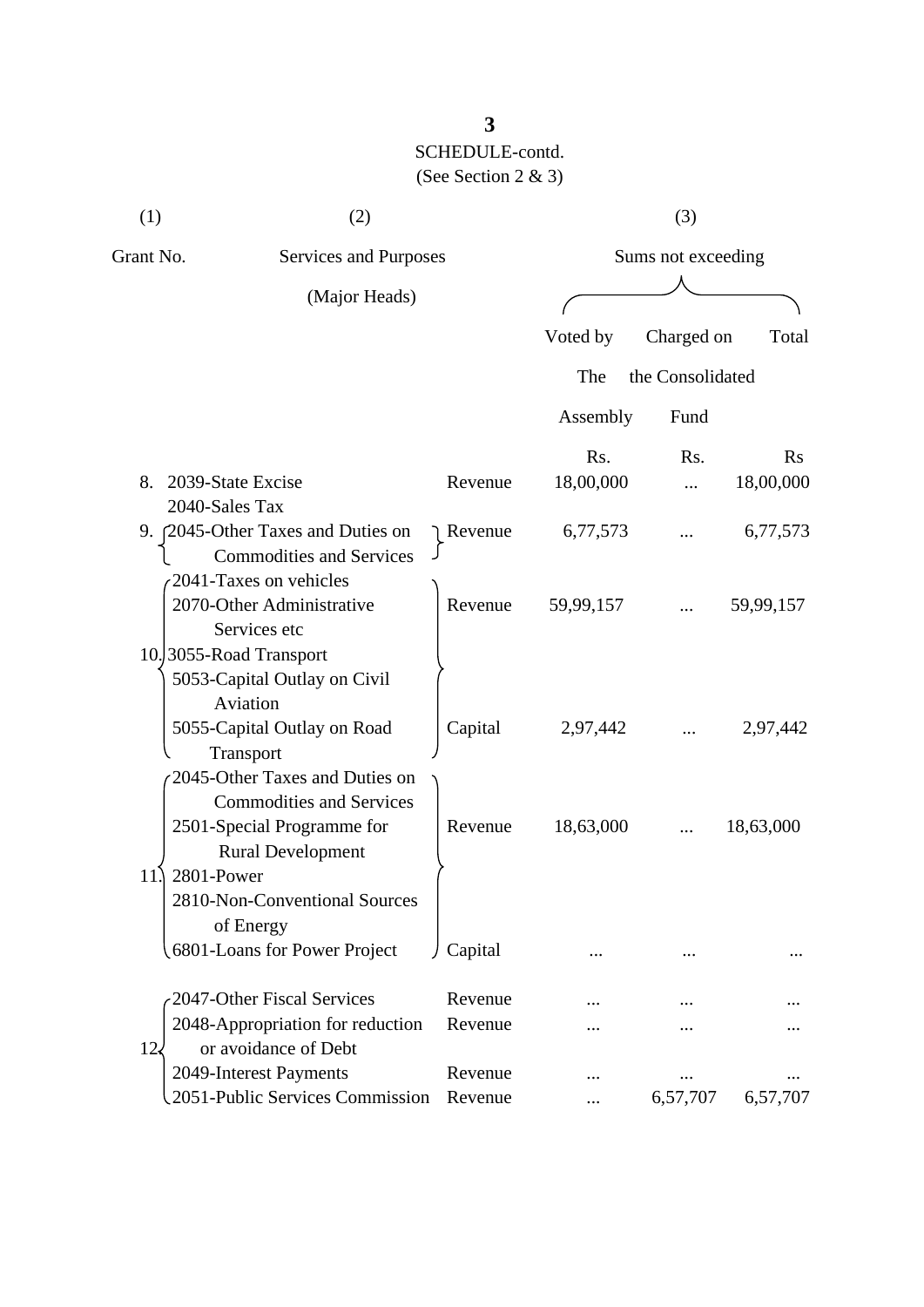| (1)                      | (2)                                               |         |             | (3)                |             |
|--------------------------|---------------------------------------------------|---------|-------------|--------------------|-------------|
| Grant No.                | Services and Purposes                             |         |             | Sums not exceeding |             |
|                          | (Major Heads)                                     |         |             |                    |             |
|                          |                                                   |         | Voted by    | Charged on         | Total       |
|                          |                                                   |         | The         | the Consolidated   |             |
|                          |                                                   |         | Assembly    | Fund               |             |
|                          |                                                   |         | Rs.         | Rs.                | Rs          |
|                          | 2052-Secretariat General Services                 |         |             |                    |             |
|                          | 2251-Secretariat Social Services                  | Revenue | 80,85,470   |                    | 80,85,470   |
|                          | 3451-Secretariat Economic                         |         |             |                    |             |
| 13.5                     | Services                                          |         |             |                    |             |
|                          | 5275-Capital Outlay on other                      | Capital |             |                    |             |
|                          | <b>Communication Services</b>                     |         |             |                    |             |
|                          | 14. 2053-District Administration                  | Revenue | 53,93,472   |                    | 53,93,472   |
|                          | 15. 2054-Treasury Accounts                        | Revenue | 53, 50, 223 |                    | 53,50,223   |
|                          | Administration                                    |         |             |                    |             |
| 2055-Police              |                                                   |         |             |                    |             |
|                          | 2070-Other Administrative                         | Revenue |             | 2,70,001           | 2,70,001    |
|                          | Services etc                                      |         |             |                    |             |
| $16\sqrt{2216}$ -Housing |                                                   |         |             |                    |             |
|                          | 4059-Capital Outlay on Public                     |         |             |                    |             |
|                          | Works                                             |         |             |                    |             |
|                          | 4216-Capital Outlay on Housing                    | Capital |             |                    |             |
| $-2056$ -Jails           |                                                   | Revenue | 1,19,03,598 |                    | 1,19,03,598 |
| 17.                      | 4059-Capital Outlay on Public<br>Works            | Capital |             |                    |             |
|                          |                                                   | Revenue | 9,85,954    |                    | 9,85,954    |
|                          | 2058-Stationery and Printing                      |         |             |                    |             |
| 18.                      | 4058-Capital Outlay on Stationery<br>and Printing |         |             |                    |             |
|                          |                                                   |         |             |                    |             |
|                          | 4216-Capital Outlay on Housing                    | Capital |             |                    |             |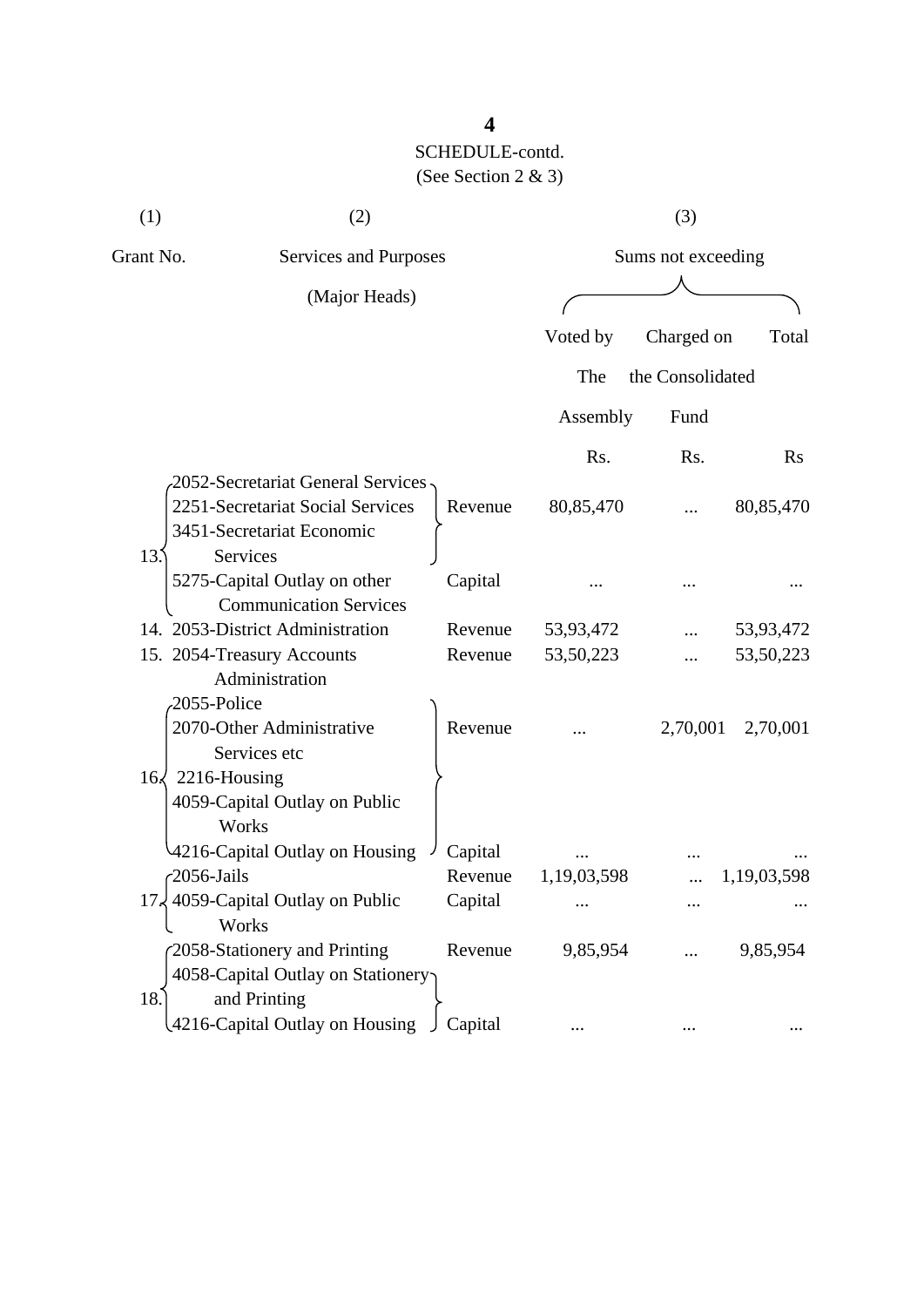| (1)          | (2)                                                                                                                                                                                                                                        |         | (3)                |                  |                |
|--------------|--------------------------------------------------------------------------------------------------------------------------------------------------------------------------------------------------------------------------------------------|---------|--------------------|------------------|----------------|
|              | Grant No.<br>Services and Purposes                                                                                                                                                                                                         |         | Sums not exceeding |                  |                |
|              | (Major Heads)                                                                                                                                                                                                                              |         |                    |                  |                |
|              |                                                                                                                                                                                                                                            |         | Voted by           | Charged on       | Total          |
|              |                                                                                                                                                                                                                                            |         | The                | the Consolidated |                |
|              |                                                                                                                                                                                                                                            |         | Assembly           | Fund             |                |
|              |                                                                                                                                                                                                                                            |         | Rs.                | Rs.              | Rs             |
|              | 2052-Secretariat-General Services<br>2059-Public Works<br>2203-Technical Education<br>2204-Sports and Youth Services<br>2205-Art and Culture<br>2216-Housing<br>4059-Capital Outlay on Public<br>Works                                     | Revenue | 80,00,000          |                  | 80,00,000      |
| $19\sqrt{ }$ | 4202-Capital Outlay on Education,<br>Art and Culture<br>4210-Capital Outlay on Medical<br>and Public Health<br>4216-Capital Outlay on Housing<br>4403-Capital Outlay on Animal<br>Husbandry<br>4404-Capital Outlay on Dairy<br>Development | Capital |                    |                  |                |
|              | 2070-Other Administrative                                                                                                                                                                                                                  | Revenue | 2, 26, 41, 273     |                  | 2, 26, 41, 273 |
| 20           | Services etc<br>4059-Capital Outlay on Public<br>Works                                                                                                                                                                                     | Capital |                    |                  |                |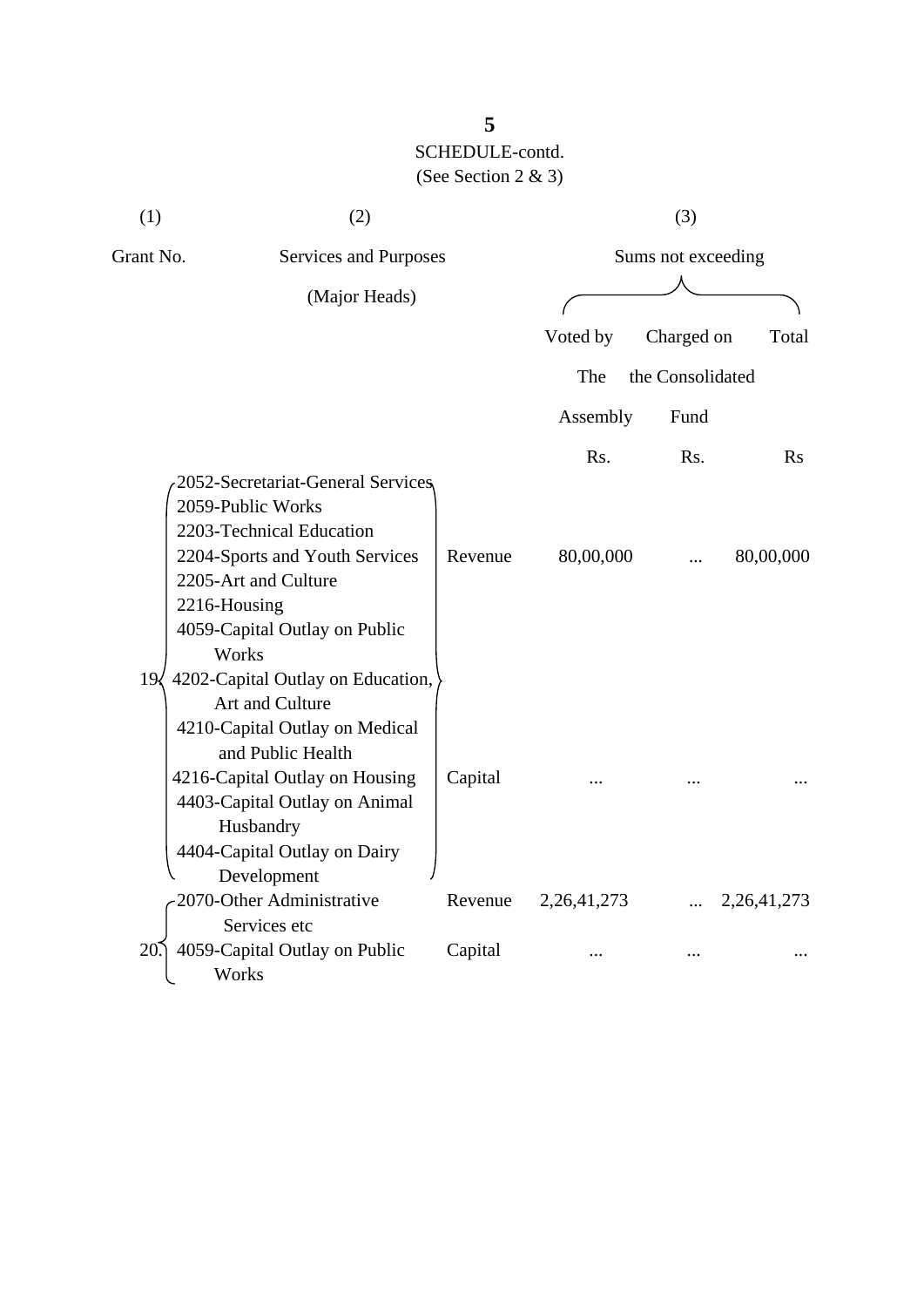| (1)       | (2)                                                                                                                                                                                                                                                        |                |                    | (3)              |             |
|-----------|------------------------------------------------------------------------------------------------------------------------------------------------------------------------------------------------------------------------------------------------------------|----------------|--------------------|------------------|-------------|
| Grant No. | Services and Purposes                                                                                                                                                                                                                                      |                | Sums not exceeding |                  |             |
|           | (Major Heads)                                                                                                                                                                                                                                              |                |                    |                  |             |
|           |                                                                                                                                                                                                                                                            |                | Voted by           | Charged on       | Total       |
|           |                                                                                                                                                                                                                                                            |                | The                | the Consolidated |             |
|           |                                                                                                                                                                                                                                                            |                | Assembly           | Fund             |             |
|           |                                                                                                                                                                                                                                                            |                | Rs.                | Rs.              | $\rm Rs$    |
| 21        | 2075-Miscellaneous General<br>Services<br>2202-General Education<br>2203-Technical Education<br>2204-Sports and Youth Services<br>2205-Art and Culture<br>2236-Nutrition<br>3425-Other Scientific Research<br>3454-Census, Survey and<br><b>Statistics</b> | Revenue        | 5,98,00,000        |                  | 5,98,00,000 |
|           | 4202-Capital Outlay on Education,<br>Art and Culture<br>4204-Capital Outlay on Education, Capital<br>Sports, Art and Culture<br>6202-Loans for Education, Art<br>and Culture<br>2070-Other Administrative                                                  | Revenue        | 42,96,804          |                  | 42,96,804   |
|           | Services etc<br>$2216$ -Housing                                                                                                                                                                                                                            | <b>Revenue</b> | 20,830             |                  | 20,830      |
|           | 23. 2070-Other Administrative<br>Services etc                                                                                                                                                                                                              | Revenue        |                    |                  |             |
|           | 24. 2071-Pensions and other                                                                                                                                                                                                                                | Revenue        |                    |                  |             |
|           | <b>Retirements Benefits</b><br>25. 2075-Miscellaneous General<br>Services                                                                                                                                                                                  | Revenue        |                    |                  |             |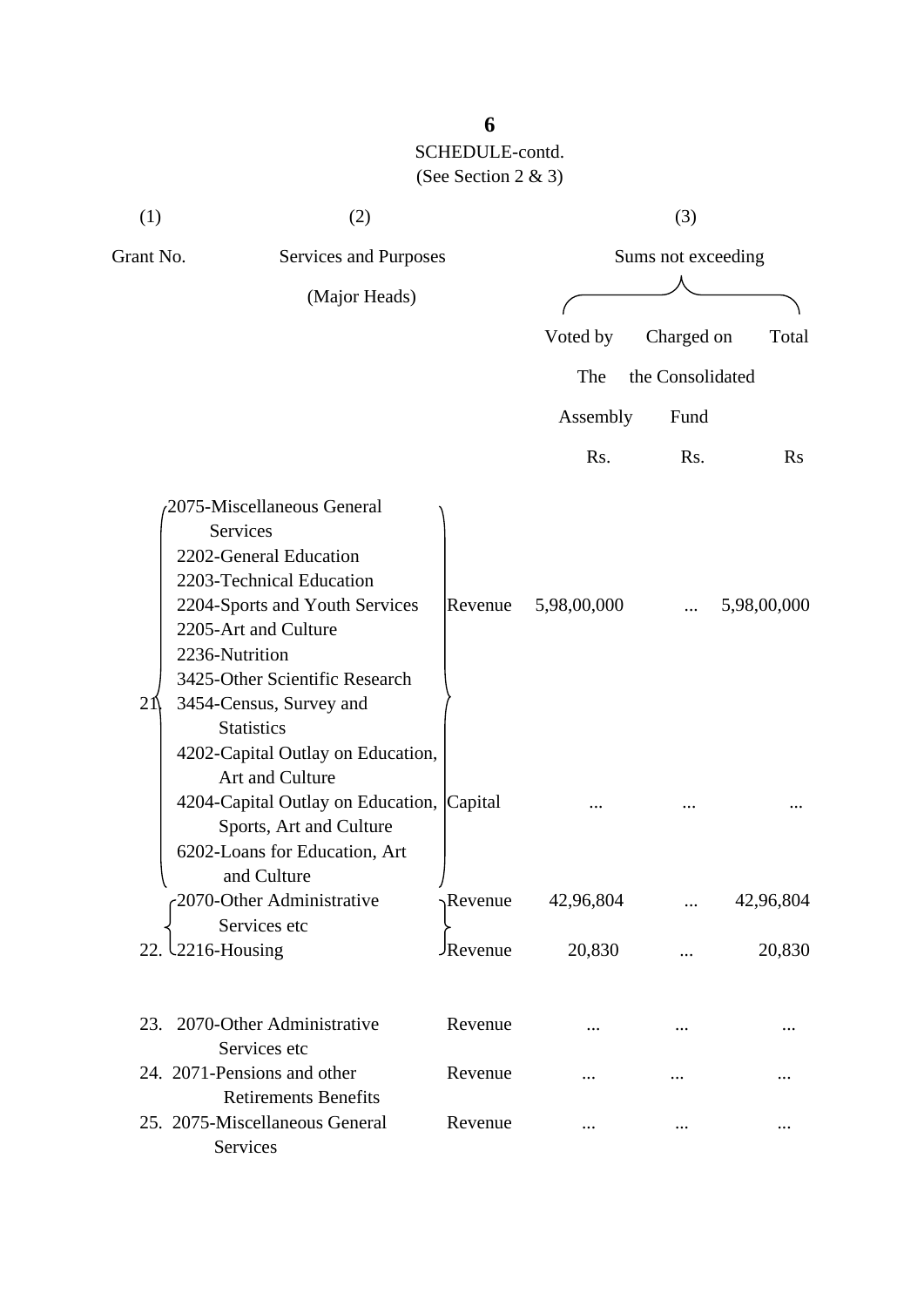| (1)             | (2)                                                   |         |             | (3)                |             |  |
|-----------------|-------------------------------------------------------|---------|-------------|--------------------|-------------|--|
| Grant No.       | Services and Purposes                                 |         |             | Sums not exceeding |             |  |
|                 | (Major Heads)                                         |         |             |                    |             |  |
|                 |                                                       |         | Voted by    | Charged on         | Total       |  |
|                 |                                                       |         | The         | the Consolidated   |             |  |
|                 |                                                       |         | Assembly    | Fund               |             |  |
|                 |                                                       |         | Rs.         | Rs.                | <b>Rs</b>   |  |
|                 | 2210-Medical and Public Health                        |         |             |                    |             |  |
|                 | 2211-Family Welfare<br>4210-Capital Outlay on Medical | Revenue | 97,43,000   |                    | 97,43,000   |  |
| 26.             | and Public Health                                     |         |             |                    |             |  |
|                 | 4216-Capital Outlay on Family                         | Capital | 1,00,00,000 |                    | 1,00,00,000 |  |
|                 | Welfare                                               |         | 86,00,000   |                    | 86,00,000   |  |
| 2216-Housing    | 2215-Water Supply and Sanitation Revenue              |         |             |                    |             |  |
|                 | 27. 4215-Capital Outlay on Water                      |         |             |                    |             |  |
|                 | Supply and Sanitation                                 |         |             |                    |             |  |
|                 | 4216-Capital Outlay on Housing                        | Capital | 3,00,00,000 |                    | 3,00,00,000 |  |
| 2216-Housing    |                                                       | Revenue | 30,00,000   |                    | 30,00,000   |  |
|                 | 4216-Capital Outlay on Housing                        |         |             |                    |             |  |
| 28.             | 4217-Capital Outlay on Urban                          | Capital |             |                    |             |  |
|                 | Development                                           |         |             |                    |             |  |
| $2216$ -Housing |                                                       |         |             |                    |             |  |
|                 | 2217-Urban Development                                | Revenue | 2,20,00,000 |                    | 2,20,00,000 |  |
| 29.2            | 4216-Capital Outlay on Housing                        |         |             |                    |             |  |
|                 | 4217-Capital Outlay on Urban                          | Capital |             |                    |             |  |
|                 | Development                                           |         |             |                    |             |  |
| 30.             | 2220-Information and Publicity                        | Revenue |             |                    |             |  |
| 31.             | 2230-Labour and Employment                            | Revenue | 12,49,140   |                    | 12,49,140   |  |
|                 | 3456-Civil Supplies                                   | Revenue | 23,35,000   |                    | 23,35,000   |  |
| 32.             | 4408-Capital Outlay on Food                           | Capital |             |                    |             |  |
|                 | Storage and Warehousing                               |         |             |                    |             |  |
|                 | 33. 2235-Social Security and Welfare                  | Revenue |             |                    |             |  |
|                 | 6235-Loans for Social Security<br>and Welfare         | Capital |             |                    |             |  |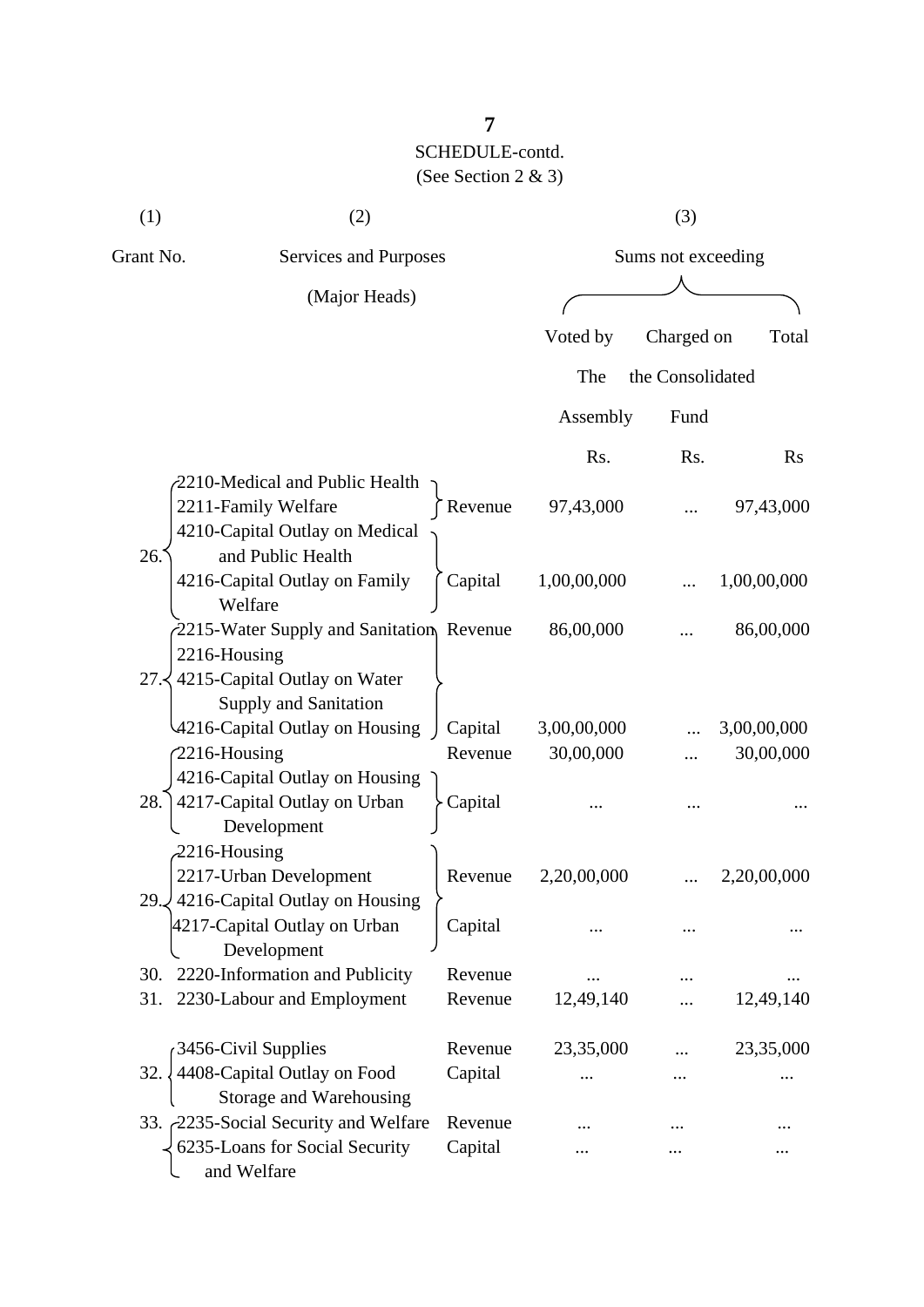| (1)                             | (2)                                                                                                                                                       |                    |                    | (3)              |                      |
|---------------------------------|-----------------------------------------------------------------------------------------------------------------------------------------------------------|--------------------|--------------------|------------------|----------------------|
| Grant No.                       | Services and Purposes                                                                                                                                     |                    | Sums not exceeding |                  |                      |
|                                 | (Major Heads)                                                                                                                                             |                    |                    |                  |                      |
|                                 |                                                                                                                                                           |                    | Voted by           | Charged on       | Total                |
|                                 |                                                                                                                                                           |                    | The                | the Consolidated |                      |
|                                 |                                                                                                                                                           |                    | Assembly           | Fund             |                      |
|                                 |                                                                                                                                                           |                    | Rs.                | Rs.              | $\rm Rs$             |
| 2236-Nutrition                  | 2225-Welfare of S.CS, S.TS and<br>Other B.CS<br>2235-Social Security and Welfare                                                                          | Revenue            |                    |                  |                      |
| 34.                             | 4059-Capital Outlay on Public<br>Works<br>4235-Capital Outlay on Social<br>Security and Welfare<br>6225-Loans for Welfare of S.CS,<br>S.TS and Other B.CS | Capital            |                    |                  |                      |
|                                 | 35. 2235- Social Security and Welfare Revenue                                                                                                             |                    | 1,56,053           |                  | 1,56,053             |
|                                 | 2075-Miscellaneous General<br><b>Services</b>                                                                                                             |                    |                    |                  |                      |
|                                 | 36. 2235-Social Security and Welfare<br>37. 2250-Other Social Services                                                                                    | Revenue<br>Revenue | 4,73,000           |                  | 4,73,000             |
| Services                        | 38. 3451-Secretariat Economic                                                                                                                             | Revenue            | 3,86,667           |                  | 3,86,667             |
| 39. <i>(2425-Co-operation</i> ) | 4425-Capital Outlay on<br>Co-operation                                                                                                                    | <b>Revenue</b>     | 25,49,000          |                  | 25,49,000            |
|                                 | 4435-Capital Outlay of other<br><b>Agricultural Programmes</b><br>6425-Loans for Co-operation                                                             | Capital            |                    |                  |                      |
|                                 | 2552-North Eastern Areas (Special Revenue                                                                                                                 |                    |                    |                  |                      |
|                                 | Areas Programme)<br>40.] 4552-Capital Outlay on North<br><b>Eastern Areas</b>                                                                             | Capital            | 2,75,00,000        |                  | $\ldots$ 2,75,00,000 |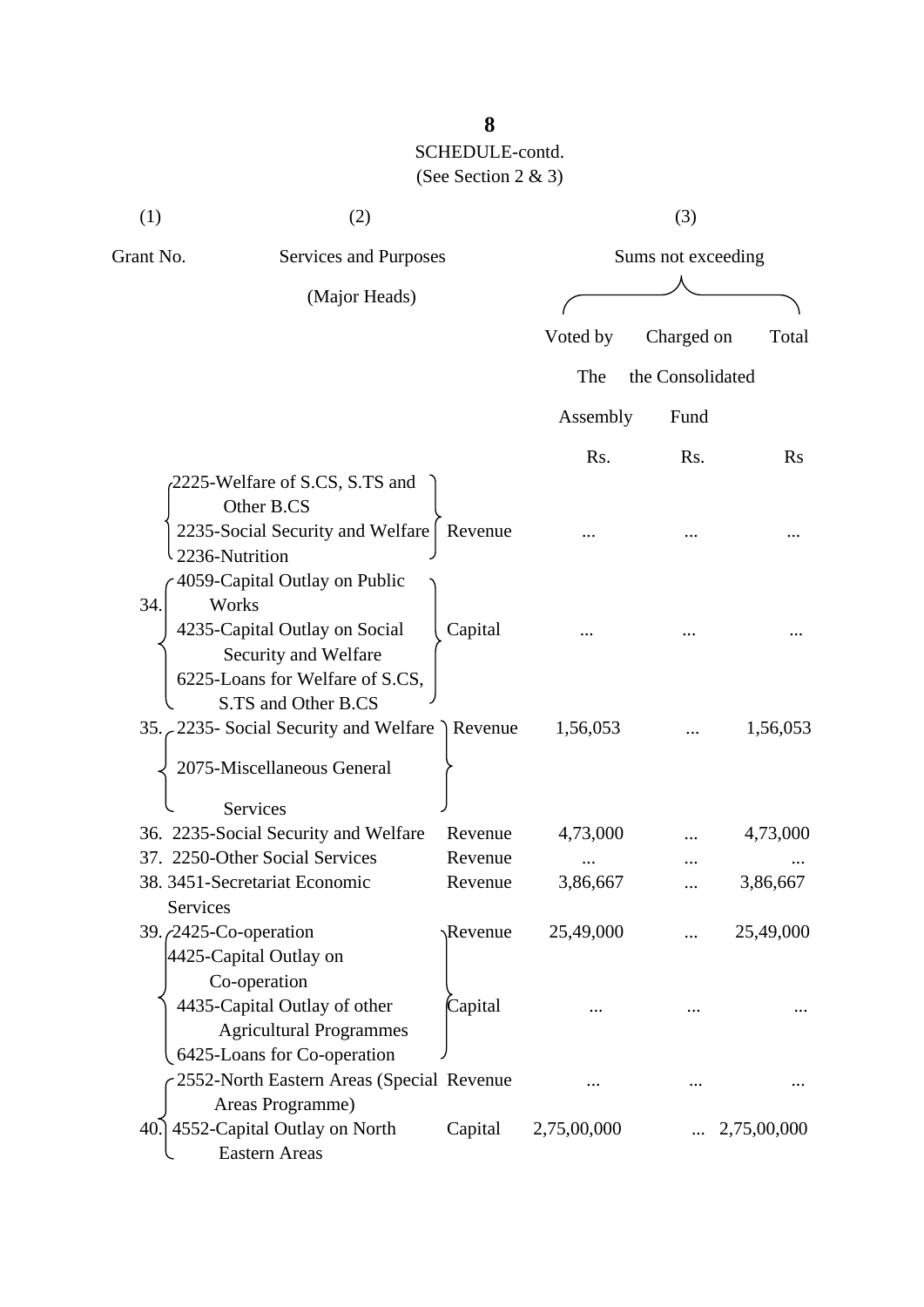| (1)                          | (2)                                                                                                                                                                                                                                              |                    | (3)            |                    |             |
|------------------------------|--------------------------------------------------------------------------------------------------------------------------------------------------------------------------------------------------------------------------------------------------|--------------------|----------------|--------------------|-------------|
| Grant No.                    | Services and Purposes                                                                                                                                                                                                                            |                    |                | Sums not exceeding |             |
|                              | (Major Heads)                                                                                                                                                                                                                                    |                    |                |                    |             |
|                              |                                                                                                                                                                                                                                                  |                    | Voted by       | Charged on         | Total       |
|                              |                                                                                                                                                                                                                                                  |                    | The            | the Consolidated   |             |
|                              |                                                                                                                                                                                                                                                  |                    | Assembly       | Fund               |             |
|                              |                                                                                                                                                                                                                                                  |                    | Rs.            | Rs.                | Rs          |
|                              | 41. 3454-Census, Surveys and                                                                                                                                                                                                                     | Revenue            | 25,24,000      | $\ddotsc$          | 25,24,000   |
| 2216-Housing<br>2216-Housing | <b>Statistics</b><br>42. 3475-Other General Economic<br>Services<br>2401-Crop Husbandry<br>2408-Food Storage and<br>Warehousing<br>2415-Agricultural Research and<br>Education<br>2435-Other Agricultural<br>Programmes                          | Revenue<br>Revenue | 5, 22, 72, 600 |                    | 5,22,72,060 |
| 43.                          | 2702-Minor Irrigation<br>4216-Capital Outlay on Housing<br>4401-Capital Outlay on Crop<br>Husbandry<br>4416-Investments in Agricultural<br><b>Financial INST</b><br>4702-Capital Outlay on Minor<br>Irrigation<br>.6401-Loans for Crop Husbandry | Capital            |                |                    |             |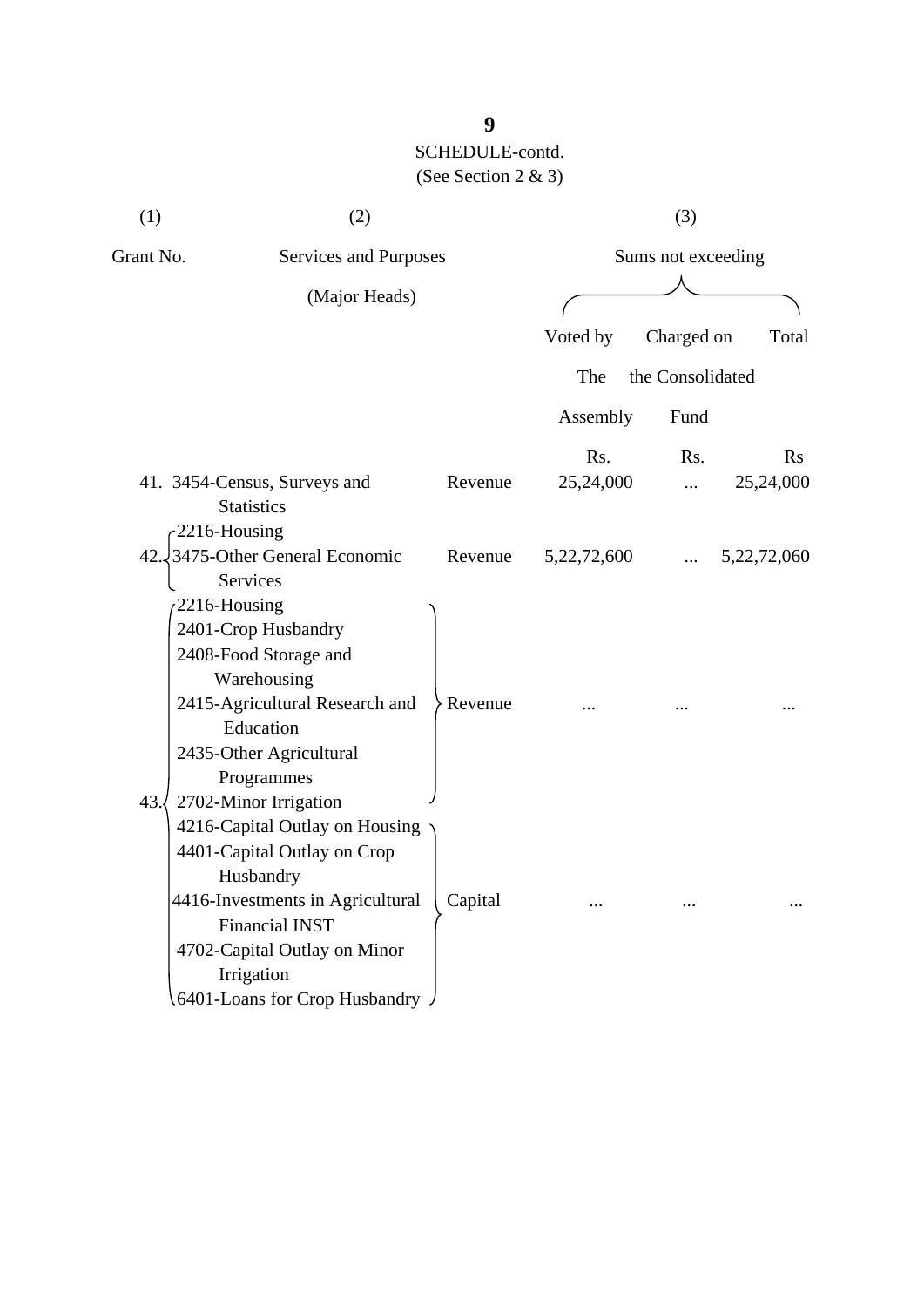| (1)       | (2)                                      |                |           | (3)                |             |  |
|-----------|------------------------------------------|----------------|-----------|--------------------|-------------|--|
| Grant No. | Services and Purposes                    |                |           | Sums not exceeding |             |  |
|           | (Major Heads)                            |                |           |                    |             |  |
|           |                                          |                | Voted by  | Charged on         | Total       |  |
|           |                                          |                | The       | the Consolidated   |             |  |
|           |                                          |                | Assembly  | Fund               |             |  |
|           |                                          |                | Rs.       | Rs.                | $\rm Rs$    |  |
|           | 2701-Medium Irrigation-II-Works ·        |                |           |                    |             |  |
|           | Under E. And D Wing P.W.D                |                |           |                    |             |  |
|           | <b>Medium Irrigation Projects</b>        | Revenue        |           |                    |             |  |
|           | 2711-Flood Control                       |                |           |                    |             |  |
| 44.       | 4701-Capital Outlay on Medium            |                |           |                    |             |  |
|           | Irrigation                               |                |           |                    |             |  |
|           | 4711-Capital Outlay on Flood             | Capital        |           |                    |             |  |
|           | <b>Control Projects</b>                  |                |           |                    |             |  |
|           | $-2216$ -Housing                         |                |           |                    |             |  |
|           | 2402-Soil and Water Conservation Revenue |                |           |                    |             |  |
|           | 45. 2415-Agricultural Research and       |                |           |                    |             |  |
|           | Education                                |                |           |                    |             |  |
|           | 46. 2501-Special Programmes for          | Revenue        |           |                    |             |  |
|           | <b>Rural Development</b>                 |                |           |                    |             |  |
|           | $-2216$ -Housing                         |                |           |                    |             |  |
|           | 2235-Social Security and Welfare         |                |           |                    |             |  |
|           | 2403-Animal Husbandry                    | <b>Revenue</b> | 74,14,429 |                    | 74, 14, 429 |  |
|           | 2415-Agricultural Research and           |                |           |                    |             |  |
|           | Education                                |                |           |                    |             |  |
|           | 4059-Capital Outlay on Public            |                |           |                    |             |  |
|           | Works                                    |                |           |                    |             |  |
|           | 4403-Capital Outlay on Animal            |                |           |                    |             |  |
| 47.       | Husbandry                                |                |           |                    |             |  |
|           | 6225-Loans for Welfare of S.CS,          | Capital        |           |                    |             |  |
|           | S.TS and other B.CS                      |                |           |                    |             |  |
|           | 6403-Loans for Animal Husbandry          |                |           |                    |             |  |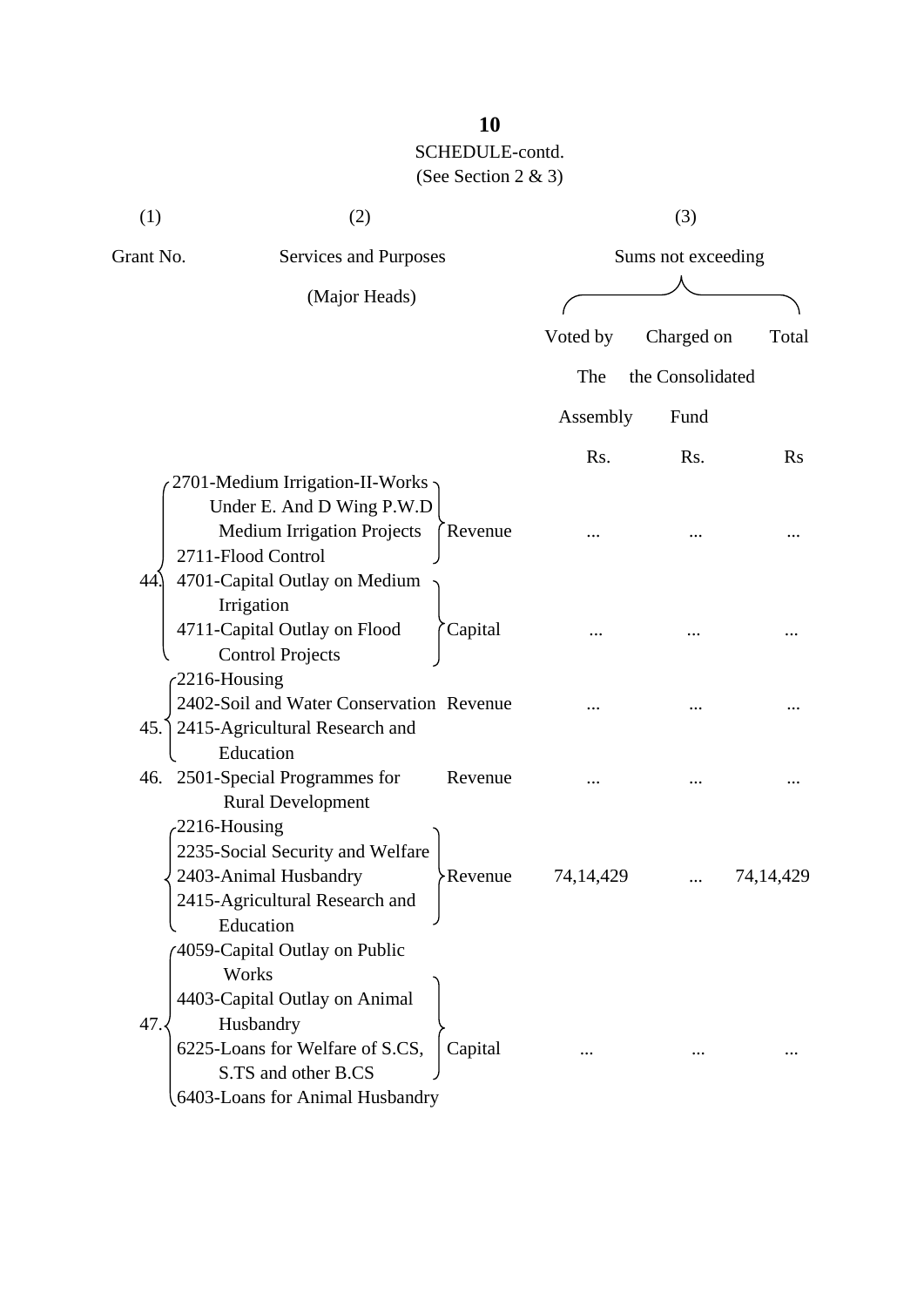| Services and Purposes<br>(Major Heads) |                                                                                                                                                                                                                                                                                                                                                                                                                                                                                                                                                                                                                                          |                                                                                         | Sums not exceeding |                  |
|----------------------------------------|------------------------------------------------------------------------------------------------------------------------------------------------------------------------------------------------------------------------------------------------------------------------------------------------------------------------------------------------------------------------------------------------------------------------------------------------------------------------------------------------------------------------------------------------------------------------------------------------------------------------------------------|-----------------------------------------------------------------------------------------|--------------------|------------------|
|                                        |                                                                                                                                                                                                                                                                                                                                                                                                                                                                                                                                                                                                                                          |                                                                                         |                    |                  |
|                                        |                                                                                                                                                                                                                                                                                                                                                                                                                                                                                                                                                                                                                                          |                                                                                         |                    |                  |
|                                        |                                                                                                                                                                                                                                                                                                                                                                                                                                                                                                                                                                                                                                          | Voted by                                                                                | Charged on         | Total            |
|                                        |                                                                                                                                                                                                                                                                                                                                                                                                                                                                                                                                                                                                                                          | The                                                                                     |                    |                  |
|                                        |                                                                                                                                                                                                                                                                                                                                                                                                                                                                                                                                                                                                                                          | Assembly                                                                                | Fund               |                  |
|                                        |                                                                                                                                                                                                                                                                                                                                                                                                                                                                                                                                                                                                                                          | Rs.                                                                                     | Rs.                | Rs               |
|                                        | Revenue                                                                                                                                                                                                                                                                                                                                                                                                                                                                                                                                                                                                                                  | 44,72,000                                                                               |                    | 44,72,000        |
|                                        |                                                                                                                                                                                                                                                                                                                                                                                                                                                                                                                                                                                                                                          |                                                                                         |                    |                  |
|                                        |                                                                                                                                                                                                                                                                                                                                                                                                                                                                                                                                                                                                                                          |                                                                                         |                    |                  |
|                                        | Capital                                                                                                                                                                                                                                                                                                                                                                                                                                                                                                                                                                                                                                  |                                                                                         |                    |                  |
|                                        | Revenue                                                                                                                                                                                                                                                                                                                                                                                                                                                                                                                                                                                                                                  | 75,000                                                                                  |                    | 75,000           |
|                                        | Capital                                                                                                                                                                                                                                                                                                                                                                                                                                                                                                                                                                                                                                  |                                                                                         |                    |                  |
|                                        |                                                                                                                                                                                                                                                                                                                                                                                                                                                                                                                                                                                                                                          |                                                                                         |                    |                  |
|                                        |                                                                                                                                                                                                                                                                                                                                                                                                                                                                                                                                                                                                                                          |                                                                                         |                    |                  |
|                                        | Capital                                                                                                                                                                                                                                                                                                                                                                                                                                                                                                                                                                                                                                  |                                                                                         |                    |                  |
|                                        | -2216-Housing<br>2404-Dairy Development<br>2415-Agricultural Research and<br>2216-Housing<br>2405-Fisheries<br>2415-Agricultural Research and<br>Education<br>4216-Capital Outlay on Housing<br>2406-Forestry and Wild Life<br>2415-Agricultural Research and<br>Education<br>4406-Capital Outlay on Forestry<br>and Wild Life<br>2216-Housing<br>2236-Nutrition<br>2401-Crop Husbandry<br>2501-Special Programmes for<br><b>Rural Development</b><br>2505-Rural Employment<br>2515-Other Rural Development<br>Programmes<br>4216-Capital Outlay on Housing<br>4515-Capital Outlay on Rural<br>Development<br>6515-Loans for other Rural | Revenue<br>4405-Capital Outlay on Fisheries<br>Revenue<br><b>Development Programmes</b> |                    | the Consolidated |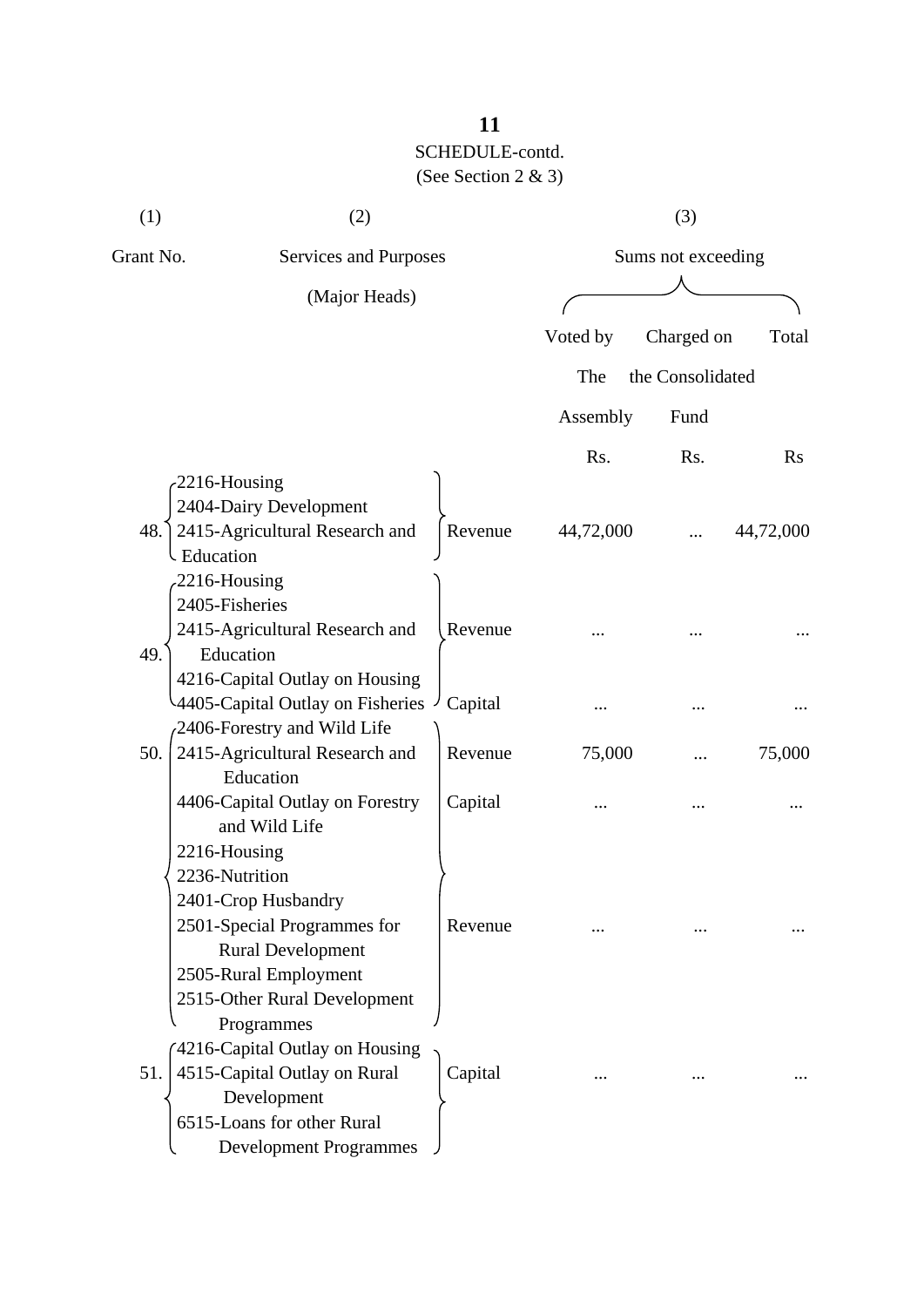| Grant No.<br>Services and Purposes<br>Sums not exceeding                        |           |
|---------------------------------------------------------------------------------|-----------|
|                                                                                 |           |
| (Major Heads)                                                                   |           |
| Voted by<br>Charged on                                                          | Total     |
| the Consolidated<br>The                                                         |           |
| Assembly<br>Fund                                                                |           |
| Rs.<br>Rs.                                                                      | Rs        |
| 2852-Industries<br>Revenue                                                      |           |
| 4854-Capital Outlay on Cement                                                   |           |
| and non-Metallic Mineral<br>52.<br>4885-Capital Outlay on Industries > Capital  |           |
| and Mineral                                                                     |           |
| 6885-Loans for other Industries                                                 |           |
| and Mineral                                                                     |           |
| 2216-Housing<br>Revenue<br>94,73,567<br>2851-Village and Small Industries       | 94,73,567 |
| 4851-Capital Outlay on Village                                                  |           |
| and Small Scale Industries                                                      |           |
| 53.<br>6851-Loans for Village and Small<br>Capital                              |           |
| Industries                                                                      |           |
| $-2216$ -Housing                                                                |           |
| 2851-Village and Small Industries<br>2,70,172<br>Revenue                        | 2,70,172  |
| 4216-Capital Outlay on Housing                                                  |           |
| 4851-Capital Outlay on Village<br>Capital                                       |           |
| and Small Scale Industries<br>54                                                |           |
| 6851-Loans for Village and Small<br>Industries                                  |           |
|                                                                                 |           |
| 3,00,000<br>2853-Non-Ferrous Mining and<br>Revenue                              | 3,00,000  |
| Metallurgical Industries                                                        |           |
| 4216-Capital Outlay on Housing                                                  |           |
| 4853-Capital Outlay on Mining<br>55.<br>Capital<br>and Metallurgical Industries |           |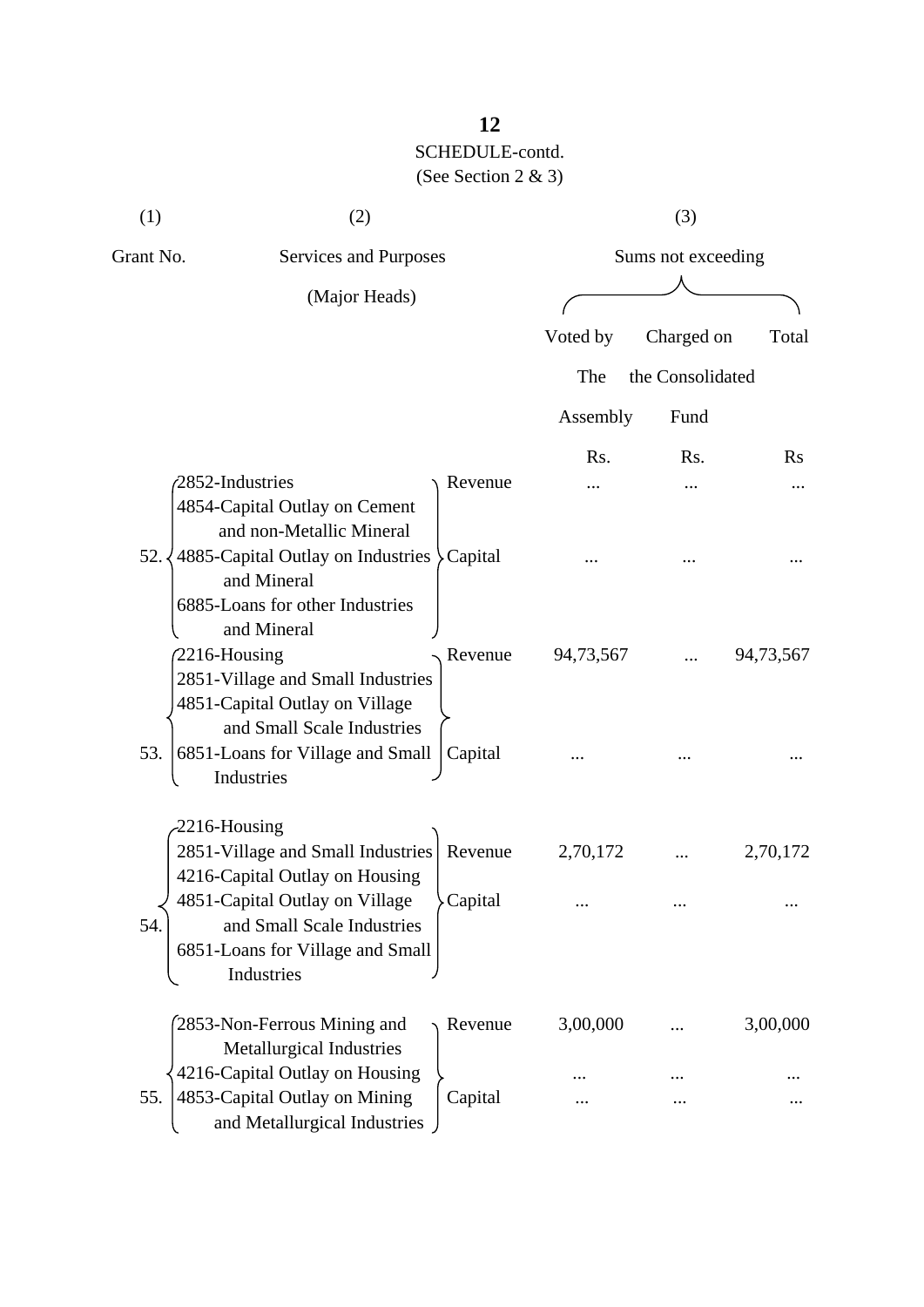| (1)       | (2)                                                                                                                                     |         |                                    | (3)              |                        |
|-----------|-----------------------------------------------------------------------------------------------------------------------------------------|---------|------------------------------------|------------------|------------------------|
| Grant No. | Services and Purposes                                                                                                                   |         | Sums not exceeding                 |                  |                        |
|           | (Major Heads)                                                                                                                           |         |                                    |                  |                        |
|           |                                                                                                                                         |         | Voted by                           | Charged on       | Total                  |
|           |                                                                                                                                         |         | The                                | the Consolidated |                        |
|           |                                                                                                                                         |         | Assembly                           | Fund             |                        |
|           |                                                                                                                                         |         | Rs.                                | Rs.              | $\rm Rs$               |
|           | 3054-Roads and Bridges                                                                                                                  | Revenue |                                    |                  |                        |
| 56.       | 5054-Capital Outlay on Roads<br>and Bridges                                                                                             | Capital | 3,39,42,300 16,06,969, 3,55,49,269 |                  |                        |
|           | 3452-Tourism<br>4059-Capital Outlay on Public<br>Works                                                                                  | Revenue | 10,04,375                          |                  | 10,04,375              |
|           | 57. $\langle$ 5275-Capital Outlay on other<br><b>Communication Services</b><br>5452-Capital Outlay on Tourism<br>7452-Loans for Tourism | Capital | 10,00,000                          |                  | 10,00,000              |
|           | 58. 3606-Aid Materials and Equipment                                                                                                    | Revenue |                                    |                  |                        |
|           | 59. 5465-Investment in General<br><b>Financial and Training</b><br>Institutions                                                         | Capital |                                    |                  |                        |
|           | 60.7610-Loans to Government<br>Servants etc                                                                                             | Capital |                                    |                  |                        |
|           | 61.7615-Miscellaneous Loans                                                                                                             | Capital |                                    |                  |                        |
|           | 62. 7810-Inter-State Settlement                                                                                                         | Capital |                                    |                  |                        |
|           | 7999-Appropriation to Contingency<br>Fund                                                                                               | Capital |                                    |                  |                        |
|           | 2049-Interest Payments                                                                                                                  | Revenue |                                    |                  |                        |
|           | 6003-Internal Debt of the State<br>Government                                                                                           | Capital |                                    |                  |                        |
|           | 63. 6004-Loans and Advances from the Capital<br><b>Central Government</b>                                                               |         |                                    |                  |                        |
|           | 2048-Appropriation for Reduction<br>or Avoidance of Debt                                                                                | Revenue | .                                  |                  |                        |
|           | 2051-Public Services Commission                                                                                                         | Revenue | .                                  |                  |                        |
|           | Total                                                                                                                                   |         | 40,27,08,042                       |                  | 65,80,156 40,92,88,198 |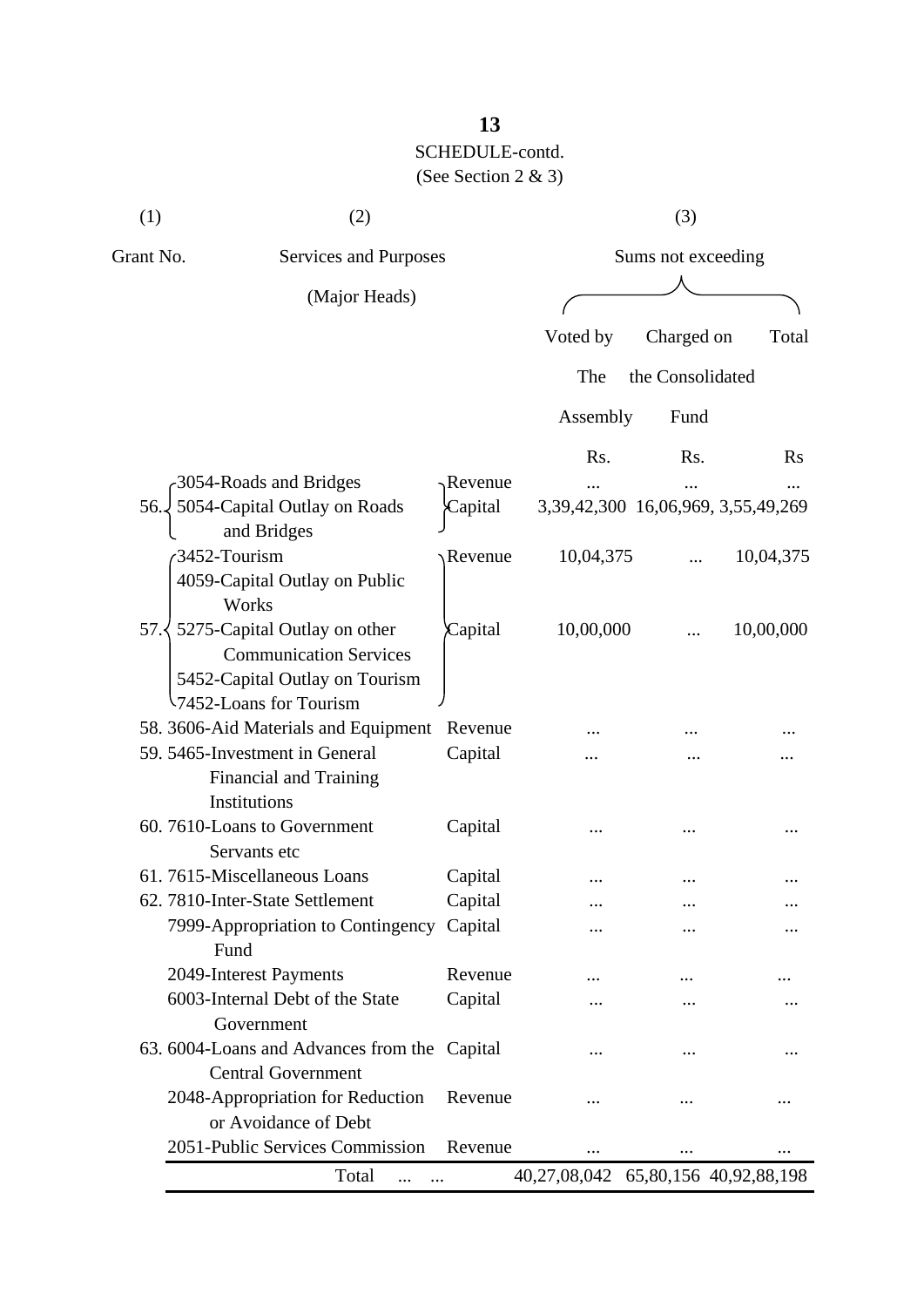#### **The 31st March, 1998**

No. LL(B) 17/96/115- The Meghalaya Appropriation (Vote-on-Account) Act, 1998 (Act No.2 of 1998) is hereby published for general information.

#### **MEGHALAYA ACT NO. 2 OF 1998**

(As passed by the Meghalaya Legislative Assembly)

(Received the assent of the Governor on the  $31<sup>st</sup>$  March, 1998)

(Published in the Gazette of Meghalaya, Extra-ordinary issue, dated  $31<sup>st</sup>$  March, 1998)

#### THE MEGHALAYA APPROPRIATION (VOTE-ON-ACCOUNT) ACT, 1998

An

#### Act

To provide for the withdrawal of certain sums from and out of the Consolidated Fund of Meghalaya for the services of financial year 1998-99

Be it enacted by the Legislature of the State of Meghalaya in the Forty Ninth Year of the Republic of India as follows:-

Short title and Commencement

Withdrawal of Rs.

Year 1998-99

- 1 (1) This Act may be called the Meghalaya Appropriation (Vote-on-Account) Act, 1998
	- (2) It shall come into force on the first day of April, 1998

304,33,29,453 from and out of the Consolidated Fund of Meghalaya for the financial  $\mathcal{D}$ From and out of the Consolidated fund of Meghalaya there may be withdrawn sums not exceeding those specified in Column (3) of the Schedule amounting in the aggregate to the sums of Rupees three hundred and four crores, thirty three lakhs, twenty nine thousand, four hundred sixty three towards defraying the several charges which will come in the course of payment beginning on the first day of April, 1998 in respect of the services specified in Column (2) of the Schedule.

Appropriation 3 The sums authorised to be withdrawn from and out of the Consolidated Fund of Meghalaya by this Act, shall be appropriated for the services and purposes expressed in the Schedule in relation to the Financial year 1998-99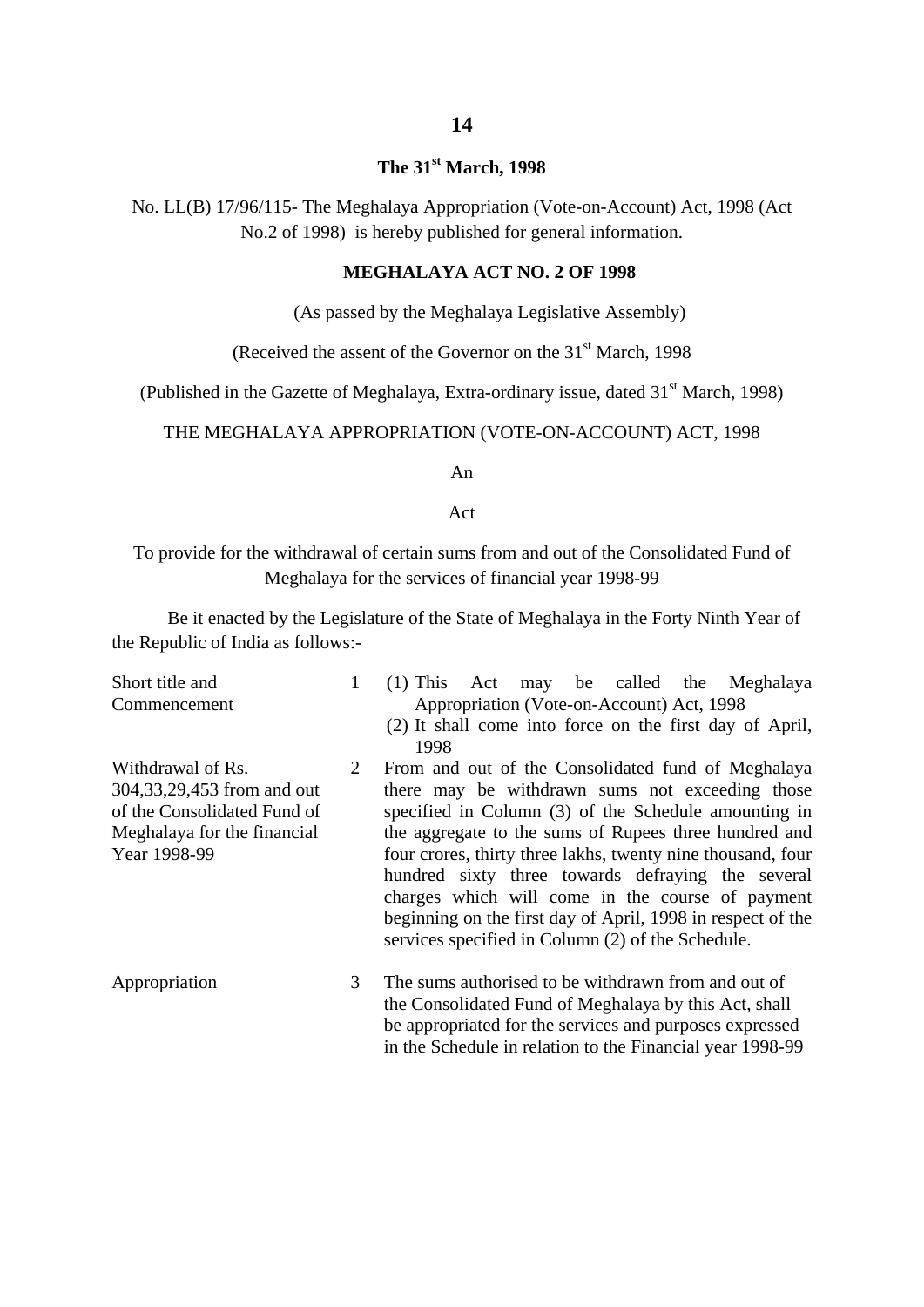### **15** SCHEDULE

| (1)       | (2)                                        |                     |             | (3)                |             |
|-----------|--------------------------------------------|---------------------|-------------|--------------------|-------------|
| Grant No. | Services and Purposes                      |                     |             | Sums not exceeding |             |
|           | (Major Heads)                              |                     |             |                    |             |
|           |                                            |                     | Voted by    | Charged on         | Total       |
|           |                                            |                     | The         | the Consolidated   |             |
|           |                                            |                     |             |                    |             |
|           |                                            |                     | Assembly    | Fund               |             |
|           |                                            |                     | Rs.         | Rs.                | Rs.         |
|           | 2011-Parliamentary/State/Union             | $\setminus$ Revenue | 95,02,500   | 3,40,000           | 95,02,500   |
|           | <b>Territory Legislature</b>               |                     |             |                    |             |
| 1.        | 2058-Stationery and Printing               | Capital             |             |                    |             |
|           | 4058-Capital Outlay on Stationery          |                     |             |                    |             |
|           | and Printing                               |                     |             |                    |             |
| 2.        | 2012-Governor<br>$\dddotsc$                | Revenue             | 7,500       | 42,12,500          | 42,00,000   |
|           | 6216-Capital Outlay on Housing             | $\cup$ Capital      |             |                    |             |
| 3.        | 2013-Council of Ministers                  |                     |             |                    |             |
|           | 2070-Other Administrative<br>Services, etc | Revenue             | 58,65,000   |                    | 58,65,000   |
| 4.        | 2014-Administration of Justice             | Revenue             | 43,86,250   | 18, 10, 750        | 62,03,000   |
| 5.        | 2015-Elections<br>$\dddotsc$               | Revenue             | 1,01,61,250 |                    | 1,01,61,250 |
|           | 2029-Land Revenue                          |                     |             |                    |             |
|           | 2245-Relief on account of Natural          |                     |             |                    |             |
|           | Calamities                                 |                     |             |                    |             |
|           | 2250-Other Social Services                 | Revenue             | 1,60,20,250 |                    | 1,60,20,250 |
|           | 3475-Other General Economic<br>Services    |                     |             |                    |             |
| 6.        | 6225-Loans for Welfare of                  |                     |             |                    |             |
|           | Scheduled Castes, Scheduled                |                     |             |                    |             |
|           | Tribes and other Backward                  |                     |             |                    |             |
|           | Classes                                    |                     |             |                    |             |
|           | 6250-Loans for Other Social                |                     |             |                    |             |
|           | Services                                   |                     |             |                    |             |
|           | 6401-Loans for Crop Husbandry              | Capital             |             |                    |             |
| 7.        | 2030-Stamps and Registration               | Revenue             | 9,54,750    |                    | 9,54,750    |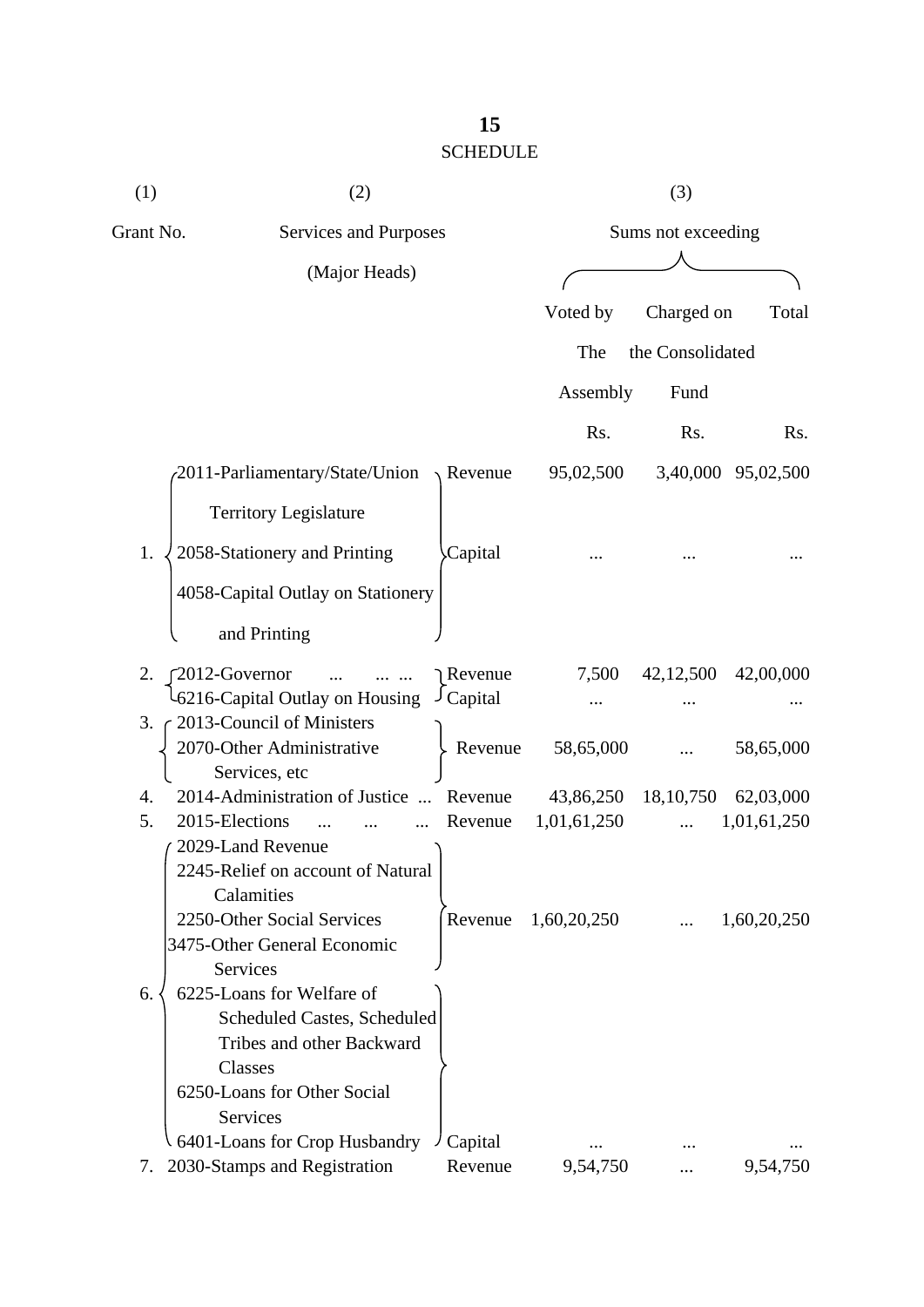## **16** SCHEDULE-contd.

| (1)                     | (2)                                                                            |         | (3)              |                    |                       |
|-------------------------|--------------------------------------------------------------------------------|---------|------------------|--------------------|-----------------------|
| Grant No.               | Services and Purposes                                                          |         |                  | Sums not exceeding |                       |
|                         | (Major Heads)                                                                  |         |                  |                    |                       |
|                         |                                                                                |         | Voted by         | Charged on         | Total                 |
|                         |                                                                                |         | The              | the Consolidated   |                       |
|                         |                                                                                |         | Assembly         | Fund               |                       |
|                         |                                                                                |         |                  |                    |                       |
| 2039-State Excise<br>8. |                                                                                | Revenue | Rs.<br>60,94,000 | R <sub>s</sub> .   | $\rm Rs$<br>60,94,000 |
| 2040-Sales Tax          |                                                                                |         |                  |                    |                       |
|                         | 9. $\sqrt{2045}$ -Other Taxes and Duties on<br><b>Commodities and Services</b> | Revenue | 60,50,000        |                    | 60,50,000             |
|                         | 2041-Taxes on vehicles<br>2070-Other Administrative<br>Services etc            | Revenue | 1,22,62,500      |                    | 1,22,62,500           |
| 10.3055-Road Transport  |                                                                                |         |                  |                    |                       |
|                         | 5053-Capital Outlay on Civil<br>Aviation                                       |         |                  |                    |                       |
|                         | 5055-Capital Outlay on Road                                                    | Capital | 51,50,000        |                    | 51,50,000             |
|                         | Transport<br>2045-Other Taxes and Duties on                                    |         |                  |                    |                       |
|                         | <b>Commodities and Services</b>                                                |         |                  |                    |                       |
|                         | 2501-Special Programme for<br><b>Rural Development</b>                         | Revenue | 3,07,60,000      |                    | 3,07,60,000           |
| 2801-Power<br>11        |                                                                                |         |                  |                    |                       |
|                         | 2810-Non-Conventional Sources<br>of Energy                                     |         |                  |                    |                       |
|                         | 6801-Loans for Power Project                                                   | Capital | 4,50,00,000      |                    | 4,50,00,000           |
|                         | 12. 2047-Other Fiscal Services                                                 | Revenue | 2,17,500         |                    | 2,17,500              |
|                         | 2048-Appropriation for Reduction<br>or Avoidance of Debt                       | Revenue |                  |                    | .                     |
|                         | 2049-Interest Payments                                                         | Revenue | 20, 11, 42, 910  |                    | 20, 11, 42, 910       |
|                         | 2051-Public Services Commission                                                | Revenue |                  | 17,00,000          | 17,00,000             |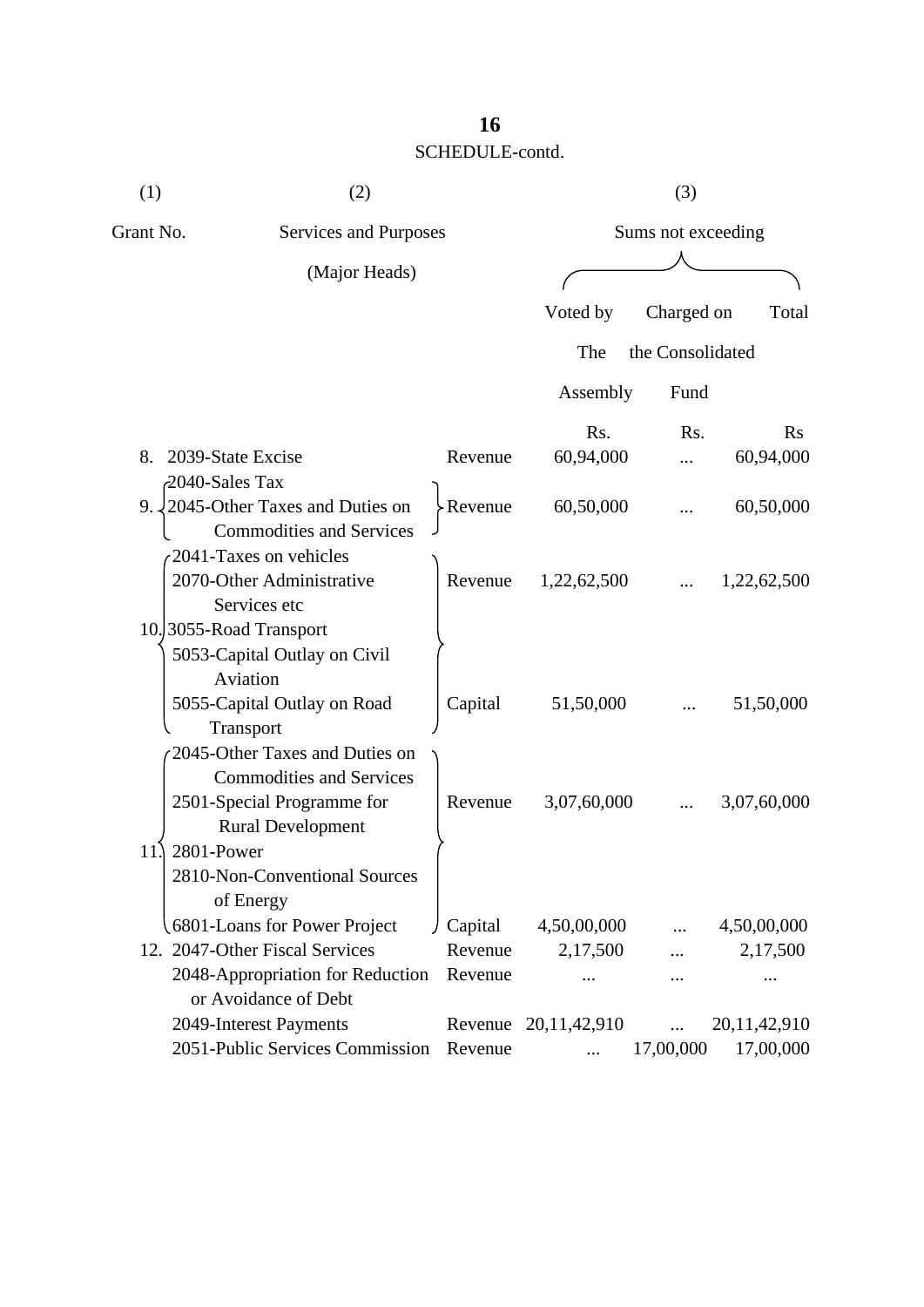| (1)                      | (2)                                       |         | (3)                                     |                  |             |
|--------------------------|-------------------------------------------|---------|-----------------------------------------|------------------|-------------|
| Grant No.                | Services and Purposes                     |         | Sums not exceeding                      |                  |             |
|                          | (Major Heads)                             |         |                                         |                  |             |
|                          |                                           |         | Voted by                                | Charged on       | Total       |
|                          |                                           |         | The                                     | the Consolidated |             |
|                          |                                           |         | Assembly                                | Fund             |             |
|                          |                                           |         | Rs.                                     | Rs.              | $\rm Rs$    |
|                          | 2052-Secretariat General Services -       |         |                                         |                  |             |
|                          | 2251-Secretariat Social Services          | Revenue | 5,53,79,000                             |                  | 5,53,79,000 |
|                          | 3451-Secretariat Economic                 |         |                                         |                  |             |
| 13 <sup>5</sup>          | Services                                  |         |                                         |                  |             |
|                          | 5275-Capital Outlay on other              | Capital |                                         |                  |             |
|                          | <b>Communication Services</b>             |         |                                         |                  |             |
|                          | 14. 2053-District Administration          | Revenue | 1,58,70,500                             |                  | 1,58,70,500 |
|                          | 15. 2054-Treasury Accounts                | Revenue | 1,15,81,000                             | $\cdots$         | 1,15,81,000 |
|                          | Administration                            |         |                                         |                  |             |
| 2055-Police              |                                           |         |                                         |                  |             |
|                          | 2070-Other Administrative<br>Services etc | Revenue | 20, 10, 37, 750 43, 750 20, 10, 31, 500 |                  |             |
| $16\sqrt{2216}$ -Housing |                                           |         |                                         |                  |             |
|                          | 4059-Capital Outlay on Public             |         |                                         |                  |             |
|                          | Works                                     |         |                                         |                  |             |
|                          | 4216-Capital Outlay on Housing            | Capital | 37, 32, 500                             |                  | 37, 32, 500 |
| 2056-Jails               |                                           | Revenue | 76,97,500                               |                  | 76,97,500   |
|                          | 17, 4059-Capital Outlay on Public         | Capital |                                         |                  |             |
|                          | Works                                     |         |                                         |                  |             |
|                          | 2058-Stationery and Printing              | Revenue | 1,39,90,000                             |                  | 1,39,90,000 |
|                          | 4058-Capital Outlay on Stationery         |         |                                         |                  |             |
| 18.                      | and Printing                              |         |                                         |                  |             |
|                          | 4216-Capital Outlay on Housing            | Capital | 7,50,000                                |                  | 7,50,000    |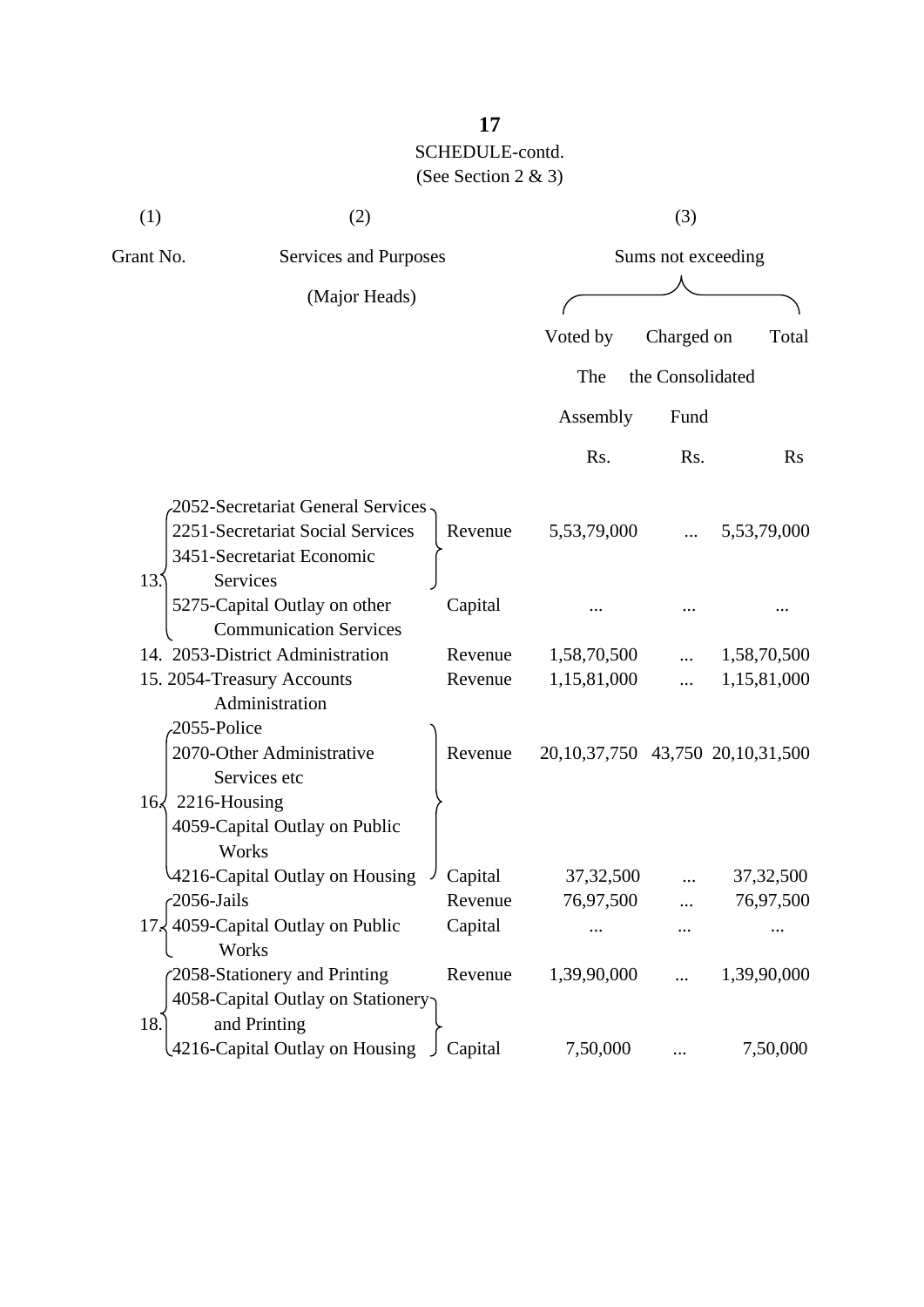| (1)       | (2)                                                                                                                                                           |         |                    | (3)              |                |
|-----------|---------------------------------------------------------------------------------------------------------------------------------------------------------------|---------|--------------------|------------------|----------------|
| Grant No. | Services and Purposes                                                                                                                                         |         | Sums not exceeding |                  |                |
|           | (Major Heads)                                                                                                                                                 |         |                    |                  |                |
|           |                                                                                                                                                               |         |                    |                  |                |
|           |                                                                                                                                                               |         | Voted by           | Charged on       | Total          |
|           |                                                                                                                                                               |         | The                | the Consolidated |                |
|           |                                                                                                                                                               |         | Assembly           | Fund             |                |
|           |                                                                                                                                                               |         | Rs.                | Rs.              | $\mathbf{R}$ s |
|           | 2052-Secretariat General Services<br>2059-Public Works<br>2203-Techinical Education<br>2204-Sports and Youth Services<br>2205-Art and Culture<br>2216-Housing | Revenue | 9, 34, 31, 250     |                  | 9, 34, 31, 250 |
|           | 4059-Capital Outlay on Public<br>Works<br>19 4202-Capital Outlay on Education,<br>Art and Culture<br>4210-Capital Outlay on Medical<br>and Public Health      |         |                    |                  |                |
|           | 4216-Capital Outlay on Housing<br>4403-Capital Outlay on Animal<br>Husbandry<br>4404-Capital Outlay on Dairy<br>Development                                   | Capital | 3,25,56,250        |                  | 3,25,56,250    |
|           | 2070-Other Administrative<br>Services etc                                                                                                                     | Revenue | 2,45,53,750        |                  | 2,45,53,750    |
| 20        | 4059-Capital Outlay on Public<br>Works                                                                                                                        | Capital |                    |                  |                |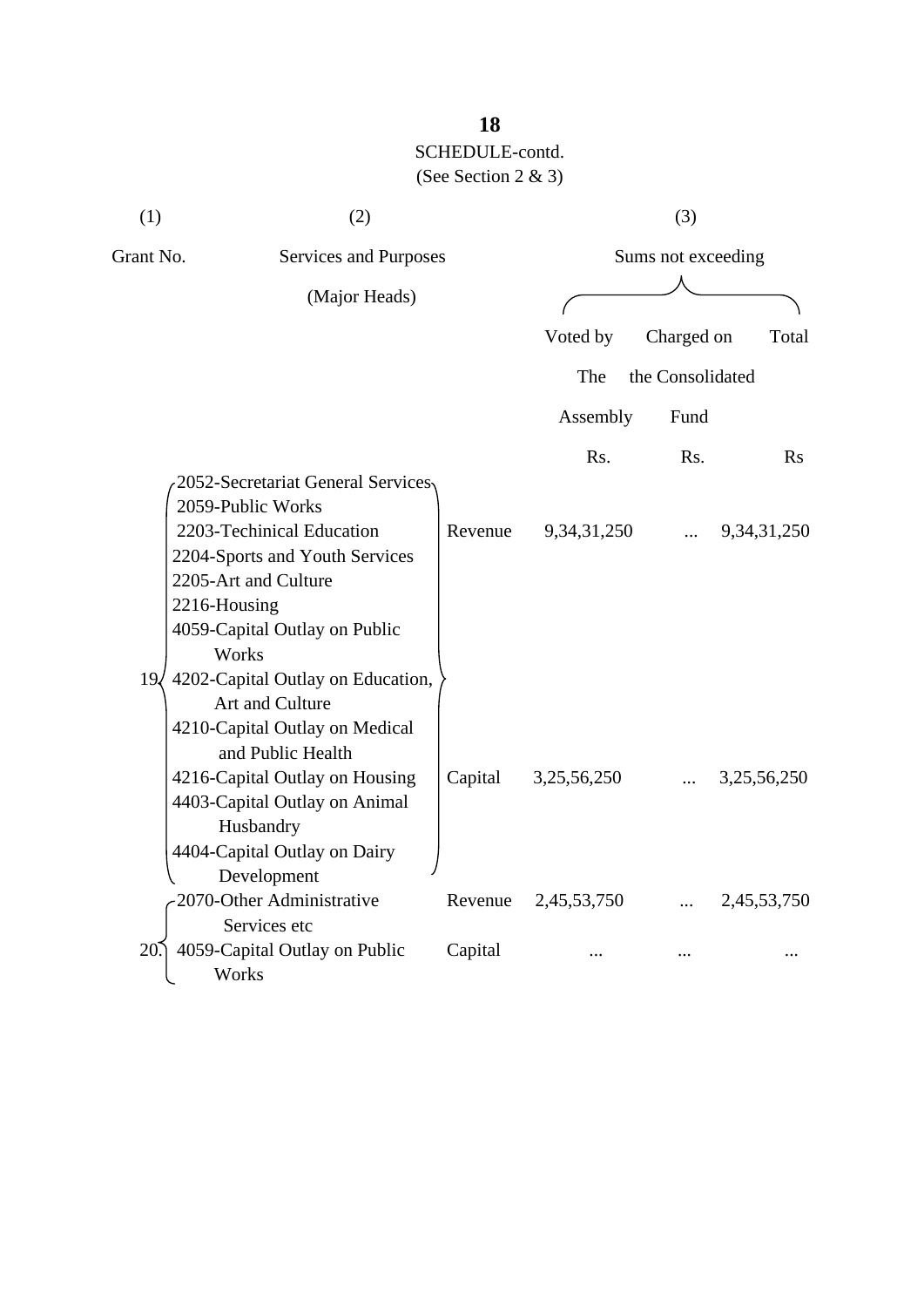| (1)                                | (2)                                                                                                                                                                                                                                                                                                                       |                    |                        | (3)              |                        |
|------------------------------------|---------------------------------------------------------------------------------------------------------------------------------------------------------------------------------------------------------------------------------------------------------------------------------------------------------------------------|--------------------|------------------------|------------------|------------------------|
| Grant No.<br>Services and Purposes |                                                                                                                                                                                                                                                                                                                           | Sums not exceeding |                        |                  |                        |
|                                    | (Major Heads)                                                                                                                                                                                                                                                                                                             |                    |                        |                  |                        |
|                                    |                                                                                                                                                                                                                                                                                                                           |                    | Voted by               | Charged on       | Total                  |
|                                    |                                                                                                                                                                                                                                                                                                                           |                    | The                    | the Consolidated |                        |
|                                    |                                                                                                                                                                                                                                                                                                                           |                    | Assembly               | Fund             |                        |
|                                    |                                                                                                                                                                                                                                                                                                                           |                    |                        |                  |                        |
| 21                                 | 2075-Miscellaneous General<br><b>Services</b><br>2202-General Education<br>2203-Technical Education<br>2204-Sports and Youth Services<br>2205-Art and Culture<br>2236-Nutrition<br>3425-Other Scientific Research<br>3454-Census, Survey and<br><b>Statistics</b><br>4202-Capital Outlay on Education,<br>Art and Culture | Revenue            | Rs.<br>49, 26, 83, 750 | Rs.              | Rs.<br>49, 26, 83, 750 |
|                                    | 4204-Capital Outlay on Education, Capital<br>Sports, Art and Culture<br>6202-Loans for Education, Art<br>and Culture                                                                                                                                                                                                      |                    | 2,50,000               |                  | 2,50,000               |
| 22.                                | 2070-Other Administrative<br>Services etc<br>$2216$ -Housing                                                                                                                                                                                                                                                              | Revenue            | 197, 19, 000           |                  | 197,19,000             |
|                                    | 23. 2070-Other Administrative<br>Services etc                                                                                                                                                                                                                                                                             | Revenue            | 17,03,000              |                  | 17,03,000              |
|                                    | 24. 2071-Pensions and other<br><b>Retirements Benefits</b>                                                                                                                                                                                                                                                                | Revenue            | 4,60,27,500            |                  | 4,60,27,500            |
|                                    | 25. 2075-Miscellaneous General<br>Services                                                                                                                                                                                                                                                                                | Revenue            | 5,97,500               |                  | 5,97,500               |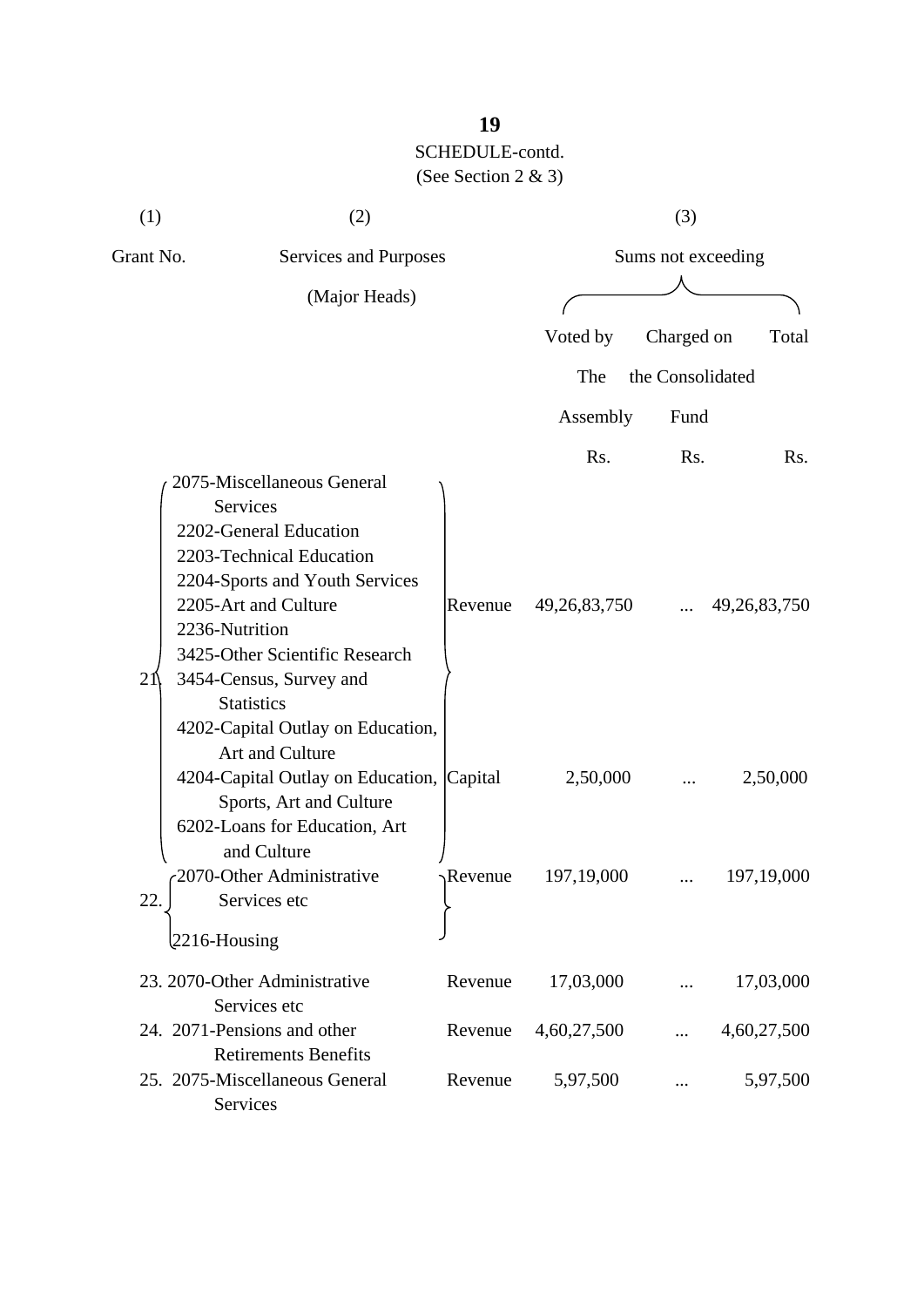| (1)              | (2)                                                                                     |                    | (3)                         |                  |                             |
|------------------|-----------------------------------------------------------------------------------------|--------------------|-----------------------------|------------------|-----------------------------|
| Grant No.        | Services and Purposes                                                                   |                    | Sums not exceeding          |                  |                             |
|                  | (Major Heads)                                                                           |                    |                             |                  |                             |
|                  |                                                                                         |                    | Voted by                    | Charged on       | Total                       |
|                  |                                                                                         |                    | The                         | the Consolidated |                             |
|                  |                                                                                         |                    | Assembly                    | Fund             |                             |
|                  |                                                                                         |                    | Rs.                         | Rs.              | R <sub>s</sub> .            |
|                  | 2210-Medical and Public Health<br>2211-Family Welfare<br>4210-Capital Outlay on Medical |                    | Revenue $17,32,45,750$      |                  | 17, 32, 45, 750             |
| 26.              | and Public Health<br>4211-Capital Outlay on Family<br>Welfare                           | Capital            | 3,16,58,000                 |                  | 3,16,58,000                 |
| 2216-Housing     | 2215-Water Supply and Sanitation<br>27. $\langle$ 4215-Capital Outlay on Water          | Revenue            | 8,99,28,250                 |                  | 8,99,28,250                 |
| 2216-Housing     | Supply and Sanitation<br>4216-Capital Outlay on Housing                                 | Capital<br>Revenue | 16,71,00,000<br>1,28,84,500 |                  | 16,71,00,000<br>1,28,84,500 |
|                  | 28. $\frac{1}{2}$ 4216-Capital Outlay on Housing<br>6216-Loans for Housing              | Capital            | 76,25,000                   |                  | 76,25,000                   |
| $-2216$ -Housing | 2217-Urban Development                                                                  | ∫ Revenue          | 2,83,54,250                 |                  | 2,83,54,250                 |
|                  | 29. √4216-Capital Outlay on Housing<br>4217-Capital Outlay on Urban<br>Development      | Capital            | 2,52,75,000                 |                  | 2,52,75,000                 |
| 30.              | 2220-Information and Publicity                                                          | Revenue            | 67,47,000                   |                  | 67,47,000                   |
| 31.              | 2230-Labour and Employment                                                              | Revenue            | 1,17,20,000                 |                  | 1,17,20,000                 |
|                  | 3456-Civil Supplies                                                                     | Revenue            | 71,64,250                   |                  | 71,64,250                   |
| 32.              | 4408-Capital Outlay on Food<br>Storage and Warehousing                                  | Capital            |                             |                  |                             |
|                  | 33. 2235-Social Security and Welfare                                                    | Revenue            |                             |                  |                             |
|                  | 6235-Loans for Social Security<br>and Welfare                                           | Capital            | 2,50,000                    |                  | 2,50,000                    |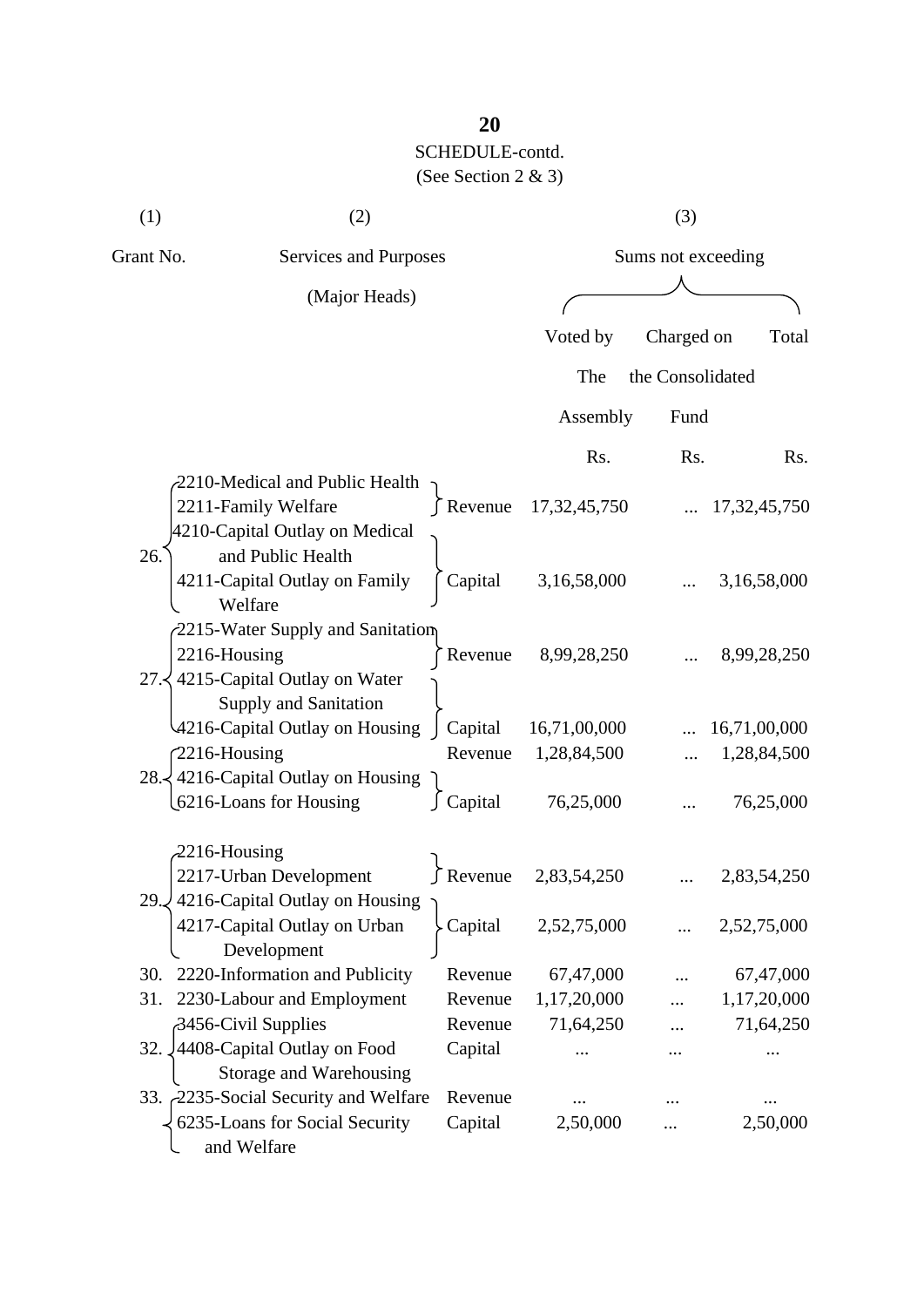| (1)       | (2)                                                                                                                      |         |                    | (3)              |             |  |
|-----------|--------------------------------------------------------------------------------------------------------------------------|---------|--------------------|------------------|-------------|--|
| Grant No. | Services and Purposes                                                                                                    |         | Sums not exceeding |                  |             |  |
|           | (Major Heads)                                                                                                            |         |                    |                  |             |  |
|           |                                                                                                                          |         | Voted by           | Charged on       | Total       |  |
|           |                                                                                                                          |         | The                | the Consolidated |             |  |
|           |                                                                                                                          |         |                    |                  |             |  |
|           |                                                                                                                          |         | Assembly           | Fund             |             |  |
|           |                                                                                                                          |         | Rs.                | Rs.              | Rs.         |  |
|           | 2225-Welfare of S.CS, S.TS and<br>Other B.CS                                                                             |         |                    |                  |             |  |
|           | 2235-Social Security and Welfare<br>2236-Nutrition<br>4059-Capital Outlay on Public                                      | Revenue | 5,55,20,000        |                  | 5,55,20,000 |  |
| 34        | Works<br>4235-Capital Outlay on Social<br>Security and Welfare<br>6225-Loans for Welfare of S.CS,<br>S.TS and Other B.CS | Capital | 2,87,500           |                  | 2,87,500    |  |
|           | 35. 2235- Social Security and Welfare                                                                                    | Revenue | 3,97,500           |                  | 3,97,500    |  |
|           | 2075-Miscellaneous General                                                                                               |         |                    |                  |             |  |
| 36.       | Services                                                                                                                 | Revenue | 21,00,500          |                  | 21,00,500   |  |
|           | 2235-Social Security and Welfare                                                                                         |         |                    |                  |             |  |
|           | 37. 2250-Other Social Services                                                                                           | Revenue | 10,000             |                  | 10,000      |  |
|           | 38. 3451-Secretariat Economic<br>Services                                                                                | Revenue | 77,55,250          |                  | 77,55,250   |  |
|           | 39. $\sqrt{2425}$ -Co-operation<br>4425-Capital Outlay on<br>Co-operation                                                | Revenue | 1,38,96,250        |                  | 1,38,96,250 |  |
|           | 4435-Capital Outlay of other<br><b>Agricultural Programmes</b><br>6425-Loans for Co-operation                            | Capital | 65,76,250          |                  | 65,76,250   |  |
|           | 2552-North Eastern Areas (Special Revenue<br>Areas Programme)                                                            |         | 26,87,500          |                  | 26,87,500   |  |
|           | 40.] 4552-Capital Outlay on North<br><b>Eastern Areas</b>                                                                | Capital | 31,22,220          |                  | 31,22,220   |  |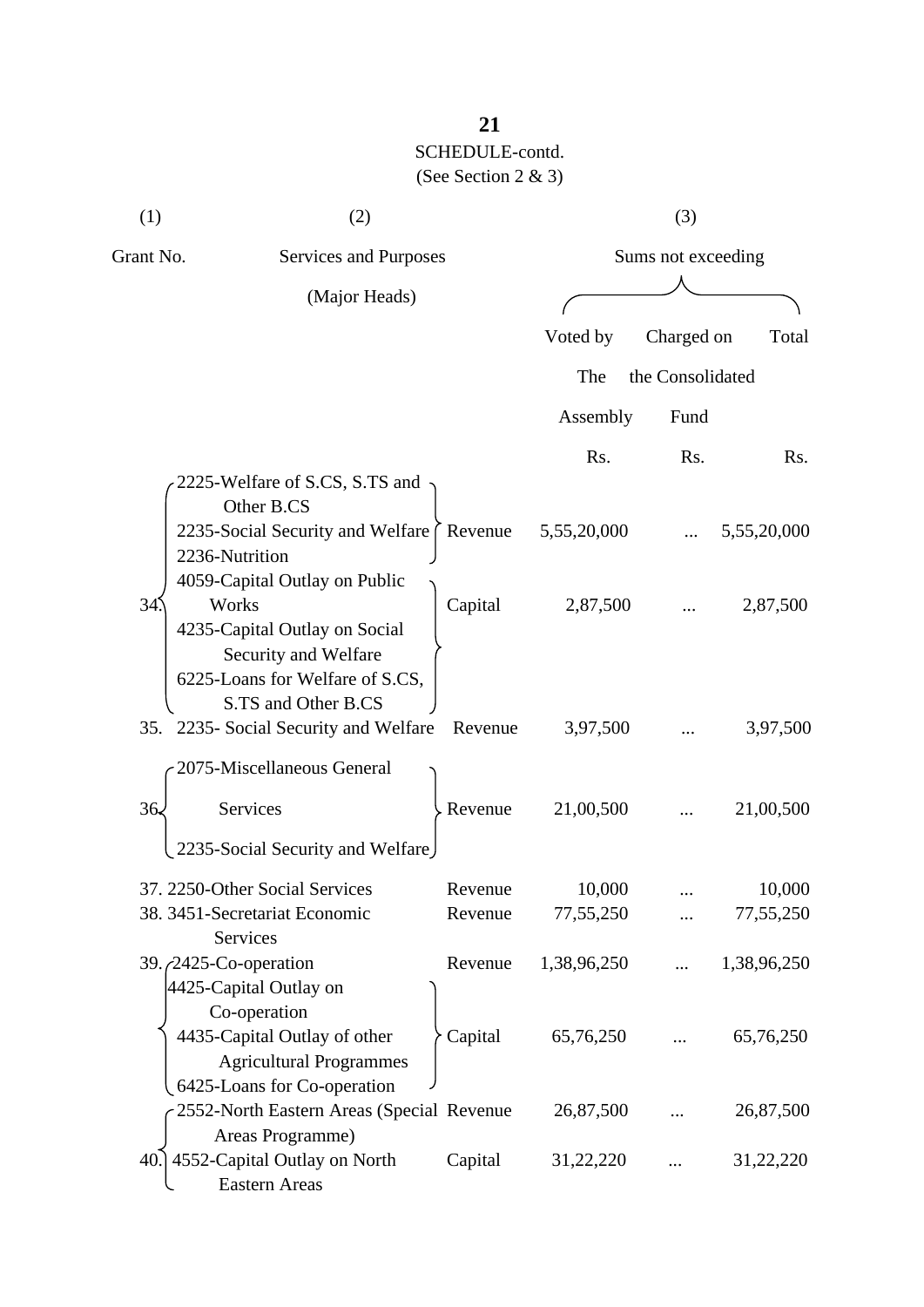| (1)                                | (2)                                                        |                    |                      | (3)              |                 |
|------------------------------------|------------------------------------------------------------|--------------------|----------------------|------------------|-----------------|
| Grant No.<br>Services and Purposes |                                                            | Sums not exceeding |                      |                  |                 |
|                                    | (Major Heads)                                              |                    |                      |                  |                 |
|                                    |                                                            |                    | Voted by             | Charged on       | Total           |
|                                    |                                                            |                    | The                  | the Consolidated |                 |
|                                    |                                                            |                    | Assembly             | Fund             |                 |
|                                    |                                                            |                    | Rs.                  | Rs.              | Rs.             |
|                                    | 41. 3454-Census, Surveys and<br><b>Statistics</b>          | Revenue            | 31,22,220            |                  | 31,22,220       |
|                                    | 2216-Housing                                               |                    |                      |                  |                 |
| 42                                 | 3475-Other General Economic<br>Services<br>$2216$ -Housing | Revenue            | 22,47,500            |                  | 22,47,500       |
|                                    | 2401-Crop Husbandry                                        |                    |                      |                  |                 |
|                                    | 2408-Food Storage and                                      |                    | Revenue 12,25,79,750 |                  | 12, 25, 79, 750 |
|                                    | Warehousing                                                |                    |                      |                  |                 |
|                                    | 2415-Agricultural Research                                 |                    |                      |                  |                 |
|                                    | and Education                                              |                    |                      |                  |                 |
|                                    | 43. 2435-Other Agricultural                                |                    |                      |                  |                 |
|                                    | Programmes                                                 |                    |                      |                  |                 |
|                                    | 2702-Minor Irrigation                                      |                    |                      |                  |                 |
|                                    | 4216-Capital Outlay on Housing                             |                    |                      |                  |                 |
|                                    | 4401-Capital Outlay on Crop                                |                    |                      |                  |                 |
|                                    | Husbandry                                                  |                    |                      |                  |                 |
|                                    | 4416-Investment in Agricultural                            | Capital            | 2,20,82,500          |                  | 2,20,82,500     |
|                                    | Financial Institution                                      |                    |                      |                  |                 |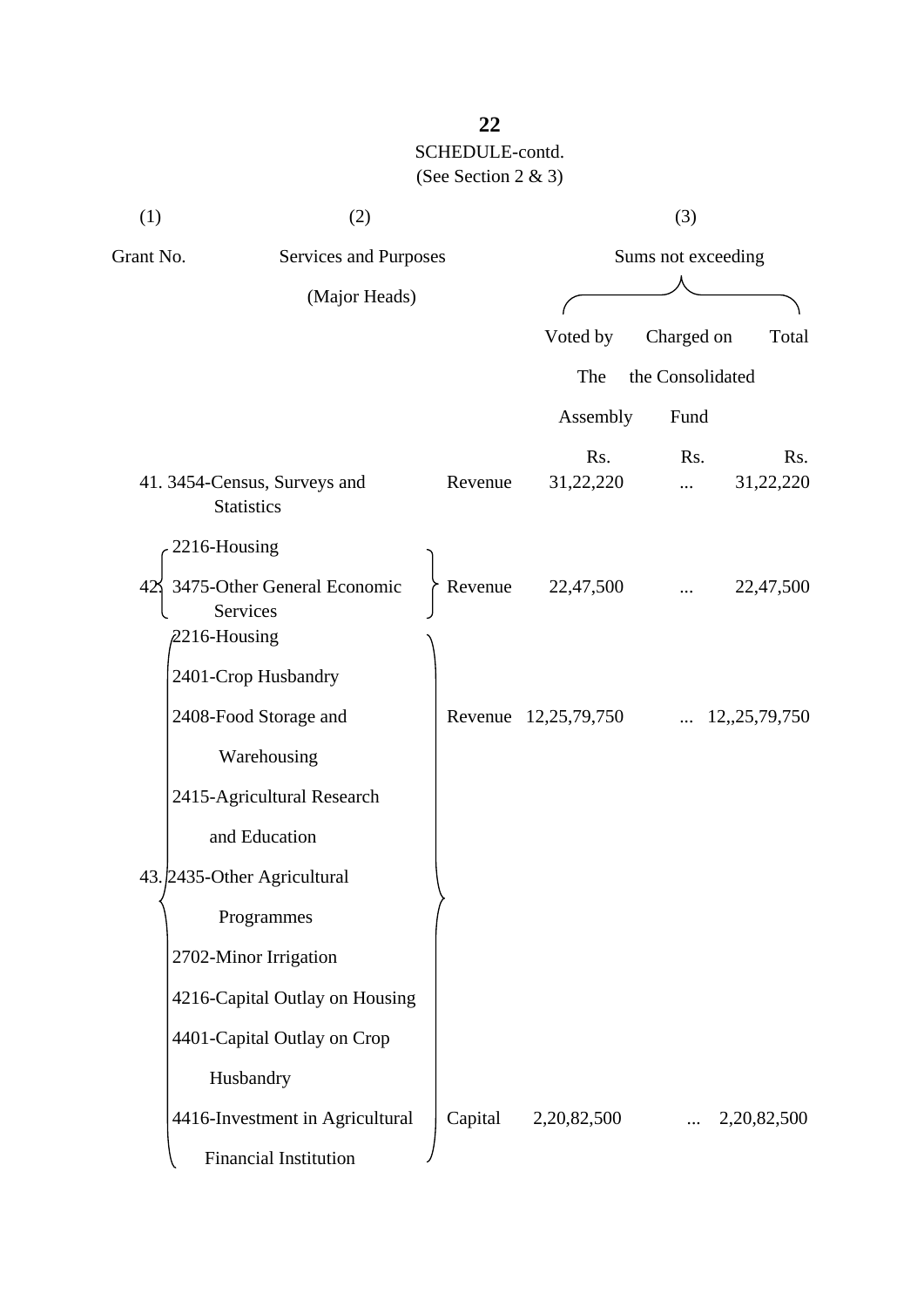| (1)       | (2)                                                                     |             | (3)                |             |  |
|-----------|-------------------------------------------------------------------------|-------------|--------------------|-------------|--|
| Grant No. | Services and Purposes                                                   |             | Sums not exceeding |             |  |
|           | (Major Heads)                                                           |             |                    |             |  |
|           |                                                                         | Voted by    | Charged on         | Total       |  |
|           |                                                                         | The         | the Consolidated   |             |  |
|           |                                                                         | Assembly    | Fund               |             |  |
|           |                                                                         | Rs.         | Rs.                | Rs.         |  |
|           | 4702-Capital Outlay on Minor                                            |             |                    |             |  |
|           | Irrigation                                                              |             |                    |             |  |
|           | 6401-Loans for Crop Husbandry                                           |             |                    |             |  |
|           | 2701-Medium Irrigation-II works $\sqrt{ }$ Revenue                      | 15,90,000   |                    | 15,90,000   |  |
|           | under Embankment. And                                                   |             |                    |             |  |
|           | Drainage Wing P.W.D Medium                                              |             |                    |             |  |
|           | <b>Irrigation Projects</b>                                              |             |                    |             |  |
| 44.       | 2711-Flood Control<br>4701-Capital Outlay on Medium                     |             |                    |             |  |
|           | Irrigation                                                              |             |                    |             |  |
|           | 4711-Capital Outlay on Flood<br>Capital                                 | 1,80,60,000 |                    | 1,80,60,000 |  |
|           | <b>Control Projects</b>                                                 |             |                    |             |  |
|           | 2216-Housing                                                            |             |                    |             |  |
|           | 2402-Soil and Water Conservation<br>Revenue                             | 5,48,06,750 |                    | 5,48,06,750 |  |
|           | 45. 2415-Agricultural Research and                                      |             |                    |             |  |
|           | Education                                                               |             |                    |             |  |
|           | 46. [2501-Special Programmes for<br>Revenue<br><b>Rural Development</b> | 1,06,48,000 |                    | 1,06,48,000 |  |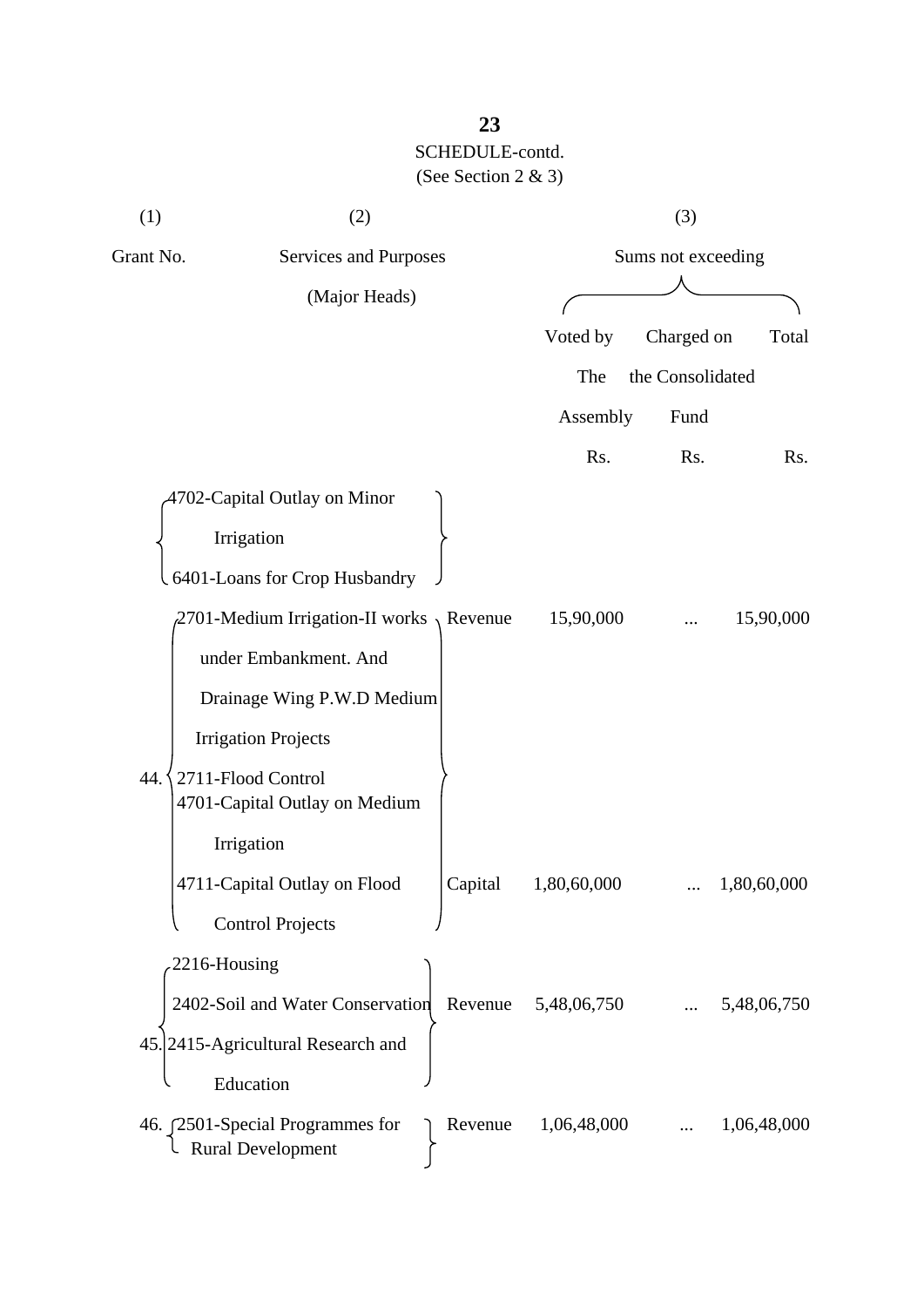| (1)       | (2)                              |         |             | (3)                |             |
|-----------|----------------------------------|---------|-------------|--------------------|-------------|
| Grant No. | <b>Services and Purposes</b>     |         |             | Sums not exceeding |             |
|           | (Major Heads)                    |         |             |                    |             |
|           |                                  |         | Voted by    | Charged on         | Total       |
|           |                                  |         | The         | the Consolidated   |             |
|           |                                  |         | Assembly    | Fund               |             |
|           |                                  |         | Rs.         | Rs.                | Rs.         |
|           | 2216-Housing                     |         |             |                    |             |
|           | 2235-Social Security and Welfare |         |             |                    |             |
|           | 2403-Animal Husbandry            |         |             |                    |             |
|           | 2415-Agricultural Research and   | Revenue | 5,05,70,750 |                    | 5,05,70,750 |
|           | Education                        |         |             |                    |             |
| 47.       | 4059-Capital Outlay on Public    |         |             |                    |             |
|           | Works                            |         |             |                    |             |
|           | 4403-Capital Outlay on Animal    | Capital |             |                    |             |
|           | Husbandry                        |         |             |                    |             |
|           | 6225-Loans for Welfare of S.CS,  |         |             |                    |             |
|           | S.TS, and other B.CS             |         |             |                    |             |
|           | 6403-Loans for Animal Husbandry  |         |             |                    |             |
|           | 48. (2216-Housing                |         |             |                    |             |
|           | 2404-Dairy Development           | Revenue | 81,88,500   |                    | 81,88,500   |
|           | 2415-Agricultural Research and   |         |             |                    |             |
|           | Education                        |         |             |                    |             |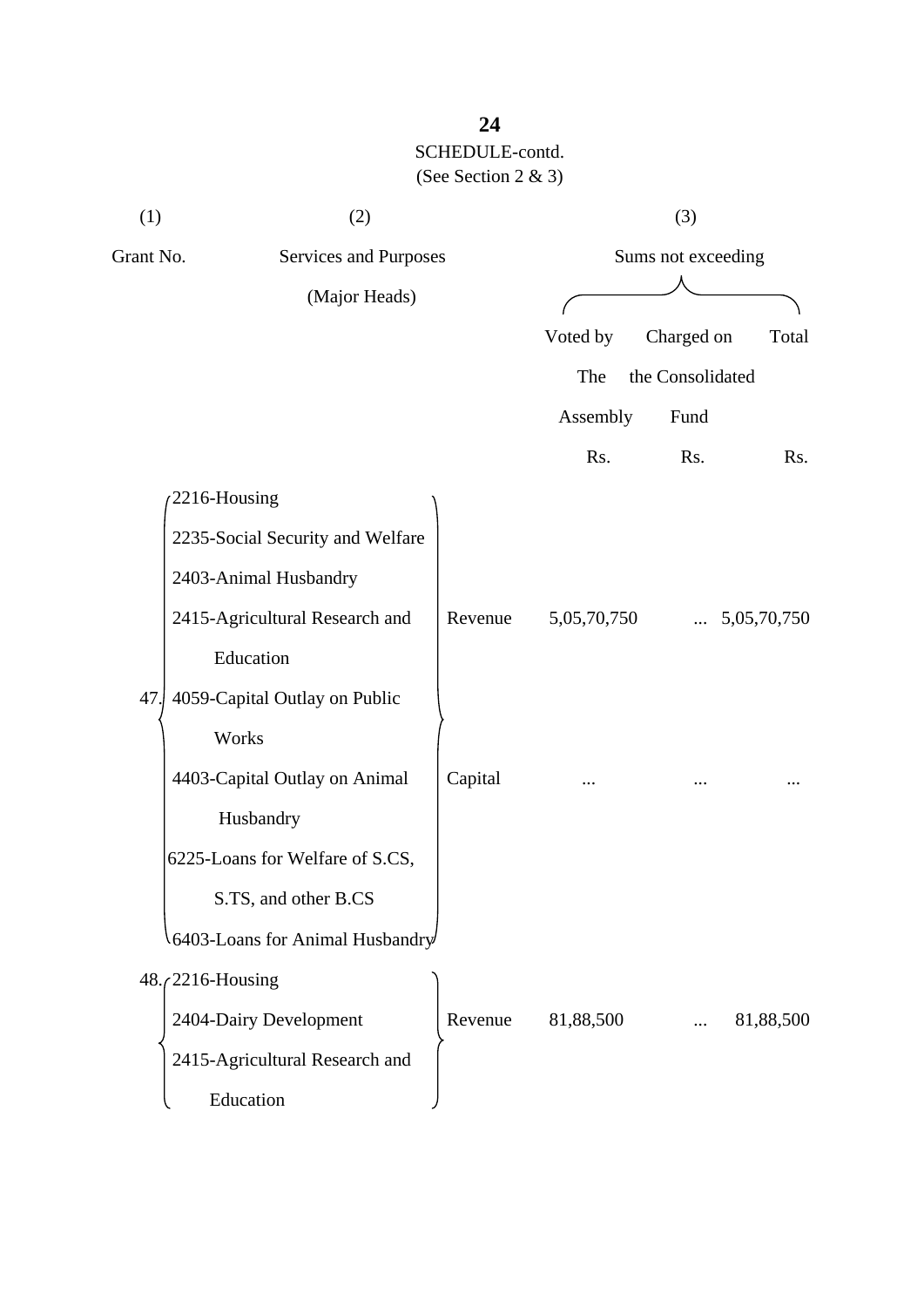| (1)       | (2)                                                                                                   |         |                    | (3)              |             |
|-----------|-------------------------------------------------------------------------------------------------------|---------|--------------------|------------------|-------------|
| Grant No. | Services and Purposes                                                                                 |         | Sums not exceeding |                  |             |
|           | (Major Heads)                                                                                         |         |                    |                  |             |
|           |                                                                                                       |         | Voted by           | Charged on       | Total       |
|           |                                                                                                       |         | The                | the Consolidated |             |
|           |                                                                                                       |         | Assembly           | Fund             |             |
|           |                                                                                                       |         | Rs.                | Rs.              | Rs.         |
| 49.       | 2216-Housing<br>2405-Fisheries<br>2415-Agricultural Research and<br>Education                         | Revenue | 1,07,95,000        |                  | 1,07,95,000 |
|           | 4216-Capital Outlay on Housing<br>4405-Capital Outlay on Fisheries<br>2406-Forestry and Wild Life     | Capital | 4,50,000           |                  | 4,50,000    |
|           | 2415-Agricultural Research and                                                                        | Revenue | 7,88,71,250        |                  | 7,88,71,250 |
| 5Q.       | Education<br>4406-Capital Outlay on Forestry<br>and Wild Life                                         | Capital | 17,50,000          |                  | 17,50,000   |
|           | 2216-Housing                                                                                          |         |                    |                  |             |
|           | 2236-Nutrition                                                                                        |         |                    |                  |             |
|           | 2401-Crop Husbandry                                                                                   |         |                    |                  |             |
|           | 2501-Special Programmes for                                                                           | Revenue | 7,74,52,500        |                  | 7,74,52,500 |
|           | <b>Rural Development</b>                                                                              |         |                    |                  |             |
| 51.       | 2505-Rural Employment<br>2515-Other Rural Development<br>Programmes<br>4216-Capital Outlay on Housing |         |                    |                  |             |
|           | 4515-Capital Outlay on Rural                                                                          | Capital | 25,00,000          |                  | 25,00,000   |
|           | Development<br>6515-Loans for other Rural<br><b>Development Programmes</b>                            | Capital | 25,00,000          |                  | 25,00,000   |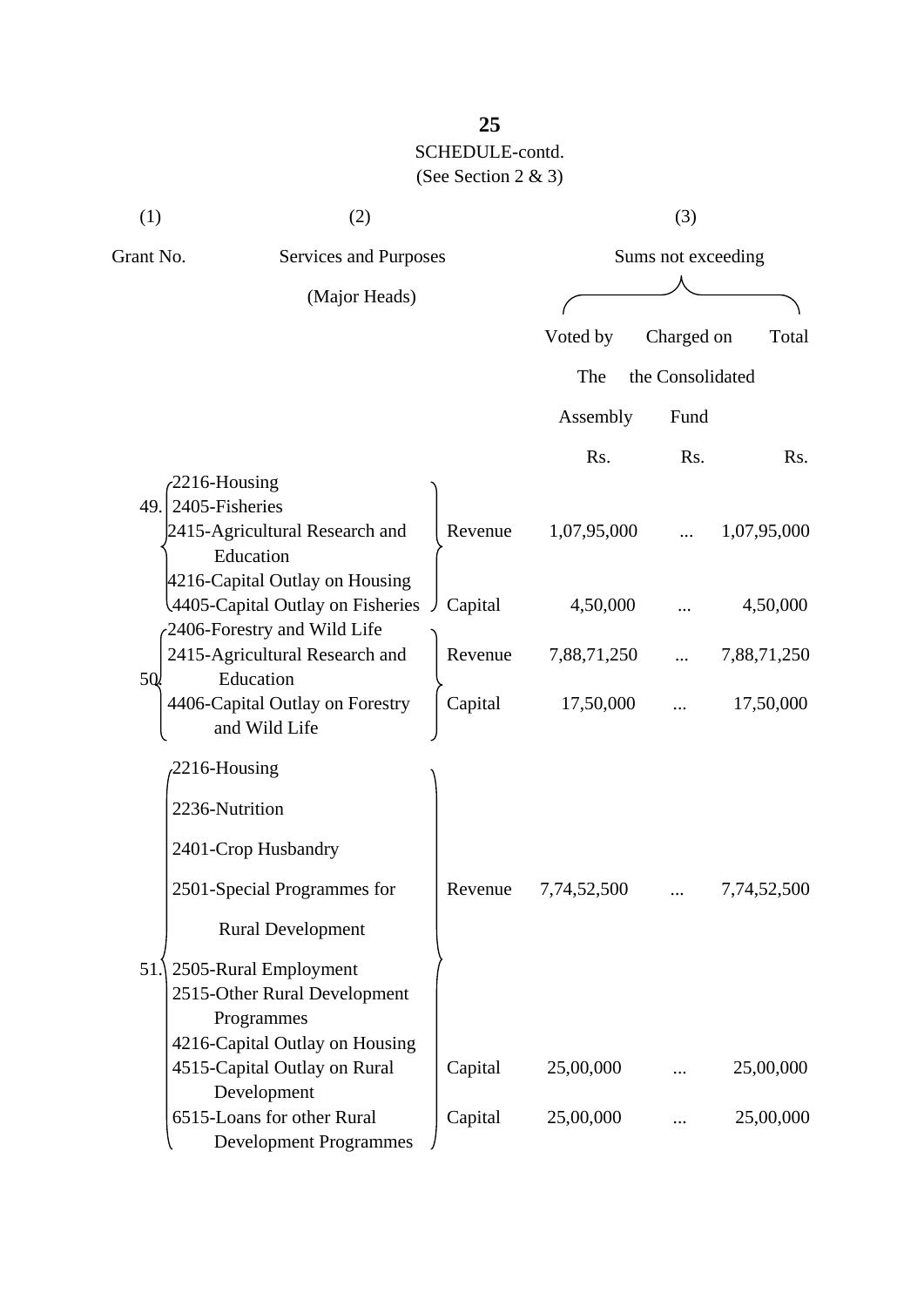| (1)                   | (2)                                                                                                            |         |                               | (3)                |                  |
|-----------------------|----------------------------------------------------------------------------------------------------------------|---------|-------------------------------|--------------------|------------------|
| Grant No.             | Services and Purposes                                                                                          |         |                               | Sums not exceeding |                  |
|                       | (Major Heads)                                                                                                  |         |                               |                    |                  |
|                       |                                                                                                                |         | Voted by                      | Charged on         | Total            |
|                       |                                                                                                                |         | The                           | the Consolidated   |                  |
|                       |                                                                                                                |         | Assembly                      | Fund               |                  |
| $52/2852$ -Industries | 4854-Capital Outlay on Cement<br>and non-Metallic Mineral                                                      | Revenue | R <sub>s</sub> .<br>74,47,500 | Rs.                | Rs.<br>74,47,500 |
|                       | 4885-Capital Outlay on Industries<br>and Minerals<br>6885-Loans for other Industries<br>and Minerals           | Capital | 96,00,000                     |                    | 96,00,000        |
| $536$ 2216-Housing    | 2851-Village and Small Industries<br>4851-Capital Outlay on Village<br>and Small Scale Industries              | Revenue | 1,91,88,500                   |                    | 1,91,88,500      |
|                       | 6851-Loans for Village and Small<br>Industries                                                                 | Capital | 12,50,000                     |                    | 12,50,000        |
| 2216-Housing          | 2851-Village and Small Industries Revenue<br>54. 4216-Capital Outlay on Housing                                |         | 1,70,20,000                   |                    | 1,70,20,000      |
|                       | 4851-Capital Outlay on Village<br>and Small Scale Industries<br>6851-Loans for Village and Small<br>Industries | Capital | 49,25,000                     |                    | 49,25,000        |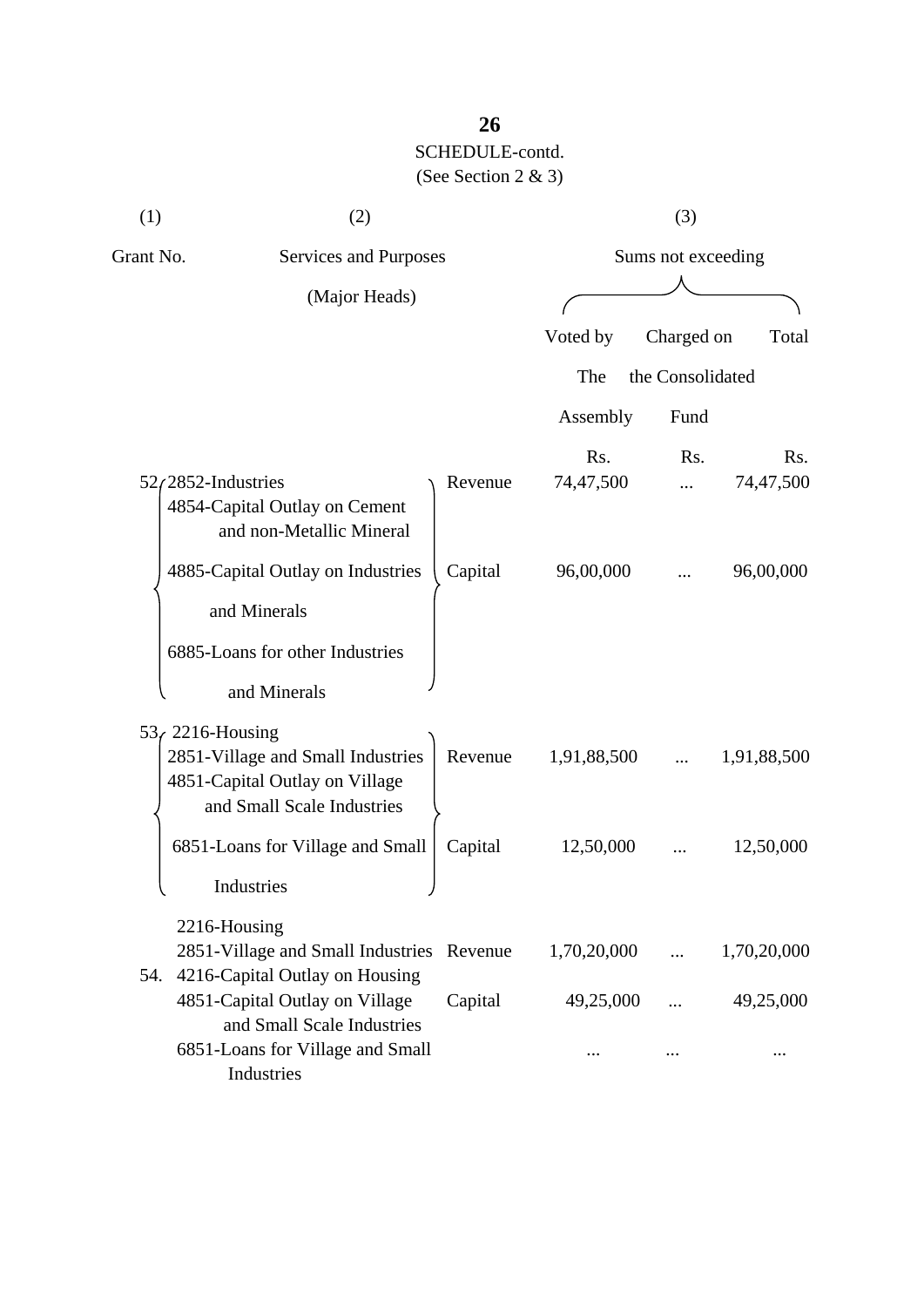| (1)          | (2)                                                                                                                       |         |                | (3)                |                                    |
|--------------|---------------------------------------------------------------------------------------------------------------------------|---------|----------------|--------------------|------------------------------------|
| Grant No.    | Services and Purposes                                                                                                     |         |                | Sums not exceeding |                                    |
|              | (Major Heads)                                                                                                             |         |                |                    |                                    |
|              |                                                                                                                           |         | Voted by       | Charged on         | Total                              |
|              |                                                                                                                           |         |                |                    |                                    |
|              |                                                                                                                           |         | The            | the Consolidated   |                                    |
|              |                                                                                                                           |         | Assembly       | Fund               |                                    |
|              |                                                                                                                           |         | Rs.            | Rs.                | Rs.                                |
|              | 2853-Non-Ferrous Mining and<br><b>Metallurgical Industries</b>                                                            | Revenue | 1,93,69,500    |                    | 1,93,69,500                        |
| 55.          | 4216-Capital Outlay on Housing<br>4853-Capital Outlay on Mining<br>and Metallurgical Industries                           | Capital |                |                    |                                    |
|              | 3054-Roads and Bridges                                                                                                    | Revenue | 8, 19, 75, 500 |                    | 8, 19, 75, 500                     |
| 56.          | 5054-Capital Outlay on Roads<br>and Bridges                                                                               | Capital | 17,05,50,000   |                    | 17,05,50,000                       |
| 3452-Tourism | 4059-Capital Outlay on Public<br>Works                                                                                    | Revenue | 81,30,000      |                    | 81,30,000                          |
| 57.          | 5275-Capital Outlay on other<br><b>Communication Services</b><br>5452-Capital Outlay on Tourism<br>7452-Loans for Tourism | Capital | 12,25,000      |                    | 12,25,000                          |
|              | 58. 3606-Aid Materials and Equipments Revenue                                                                             |         |                |                    |                                    |
|              | 59.5465-Investment in General<br><b>Financial and Training</b><br>Institutions                                            | Capital |                |                    |                                    |
|              | 6003-Internal Debt of the State<br>Government                                                                             | Capital |                |                    | $\ldots$ 12,60,40,000 12,60,40,000 |
|              | 6004-Loans and Advances from the<br><b>Central Government</b>                                                             | Capital |                |                    | $\ldots$ 3,56,79,325 3,56,79,325   |
|              | 60.7610-Loans to Government<br>Servants etc                                                                               | Capital | 3,25,00,000    |                    | 3,25,00,000                        |
|              | 61.7615-Miscellaneous Loans                                                                                               | Capital |                |                    |                                    |
|              | 62. 7810-Inter-State Settlement                                                                                           | Capital |                |                    |                                    |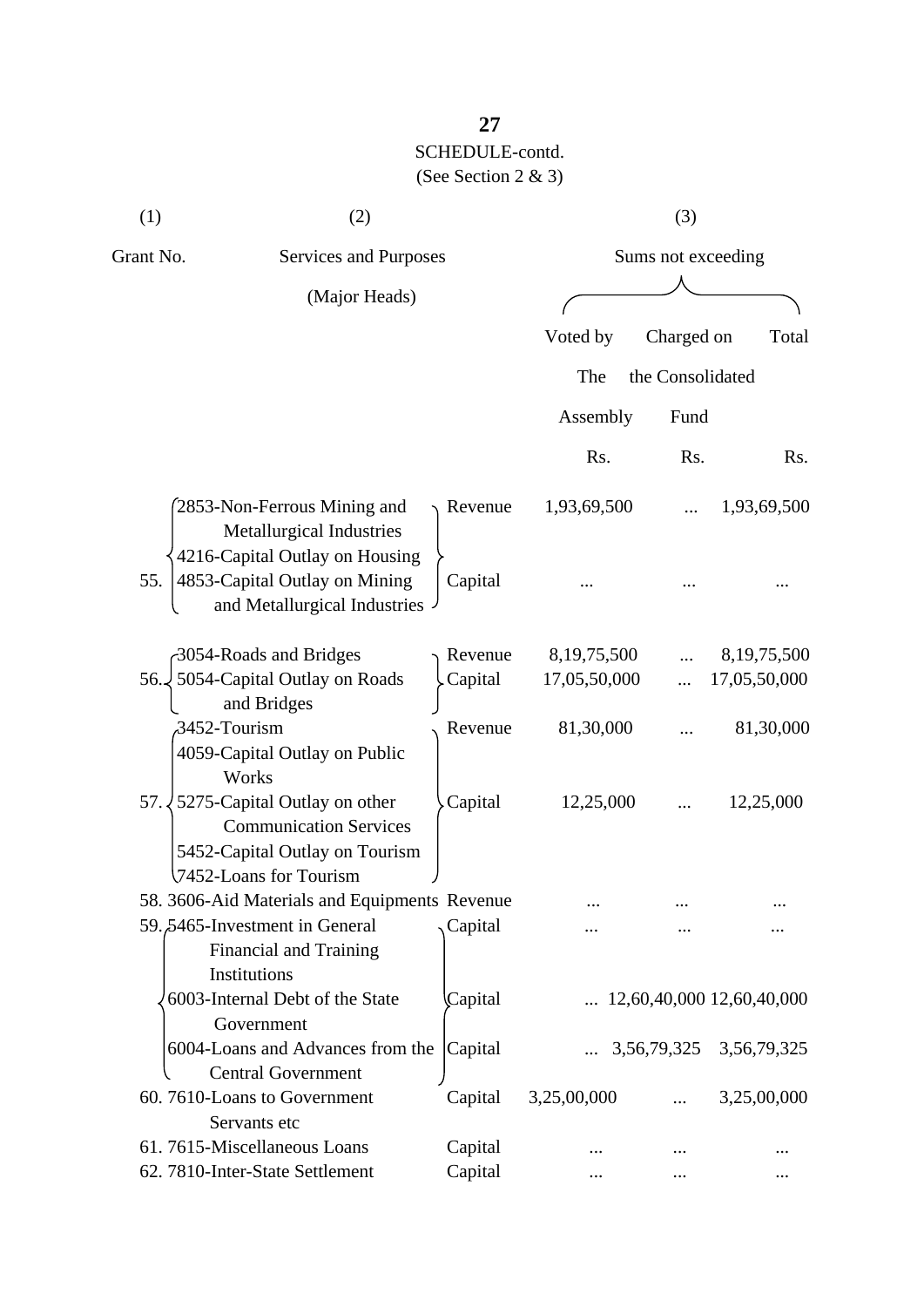|                  | 28                                            |                                  |                                |       |
|------------------|-----------------------------------------------|----------------------------------|--------------------------------|-------|
|                  | SCHEDULE-contd.                               |                                  |                                |       |
|                  | (See Section 2 $\&$ 3)                        |                                  |                                |       |
| (1)              | (2)                                           |                                  | (3)                            |       |
| Grant No.        | Services and Purposes                         |                                  | Sums not exceeding             |       |
|                  | (Major Heads)                                 |                                  |                                |       |
|                  |                                               | Voted by<br>The                  | Charged on<br>the Consolidated | Total |
|                  |                                               | Assembly                         | Fund                           |       |
|                  |                                               | R <sub>s</sub> .                 | Rs.                            | Rs.   |
|                  | 63. 7999-Approrpiation to Contingency Capital | $\cdots$                         | $\ddotsc$                      |       |
| Fund             |                                               |                                  |                                |       |
| 304, 33, 29, 463 | Total                                         | 267, 23, 54, 228 37, 09, 75, 235 |                                |       |

 L.M.SANGMA, Deputy Secretary, Government of Meghalaya, Law Department **Shillong.**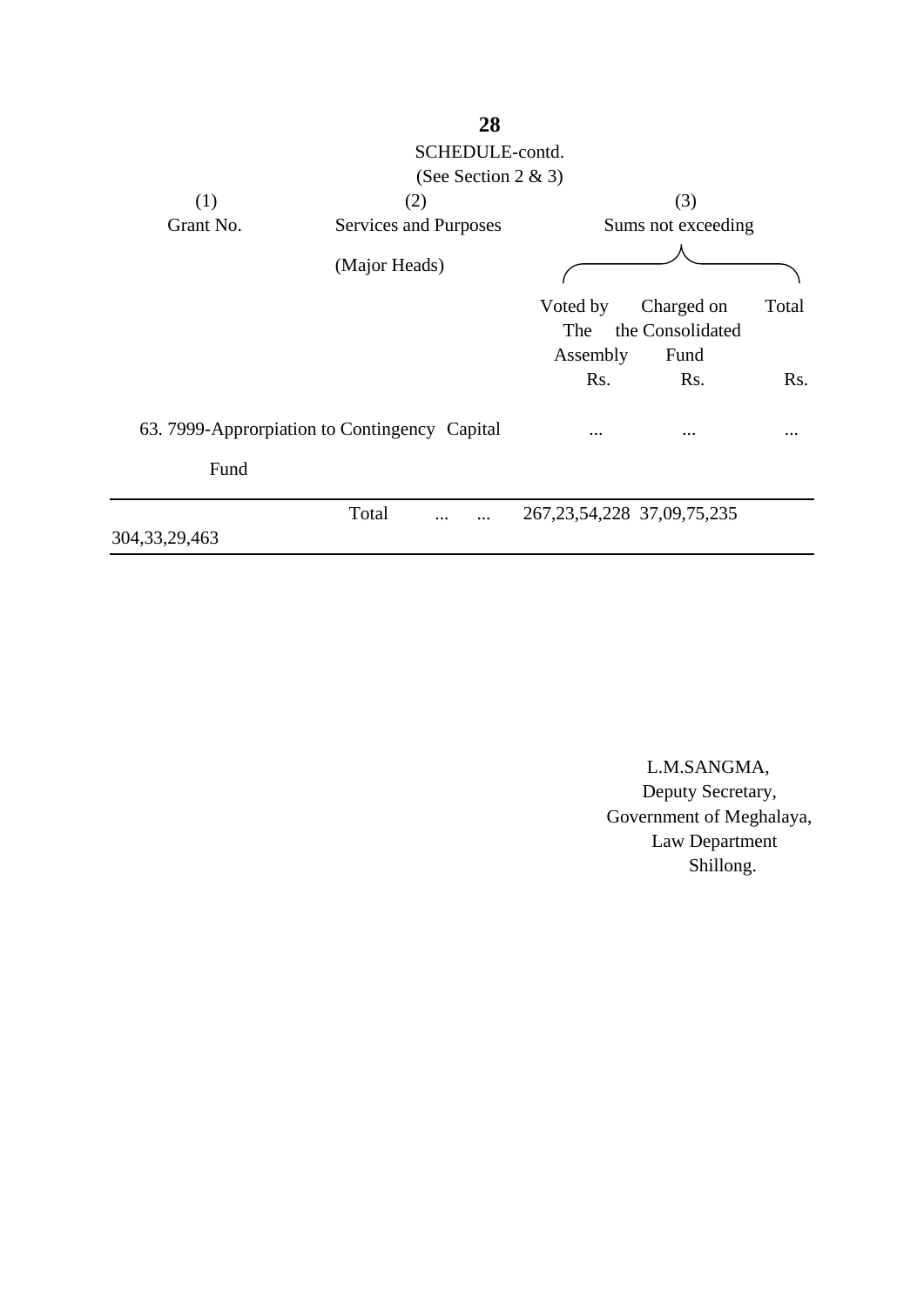#### **29**

#### **The 8th June, 1998**

No. LL(B) 17/96/101- The Meghalaya Appropriation (No. II) Act, 1998 (Act No. 3 of 1998) is hereby published for general information.

#### **MEGHALAYA ACT NO. 3 OF 1998**

(As passed by the Meghalaya Legislative Assembly)

(Received the assent of the Governor on the  $25<sup>th</sup>$  June, 1998

(Published in the Gazette of Meghalaya, Extra-ordinary issue, dated  $25<sup>th</sup>$  June, 1998)

#### THE MEGHALAYA APPROPRIATION (No. II) Act, 1998

An

#### Act

To authorise payment and appropriation of certain sums from and out of the Consolidated Fund of Meghalaya for the services of the Financial year ending  $31<sup>st</sup>$  day of March, 1999.

Be it enacted by the Legislature of the State of Meghalaya in the Forty-Ninth Year of the Republic of India as follows:-

Short title and commencement

- 1 (1) This Act may be called the Meghalaya Appropriation (No. II) Act, 1998
	- (2) It shall be deemed to have on the first day of April 1998
- Withdrawal of Rs. 1217,07,97,850 from and out of the Consolidated Fund of Meghalaya for the Financial year 1998-99 2
- From and out of the Consolidated fund of Meghalaya there may be paid and applied sums not exceeding those specified in Column (3) of the Schedule amounting in the aggregate inclusive of sum specified in Column (3) of the Schedule to the Meghalaya Appropriation (Voteon-Account) Act, 1998 to the sums of (Rupees One thousand two hundred seventeen crores, seven lakhs, ninety seven thousand, eight hundred and fifty towards defraying the several charges which will come in the course of payment during the financial year ending on the thirty first day of March, 1999 in respect of the services specified in Column (2) of the Schedule.
- Appropriation 3 The sums authorised to be withdrawn from and out of the Consolidated Fund of Meghalaya by this Act, shall be appropriated for the services and purposes expressed in the Schedule in relation to the said year.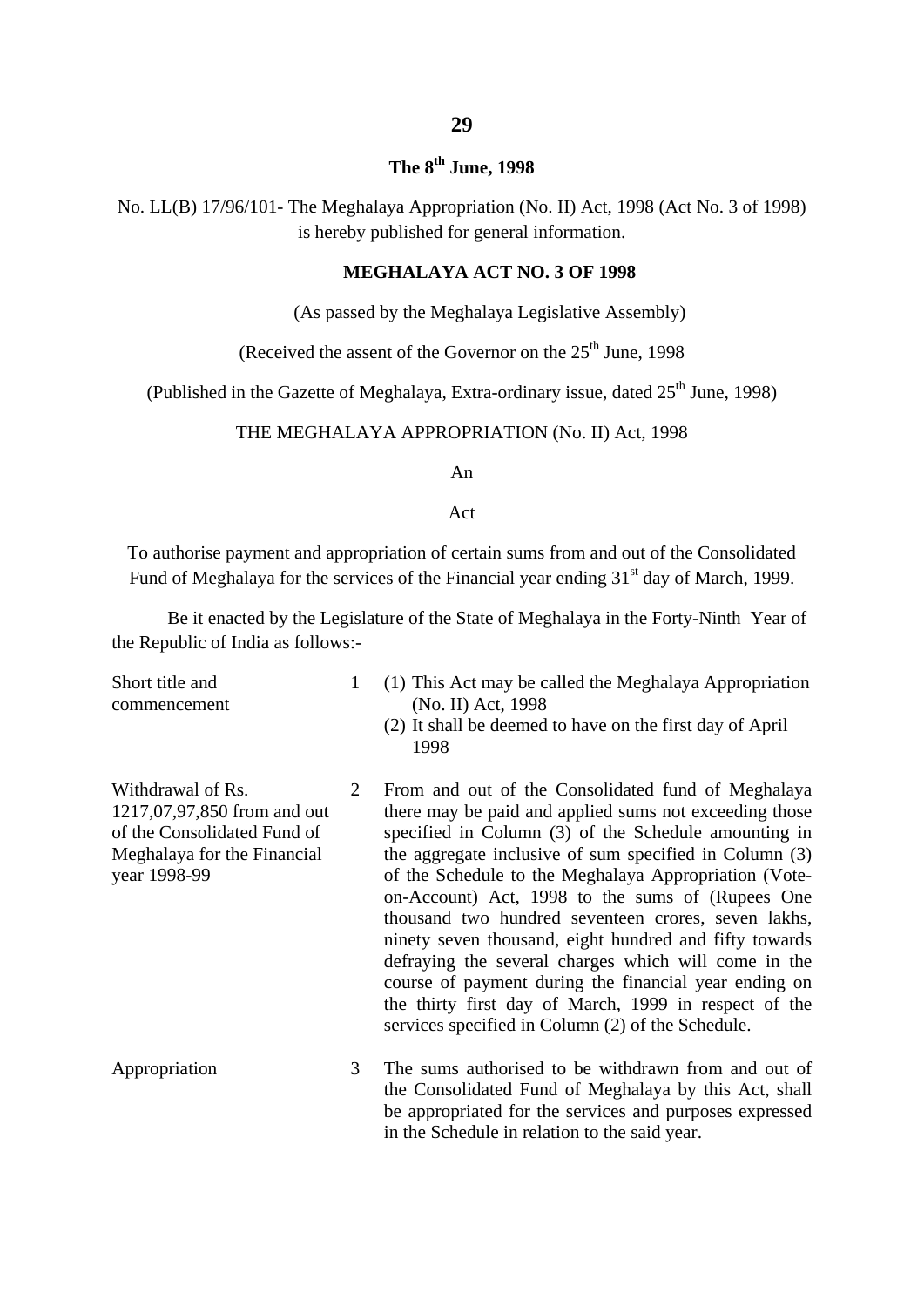|                                                              |                                      | SCHEDULE-contd.<br>(See Section 2 & 3) |                                   |                    |                                   |
|--------------------------------------------------------------|--------------------------------------|----------------------------------------|-----------------------------------|--------------------|-----------------------------------|
| (1)                                                          | (2)                                  |                                        |                                   | (3)                |                                   |
| Grant No.                                                    | Services and Purposes                |                                        |                                   | Sums not exceeding |                                   |
|                                                              | (Major Heads)                        |                                        |                                   |                    |                                   |
|                                                              |                                      |                                        |                                   |                    |                                   |
|                                                              |                                      |                                        | Voted by                          | Charged on         | Total                             |
|                                                              |                                      |                                        | The                               | the Consolidated   |                                   |
|                                                              |                                      |                                        | Assembly                          | Fund               |                                   |
|                                                              |                                      |                                        | Rs.                               | Rs.                | Rs.                               |
|                                                              | -2011-Parliamentary/State/Union      | $\sqrt{ }$ Revenue                     | 3,82,50,000 13,60,000 3,96,10,000 |                    |                                   |
| <b>Territory Legislature</b>                                 |                                      |                                        |                                   |                    |                                   |
| 1.<br>2058-Stationery and Printing                           |                                      |                                        |                                   |                    |                                   |
|                                                              | 4058-Capital Outlay on Stationery    | Capital                                |                                   |                    |                                   |
| and Printing                                                 |                                      |                                        |                                   |                    |                                   |
| 2. $\curvearrowright$ 2012-Governor                          |                                      | Revenue                                |                                   |                    | 30,000 1,68,50,000 1,68,80,000    |
| 4216-Capital Outlay on Housing                               |                                      | $\int$ Capital                         |                                   |                    |                                   |
| 2013-Council of Ministers<br>2070-Other Administrative<br>3. |                                      | Revenue                                | 2,84,60,000                       |                    | 2,84,60,000                       |
| Services, etc                                                |                                      |                                        |                                   |                    |                                   |
| 4.                                                           | 2014-Administration of Justice       | Revenue                                |                                   |                    | 1,75,53,000 72,67,000 2,48,20,000 |
| 5.<br>2015-Elections                                         | $\overline{\phantom{a}}$<br>$\cdots$ | Revenue                                | 4,06,45,000                       | $\cdots$           | 4,06,45,000                       |
| 2029-Land Revenue                                            |                                      |                                        |                                   |                    |                                   |
|                                                              | 2245-Relief on account of Natural    |                                        |                                   |                    |                                   |
| Calamities                                                   |                                      |                                        |                                   |                    |                                   |
| 2250-Other Social Services                                   |                                      | Revenue                                | 6,40,81,000                       |                    | 6,40,81,600                       |
| 3475-Other General Economic                                  |                                      |                                        |                                   |                    |                                   |
| <b>Services</b>                                              |                                      |                                        |                                   |                    |                                   |
| 6225-Loans for Welfare of<br>6.                              |                                      |                                        |                                   |                    |                                   |
| Scheduled Castes,                                            |                                      |                                        |                                   |                    |                                   |
|                                                              | Scheduled Tribes and other           |                                        |                                   |                    |                                   |
| <b>Backward Classes</b>                                      |                                      |                                        |                                   |                    |                                   |
| 6250-Loans for Other Social                                  |                                      | Capital                                |                                   |                    |                                   |
| <b>Services</b>                                              |                                      |                                        |                                   |                    |                                   |
| 2090-Stamps and Registration<br>7.                           | 6401-Loans for Crop Husbandry        | Revenue                                | 38,19,000                         |                    | 38,19,000                         |
| 2039-State Excise<br>8.                                      |                                      | Revenue                                | 2,43,76,000                       |                    | 2,43,76,000                       |
|                                                              |                                      |                                        |                                   |                    |                                   |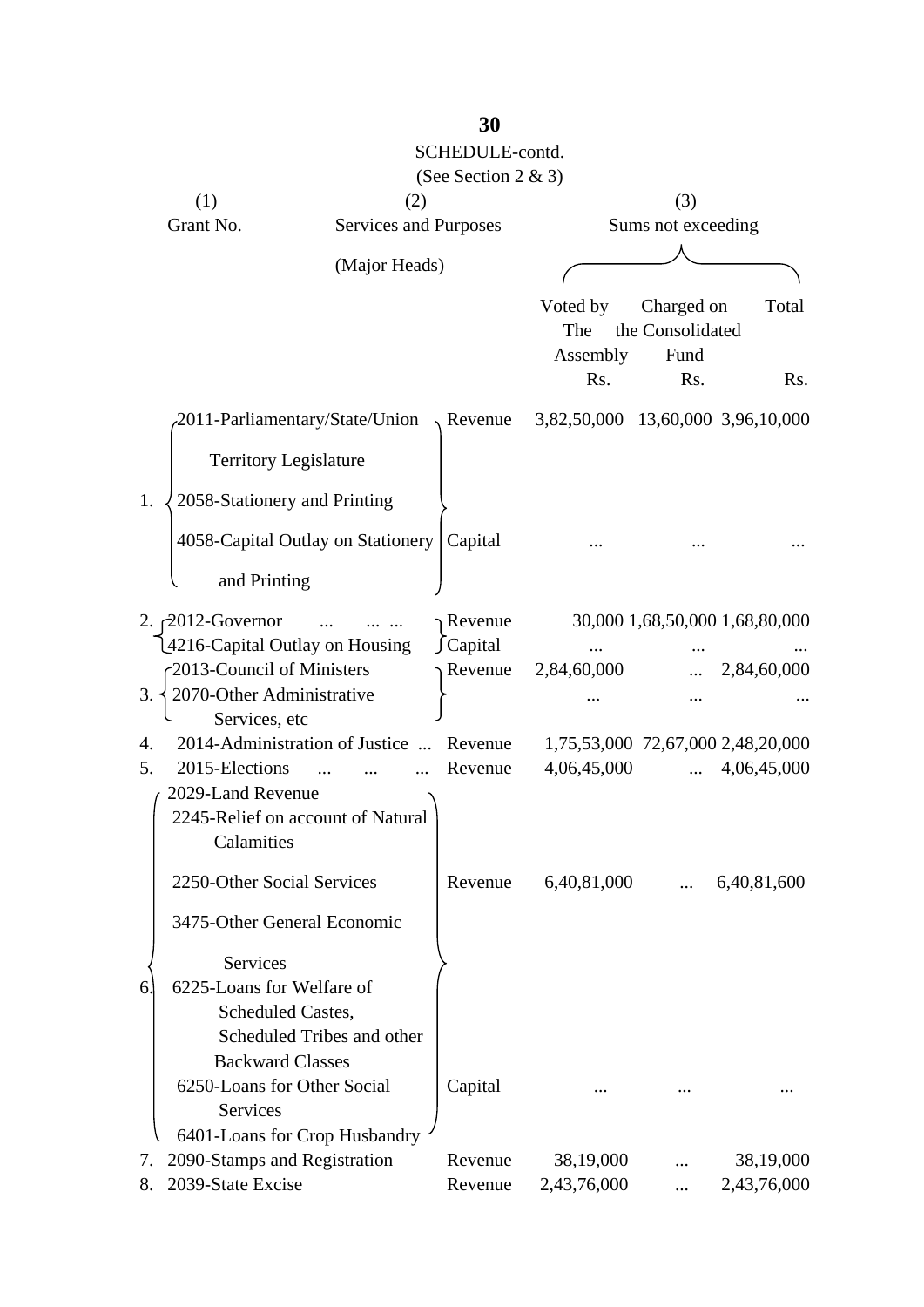| (1)       | (2)                                    |         |                             | (3)                                             |              |
|-----------|----------------------------------------|---------|-----------------------------|-------------------------------------------------|--------------|
| Grant No. | Services and Purposes<br>(Major Heads) |         | Sums not exceeding          |                                                 |              |
|           |                                        |         | Voted by<br>The<br>Assembly | Charged on<br>Total<br>the Consolidated<br>Fund |              |
|           | 2040-Sales Tax                         |         | Rs.                         | Rs.                                             | Rs.          |
| 9.        | 2045-Other Taxes and Duties on         | Revenue | 2,42,00,000                 |                                                 | 2,42,00,000  |
|           | <b>Commodities and Services</b>        |         |                             |                                                 |              |
|           | 2041-Taxes on Vehicles                 |         |                             |                                                 |              |
|           | 2070-Other Administrative              | Revenue | 4,90,50,000                 |                                                 | 4,90,50,000  |
|           | Services etc                           |         |                             |                                                 |              |
| 10.       | 3055-Road Transport                    |         |                             |                                                 |              |
|           | 5053-Capital Outlay on Civil           | Capital | 2,06,00,000                 |                                                 | 2,06,00,000  |
|           | Special programmes for Rural           |         |                             |                                                 |              |
|           | Development                            |         |                             |                                                 |              |
|           | 5055-Capital Outlay on Road            |         |                             |                                                 |              |
|           | Transport                              |         |                             |                                                 |              |
|           | 2045-Other Taxes and Duties on         |         |                             |                                                 |              |
|           | <b>Commodities and Services</b>        |         |                             |                                                 |              |
|           | 2501-Special Programmes for            | Revenue | 12,30,40,000                | $\cdots$                                        | 12,30,40,000 |
|           | <b>Rural Development</b>               |         |                             |                                                 |              |
| 11        | 2801-Power                             |         |                             |                                                 |              |
|           | 2810-Non-Conventional Sources          |         |                             |                                                 |              |
|           | of Energy                              |         |                             |                                                 |              |
|           | 6801-Loans for Power Projects          | Capital | 18,00,00,000                |                                                 | 18,00,00,000 |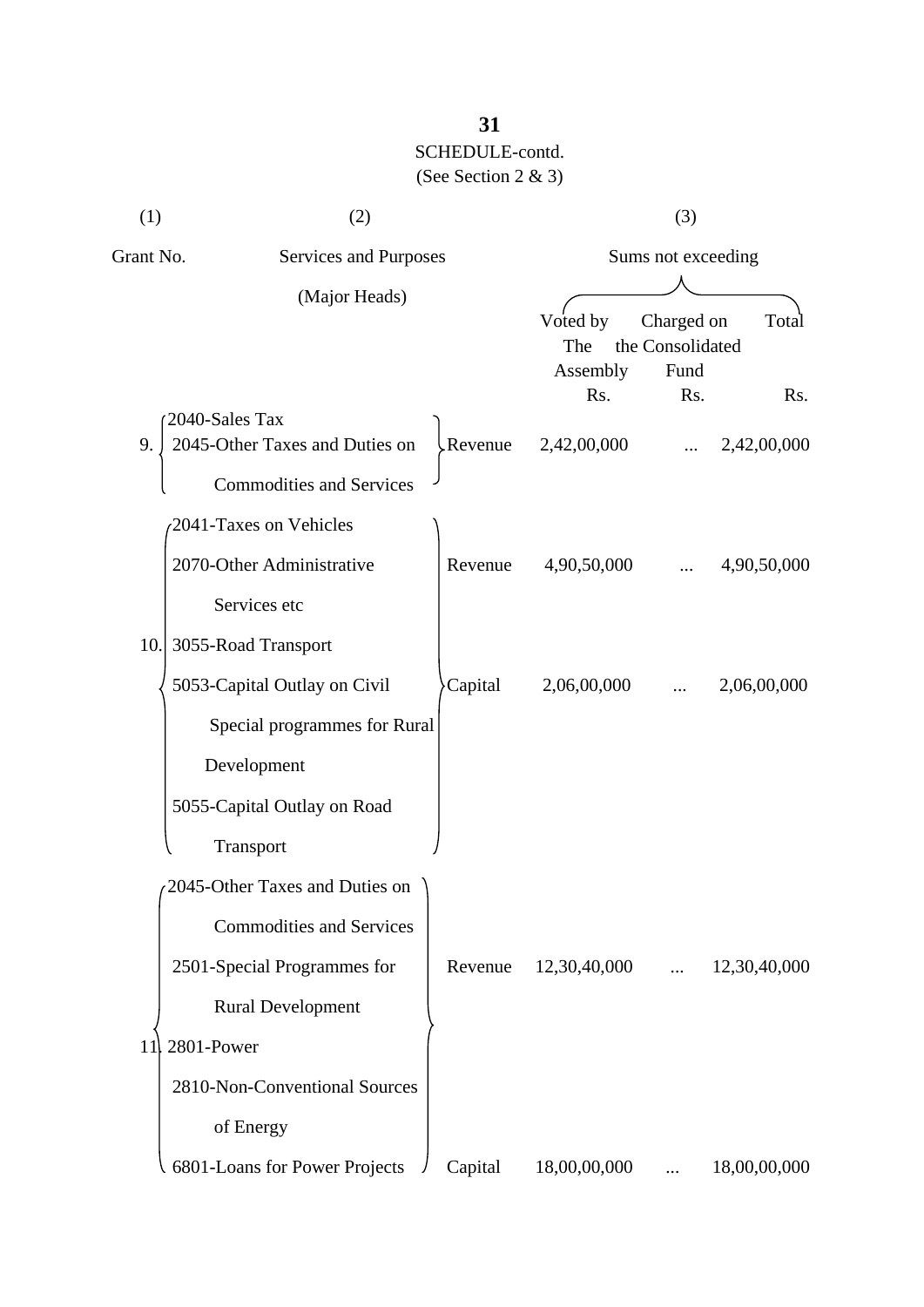| (1)                      | (2)                                              |         |                                             | (3)                                    |                                    |  |
|--------------------------|--------------------------------------------------|---------|---------------------------------------------|----------------------------------------|------------------------------------|--|
| Grant No.                | Services and Purposes<br>(Major Heads)           |         |                                             | Sums not exceeding                     |                                    |  |
|                          |                                                  |         | Voted by<br>The<br>Assembly                 | Charged on<br>the Consolidated<br>Fund | Total                              |  |
|                          |                                                  |         | Rs.                                         | Rs.                                    | Rs.                                |  |
|                          | 12. 2047-Other Fiscal Services                   | Revenue | 8,70,000                                    |                                        | 8,70,000                           |  |
|                          | 2048-Appropriation for Reduction                 | Revenue |                                             |                                        |                                    |  |
|                          | or Avoidance of Debt                             |         |                                             |                                        |                                    |  |
|                          | 2049-Interest Payment                            | Revenue |                                             |                                        | $\ldots$ 80,45,71,640 80,45,71,640 |  |
|                          | 2051-Public Services Commission                  | Revenue |                                             | 68,00,000                              | 68,00,000                          |  |
|                          | 2052-Secretariat General Services                |         |                                             |                                        |                                    |  |
|                          | 2251-Secretariat Social Services                 | Revenue | 22, 15, 16, 000                             |                                        | 22, 15, 16, 000                    |  |
| 13.                      | 3451-Secretariat Economic                        |         |                                             |                                        |                                    |  |
|                          | Services                                         |         |                                             |                                        |                                    |  |
|                          | 5275-Capital Outlay on other                     | Capital |                                             |                                        |                                    |  |
|                          | Communication                                    |         |                                             |                                        |                                    |  |
|                          | 14. 2053-District Administration                 | Revenue | 6,34,82,000                                 | .                                      | 6,34,82,000                        |  |
|                          | 15. 2054-Treasury and Accounts<br>Administration | Revenue | 4,63,24,00                                  |                                        | 4,63,24,000                        |  |
| 2055-Police              |                                                  |         |                                             |                                        |                                    |  |
|                          | 2070-Other Administrative<br>Services etc        |         | Revenue 80,41,51,000 1,75,000, 80,43,26,000 |                                        |                                    |  |
| $16\sqrt{2216}$ -Housing |                                                  |         |                                             |                                        |                                    |  |
|                          | 4059-Capital Outlay on Public                    |         |                                             |                                        |                                    |  |
| Works                    | 4216-Capital Outlay on Housing                   | Capital | 1,49,30,000                                 |                                        | 1,49,30,000                        |  |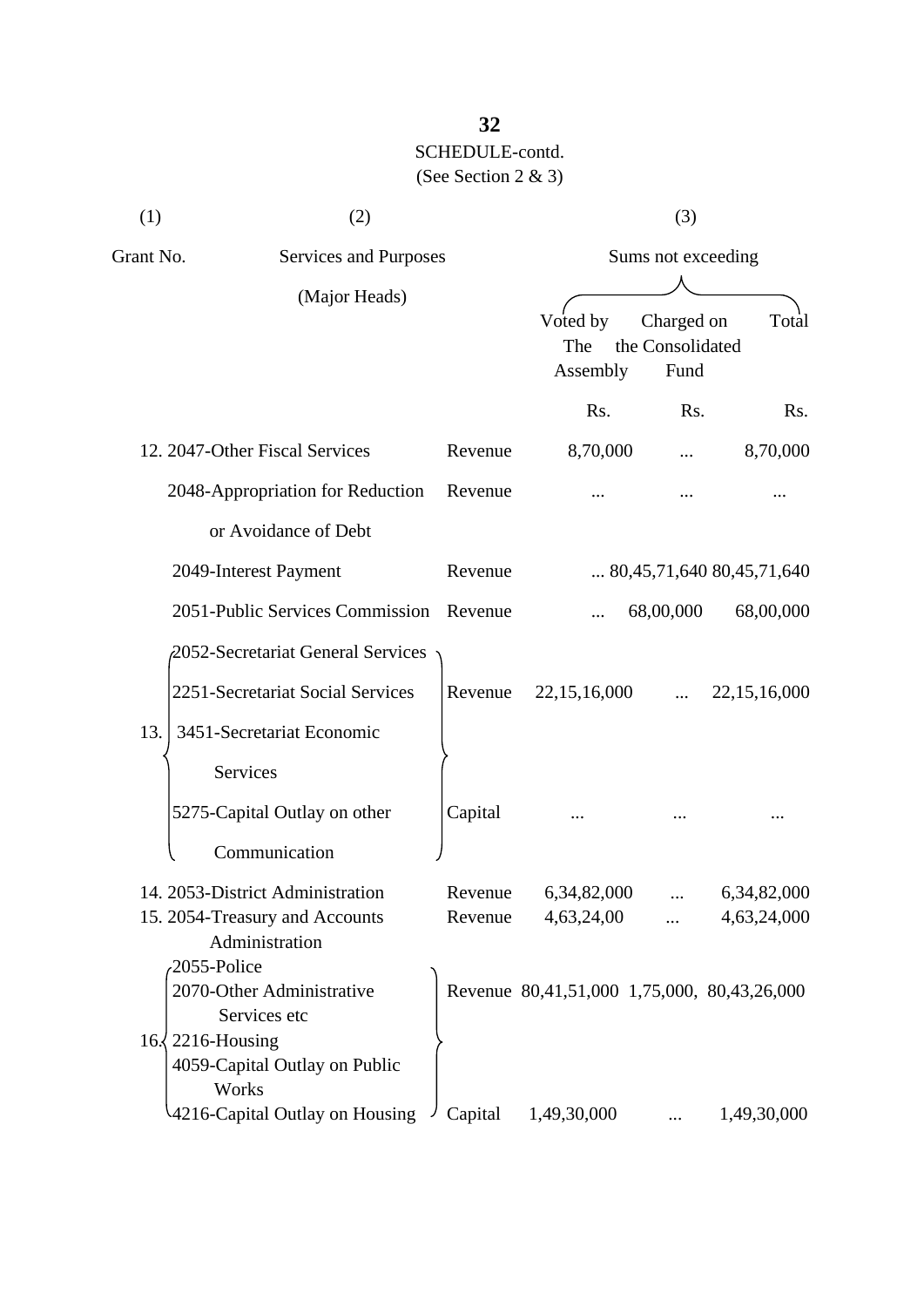| (1)       | (2)                                                                                |                    |                             | (3)                                    |              |
|-----------|------------------------------------------------------------------------------------|--------------------|-----------------------------|----------------------------------------|--------------|
| Grant No. | Services and Purposes                                                              |                    | Sums not exceeding          |                                        |              |
|           | (Major Heads)                                                                      |                    | Voted by<br>The<br>Assembly | Charged on<br>the Consolidated<br>Fund | Total        |
|           |                                                                                    |                    | Rs.                         | Rs.                                    | Rs.          |
| 17:       | 2056-Jails<br>4059-Capital Outlay on Public<br>Works                               | Revenue<br>Capital | 3,07,90,000                 |                                        | 3,07,90,000  |
| 18.       | -2058-Stationery and Printing<br>4058-Capital Outlay on Stationery<br>and Printing | Revenue            | 5,59,60,000                 |                                        | 5,59,60,000  |
|           | 4216-Capital Outlay on Housing                                                     | Capital            | 30,00,000                   |                                        | 30,00,000    |
|           | 2052-Secretariat General Services                                                  |                    |                             |                                        |              |
|           | 2059-Public Works                                                                  |                    |                             |                                        |              |
|           | 2203-Technical Education                                                           |                    |                             |                                        |              |
|           | 2204-Sports and Youth Services                                                     | Revenue            | 37,87,25,000                |                                        | 37,87,25,000 |
|           | 2205-Art and Culture                                                               |                    |                             |                                        |              |
| 19.       | 2216-Housing                                                                       |                    |                             |                                        |              |
|           | 4059-Capital Outlay on Public                                                      |                    |                             |                                        |              |
|           | Works                                                                              |                    |                             |                                        |              |
|           | 4202-Capital Outlay on Education,<br>Art, and Culture                              |                    |                             |                                        |              |
|           | 4210-Capital Outlay on Medical                                                     |                    |                             |                                        |              |
|           | and Public Health                                                                  |                    |                             |                                        |              |
|           | 4216-Capital Outlay on Housing                                                     | Capital            | 13,02,25,000                |                                        | 13,02,25,000 |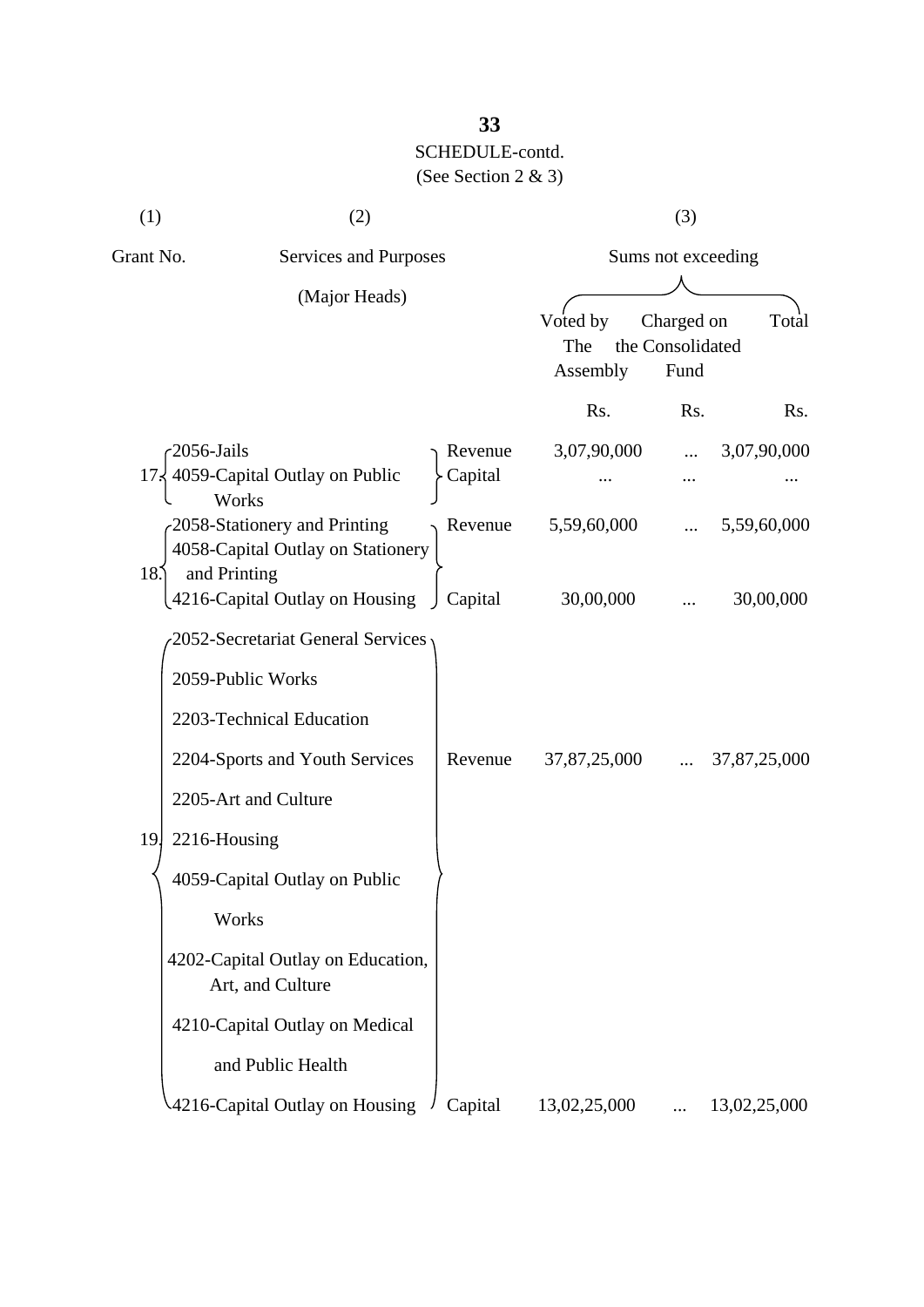| (1)                   | (2)                                                                                                                                                                                                                                                                                    |         |                             | (3)                                    |               |
|-----------------------|----------------------------------------------------------------------------------------------------------------------------------------------------------------------------------------------------------------------------------------------------------------------------------------|---------|-----------------------------|----------------------------------------|---------------|
| Grant No.             | Services and Purposes                                                                                                                                                                                                                                                                  |         |                             | Sums not exceeding                     |               |
|                       | (Major Heads)                                                                                                                                                                                                                                                                          |         | Voted by<br>The<br>Assembly | Charged on<br>the Consolidated<br>Fund | Total         |
|                       | 4403-Capital Outlay on Animal<br>Husbandry<br>4454-Capital Outlay on Dairy<br>Development                                                                                                                                                                                              |         | Rs.                         | Rs.                                    | Rs.           |
|                       | 2070-Other Administrative                                                                                                                                                                                                                                                              | Revenue | 9,82,15,000                 |                                        | 9,82,15,000   |
| 20.                   | Services etc<br>4059-Capital Outlay on Public<br>Works                                                                                                                                                                                                                                 | Capital |                             |                                        |               |
| 21.<br>2236-Nutrition | 2075-Miscellaneous General<br>Services<br>2202-General Education<br>2203-Technical Education<br>2204-Sports and Youth Services<br>2205-Art and Culture<br>3425-Other Scientific Research<br>3454-Census, Survey and Statistic<br>4202-Capital Outlay on Education,<br>Art, and Culture | Revenue | 197,07,35,000               | $\dddotsc$                             | 197,07,35,000 |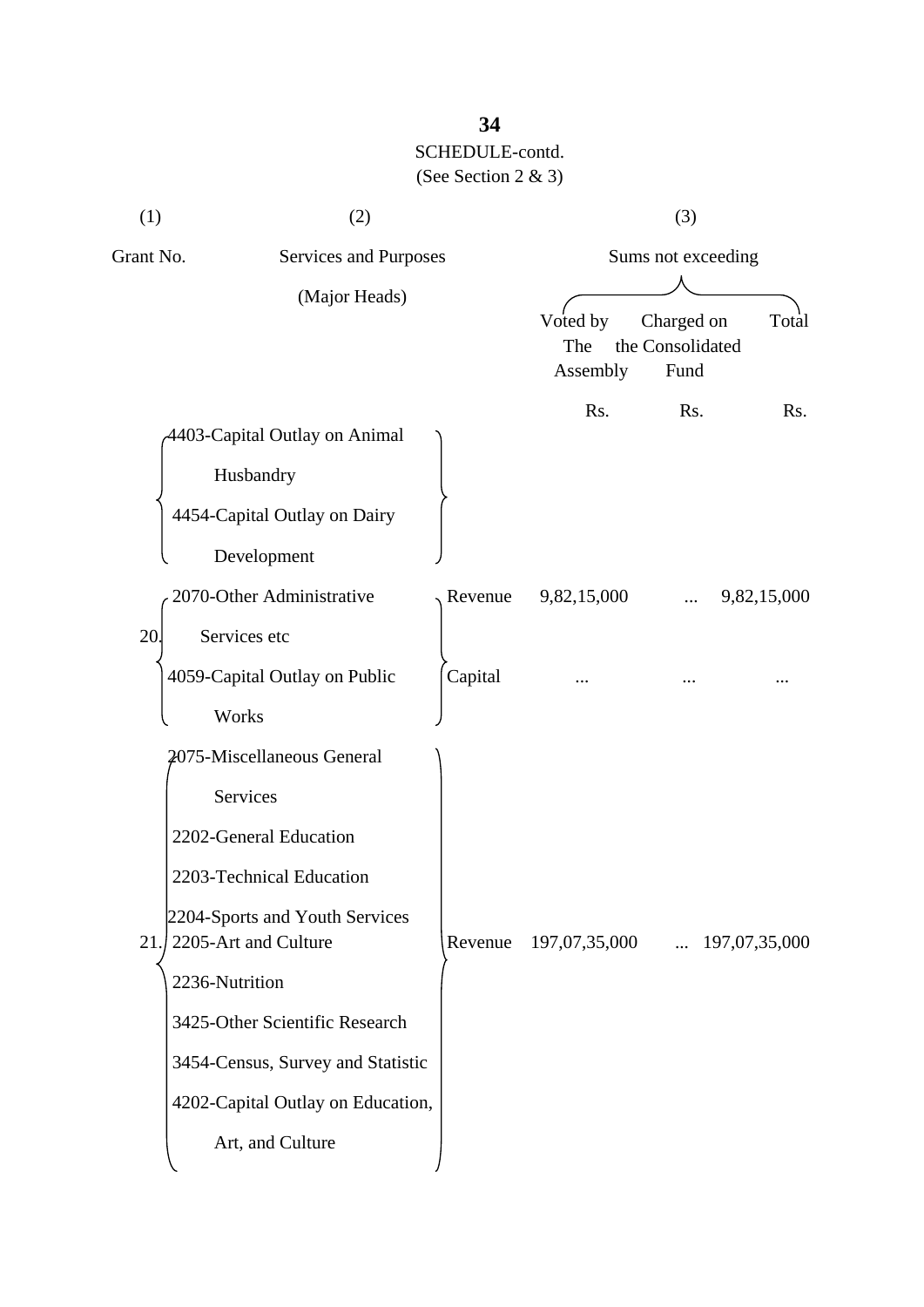| (1)                | (2)                                                                                                                           |         |                             | (3)                                    |                  |
|--------------------|-------------------------------------------------------------------------------------------------------------------------------|---------|-----------------------------|----------------------------------------|------------------|
| Grant No.          | Services and Purposes                                                                                                         |         |                             | Sums not exceeding                     |                  |
|                    | (Major Heads)                                                                                                                 |         | Voted by<br>The<br>Assembly | Charged on<br>the Consolidated<br>Fund | Total            |
|                    | 4204-Capital Outlay on Education, Capital<br>Sports, Art, and Culture<br>6202-Loans for Education, Sports,<br>Art and Culture |         | Rs.<br>10,00,000            | Rs.                                    | Rs.<br>10,00,000 |
|                    | 2070-Other Administrative                                                                                                     | Revenue | 9,88,76,000                 |                                        | 9,88,76,000      |
| 22<br>2216-Housing | Services etc<br>23. 2070-Other Administrative                                                                                 | Revenue | 63,12,000                   |                                        | 63,12,000        |
| Services etc       | 24, 2071 Pensions and Other<br><b>Retirement Benefits</b>                                                                     | Revenue | 18,41,10,000                |                                        | 18,41,10,000     |
| Services           | 25. 2075-Miscellaneous General                                                                                                | Revenue | 23,90,000                   |                                        | 23,90,000        |
|                    | 2210-Medical and Public Health<br>2211-Family Welfare<br>4210-Capital Outlay on Medical                                       | Revenue | 62,29,83,000                |                                        | 62, 29, 83, 000  |
| 26.                | and Public Health<br>4211-Capital Outlay on Family<br>Welfare                                                                 | Capital | 12,66,32,000                |                                        | 12,66,32,000     |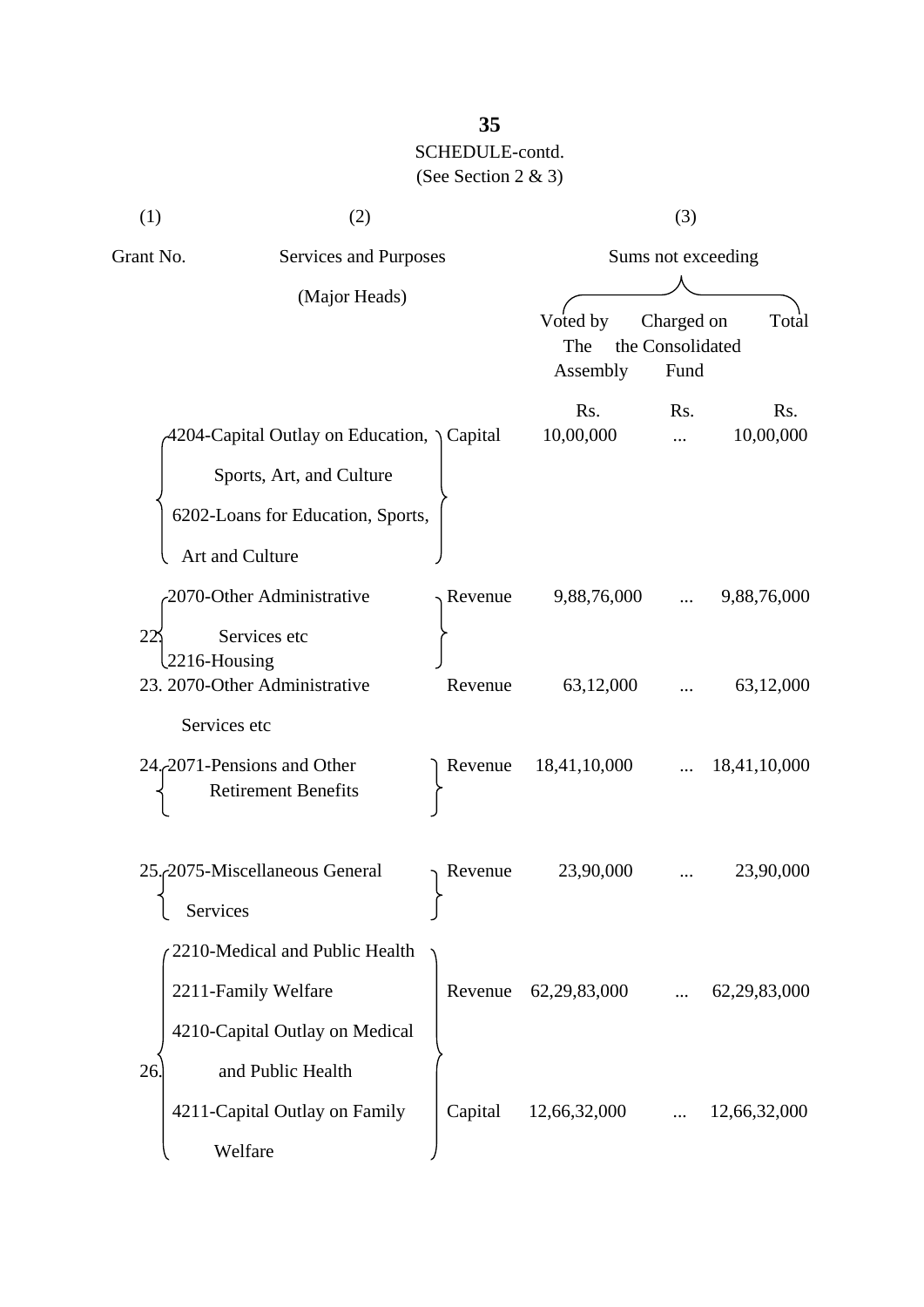| (1)          | (2)                                                                              |                    |                             | (3)                                    |                            |
|--------------|----------------------------------------------------------------------------------|--------------------|-----------------------------|----------------------------------------|----------------------------|
| Grant No.    | Services and Purposes                                                            |                    | Sums not exceeding          |                                        |                            |
|              | (Major Heads)                                                                    |                    | Voted by<br>The<br>Assembly | Charged on<br>the Consolidated<br>Fund | Total                      |
|              |                                                                                  |                    | Rs.                         | Rs.                                    | Rs.                        |
|              | 2215-Water Supply and Sanitation                                                 |                    |                             |                                        |                            |
| 2216-Housing |                                                                                  |                    | Revenue 35,97,13,000        |                                        | 35,97,13,000               |
|              | 27. 4215-Capital Outlay on Water                                                 | Capital            | 18,66,25,000                |                                        | 18,66,25,000               |
|              | <b>Supply and Sanitation</b>                                                     |                    |                             |                                        |                            |
|              | 4216-Capital Outlay on Housing                                                   | Capital            | 66,84,00,000                |                                        | 66,84,00,000               |
| 2216-Housing |                                                                                  | Revenue            | 5,15,38,000                 |                                        | 5,15,38,000                |
|              | 4216-Capital Outlay on Housing                                                   |                    |                             |                                        |                            |
| 28.          | 4217-Capital Outlay on Urban                                                     | Capital            | 3,05,00,000                 |                                        | 3,05,00,000                |
|              | Development                                                                      |                    |                             |                                        |                            |
| 2216-Housing |                                                                                  |                    |                             |                                        |                            |
|              | 2217-Urban Development                                                           | Revenue            | 11,34,17,000                |                                        | 11,34,17,000               |
|              | $29\sqrt{4216}$ -Capital Outlay on Housing                                       |                    |                             |                                        |                            |
|              | 4217-Capital Outlay on Urban                                                     | Capital            | 10,11,00,000                |                                        | 10,11,00,000               |
|              | Development                                                                      |                    |                             |                                        |                            |
|              |                                                                                  |                    |                             |                                        |                            |
|              | 30. 2220-Information and Publicity                                               | Revenue            | 2,69,90,000                 |                                        | 2,69,90,000                |
|              | 31. 2230-Labour and Employment                                                   | Revenue<br>Revenue | 4,68,80,000<br>2,86,57,000  |                                        | 4,68,80,000<br>2,86,57,000 |
|              | 3456-Civil Supplies<br>32 4408-Capital Outlay on Food<br>Storage and Warehousing | Capital            |                             |                                        |                            |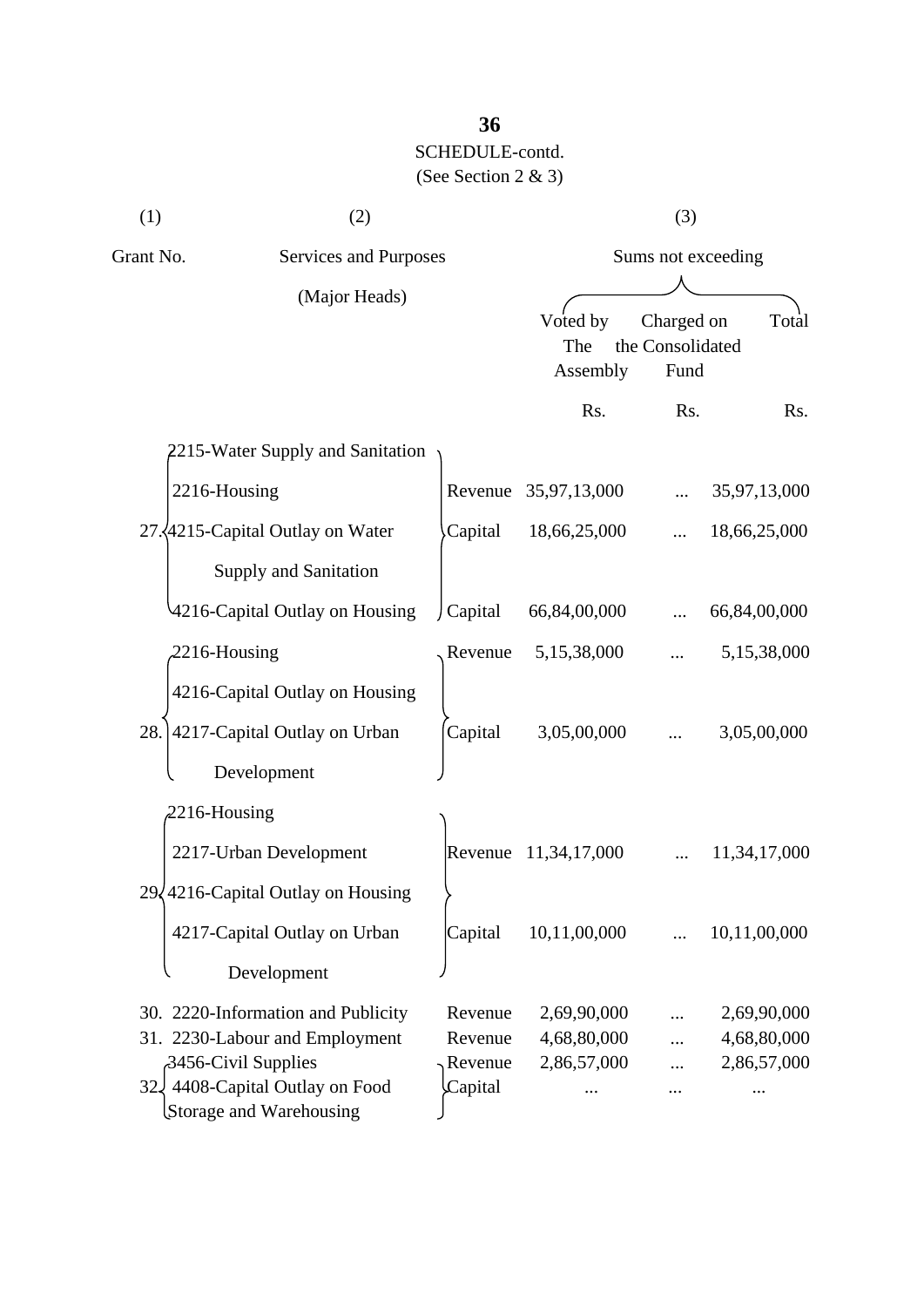| (1)            | (2)                                               |         | (3)                         |                                        |              |
|----------------|---------------------------------------------------|---------|-----------------------------|----------------------------------------|--------------|
| Grant No.      | Services and Purposes<br>(Major Heads)            |         | Sums not exceeding          |                                        |              |
|                |                                                   |         | Voted by<br>The<br>Assembly | Charged on<br>the Consolidated<br>Fund | Total        |
|                |                                                   |         | Rs.                         | R <sub>s</sub> .                       | Rs.          |
|                | 2235-Social Security and Welfare $\gamma$ Revenue |         |                             |                                        |              |
|                | 33 6235-Loans for Social Security                 | Capital | 10,00,000                   |                                        | 10,00,000    |
|                | and Welfare                                       |         |                             |                                        |              |
|                | 2225-Welfare of S.CS, S.TS and<br>Other B.CS      |         |                             |                                        |              |
|                | 2235-Social Security and Welfare                  |         | Revenue 22,20,80,000        |                                        | 22,20,80,000 |
| 2236-Nutrition |                                                   |         |                             |                                        |              |
|                | 4059-Capital Outlay on Public                     |         |                             |                                        |              |
| 34.<br>Works   |                                                   |         |                             |                                        |              |
|                | 4235-Capital Outlay on Social                     |         |                             |                                        |              |
|                | Security and Welfare                              |         |                             |                                        |              |
|                | 6225-Loans for Welfare of S.CS,                   | Capital | 11,50,000                   |                                        | 11,50,000    |
|                | S.TS and other B.CS                               |         |                             |                                        |              |
|                | 35. 2235-Social Security and Welfare              | Revenue | 15,90,000                   |                                        | 15,90,000    |
|                | 2075-Miscellaneous General                        |         |                             |                                        |              |
| 36<br>Services |                                                   |         |                             |                                        |              |
|                | 2235-Social Security and Welfare   Revenue        |         | 84,90,000                   |                                        | 84,90,000    |
|                | 37. 2250-Other Social Services                    | Revenue | 40,000                      |                                        | 40,000       |
|                | 38. 3451-Secretariat Economic<br>Services         | Revenue | 3,10,21,000                 |                                        | 3,10,21,000  |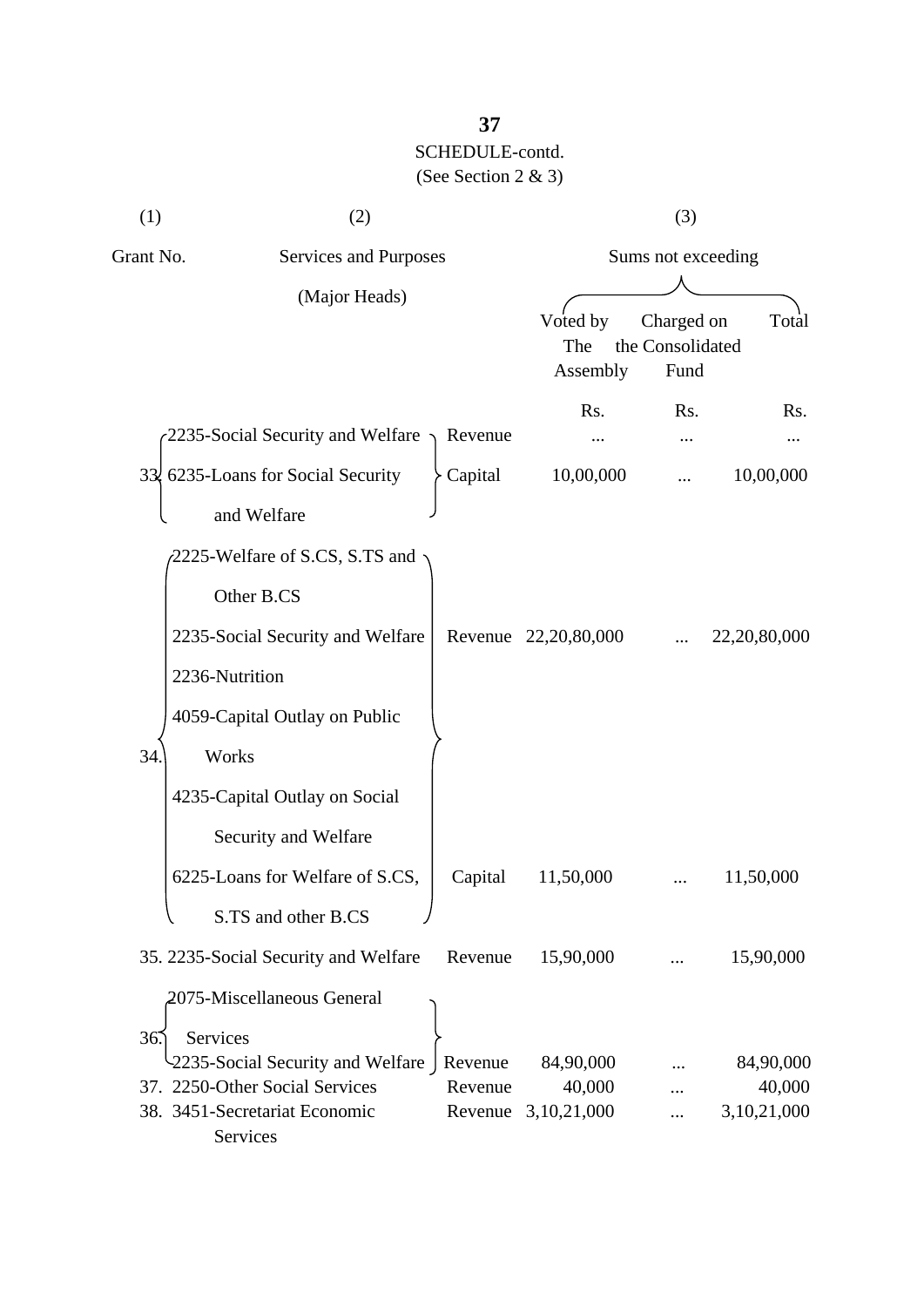| (1)       | (2)                                                                                       |         | (3)                         |                                        |              |  |
|-----------|-------------------------------------------------------------------------------------------|---------|-----------------------------|----------------------------------------|--------------|--|
| Grant No. | Services and Purposes                                                                     |         | Sums not exceeding          |                                        |              |  |
|           | (Major Heads)                                                                             |         | Voted by<br>The<br>Assembly | Charged on<br>the Consolidated<br>Fund | Total        |  |
|           |                                                                                           |         | Rs.                         | Rs.                                    | Rs.          |  |
|           | -2425-Co-operation<br>4425-Capital Outlay on<br>Co-operation                              | Revenue | 5,55,85,000                 | $\dddotsc$                             | 5,55,85,000  |  |
|           | 39. 4435-Capital Outlay on Other<br>Agriculture programmes<br>6425-Loans for Co-operation | Capital | 2,63,05,000                 |                                        | 2,63,05,000  |  |
|           | -2552-North Eastern Areas<br>(Special Areas Programme)                                    | Revenue | 1,07,50,000                 |                                        | 1,07,50,000  |  |
|           | 40.14552-Capital Outlay on North<br><b>Eastern Areas</b>                                  | Capital | 5,28,00,000                 |                                        | 5,28,00,000  |  |
| 41        | 3454-Census, Surveys and<br><b>Statistics</b>                                             | Revenue | 3,24,88,910                 |                                        | 3,24,88,910  |  |
|           | 2216-Housing                                                                              |         |                             |                                        |              |  |
|           | 42/3475-Other General Economic<br>Services                                                | Revenue | 89,90,000                   |                                        | 89,90,000    |  |
|           | $2216$ -Housing                                                                           |         |                             |                                        |              |  |
|           | 2401-Crop Husbandry                                                                       |         |                             |                                        |              |  |
|           | 2408-Food Storage and                                                                     |         |                             |                                        |              |  |
|           | Warehousing                                                                               |         |                             |                                        |              |  |
|           | 43.2415-Agricultural Research                                                             | Revenue | 49,03,19,000                | $\cdots$                               | 49,03,19,000 |  |
|           | and Education                                                                             |         |                             |                                        |              |  |
|           | 2435-Other Agricultural Programmes                                                        |         |                             |                                        |              |  |
|           | 2702-Minor Irrigation                                                                     |         |                             |                                        |              |  |
|           | 4216-Capital Outlay on Housing                                                            |         |                             |                                        |              |  |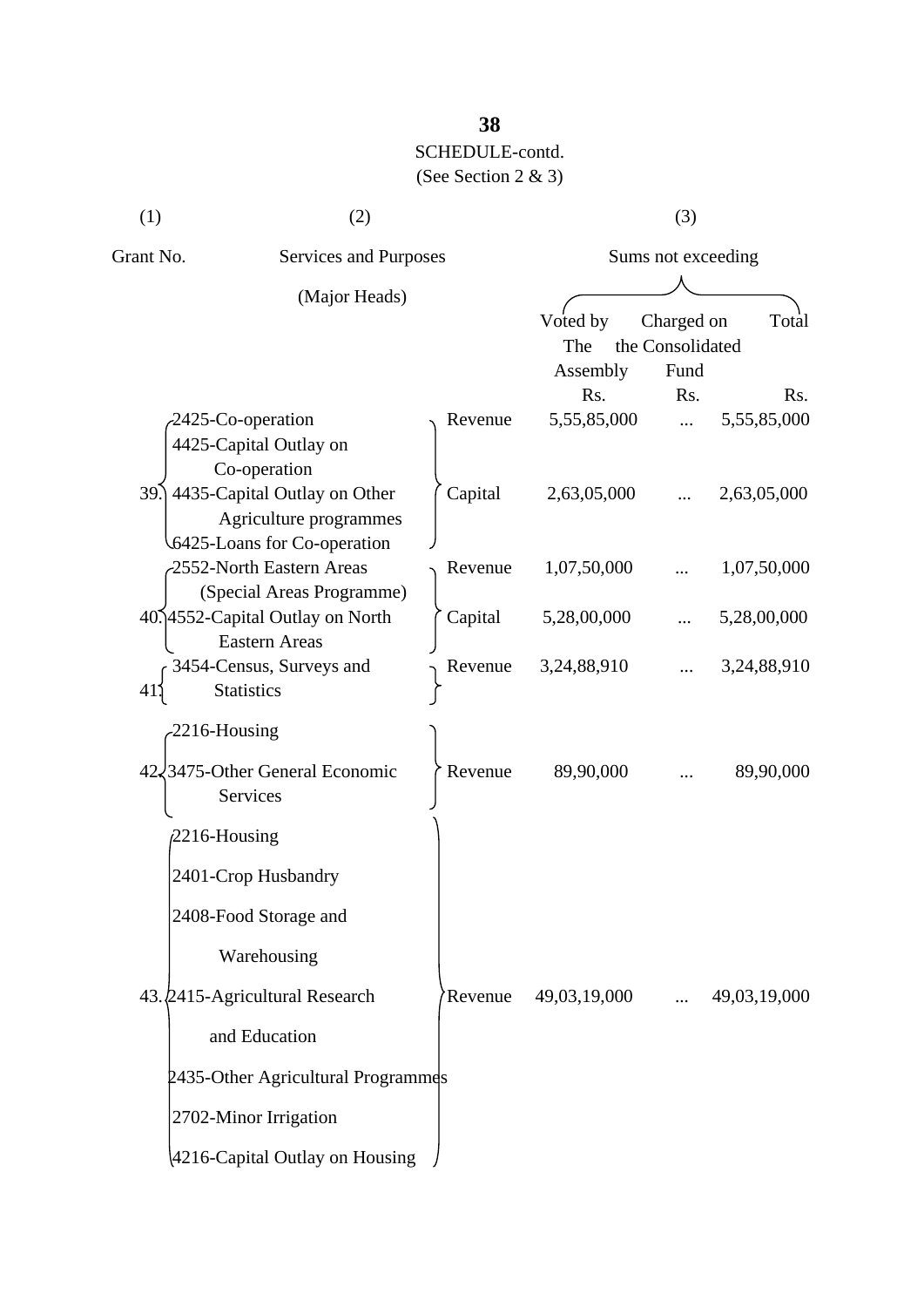| (1)          | (2)                                                                                 |         | (3)                                |                                               |              |
|--------------|-------------------------------------------------------------------------------------|---------|------------------------------------|-----------------------------------------------|--------------|
| Grant No.    | Services and Purposes                                                               |         | Sums not exceeding                 |                                               |              |
|              | (Major Heads)                                                                       |         | Voted by<br>The<br>Assembly<br>Rs. | Charged on<br>the Consolidated<br>Fund<br>Rs. | Total<br>Rs. |
|              | 4401-Capital Outlay on Crop                                                         |         |                                    |                                               |              |
|              | Husbandry                                                                           |         |                                    |                                               |              |
|              | 4416-Investment in Agricultural                                                     | Capital | 8,83,30,000                        |                                               | 8,83,30,000  |
|              | <b>Financial Institution</b>                                                        |         |                                    |                                               |              |
|              | 4702-Capital Outlay on Minor                                                        |         |                                    |                                               |              |
|              | Irrigation                                                                          |         |                                    |                                               |              |
|              | 6401-Loans for Crop Husbandry                                                       |         |                                    |                                               |              |
|              | 2701-Medium Irrigation-II works                                                     | Revenue | 63,60,000                          |                                               | 63,60,000    |
|              | under E. And D. Wing P.W.D                                                          |         |                                    |                                               |              |
|              | <b>Medium Irrigation Projects</b>                                                   |         |                                    |                                               |              |
|              | 2711-Flood Control                                                                  |         |                                    |                                               |              |
| 44           | 4701-Capital Outlay on Medium                                                       |         |                                    |                                               |              |
|              | Irrigation                                                                          |         |                                    |                                               |              |
|              | 4711-Capital Outlay on Flood                                                        | Capital | 7,22,40,000                        |                                               | 7,22,40,000  |
|              | <b>Control Projects</b>                                                             |         |                                    |                                               |              |
| 2216-Housing |                                                                                     |         |                                    |                                               |              |
|              | 45. 2402-Soil and Water Conservation<br>2415-Agricultural Research and<br>Education | Revenue | 21,92,27,000                       |                                               | 21,92,27,000 |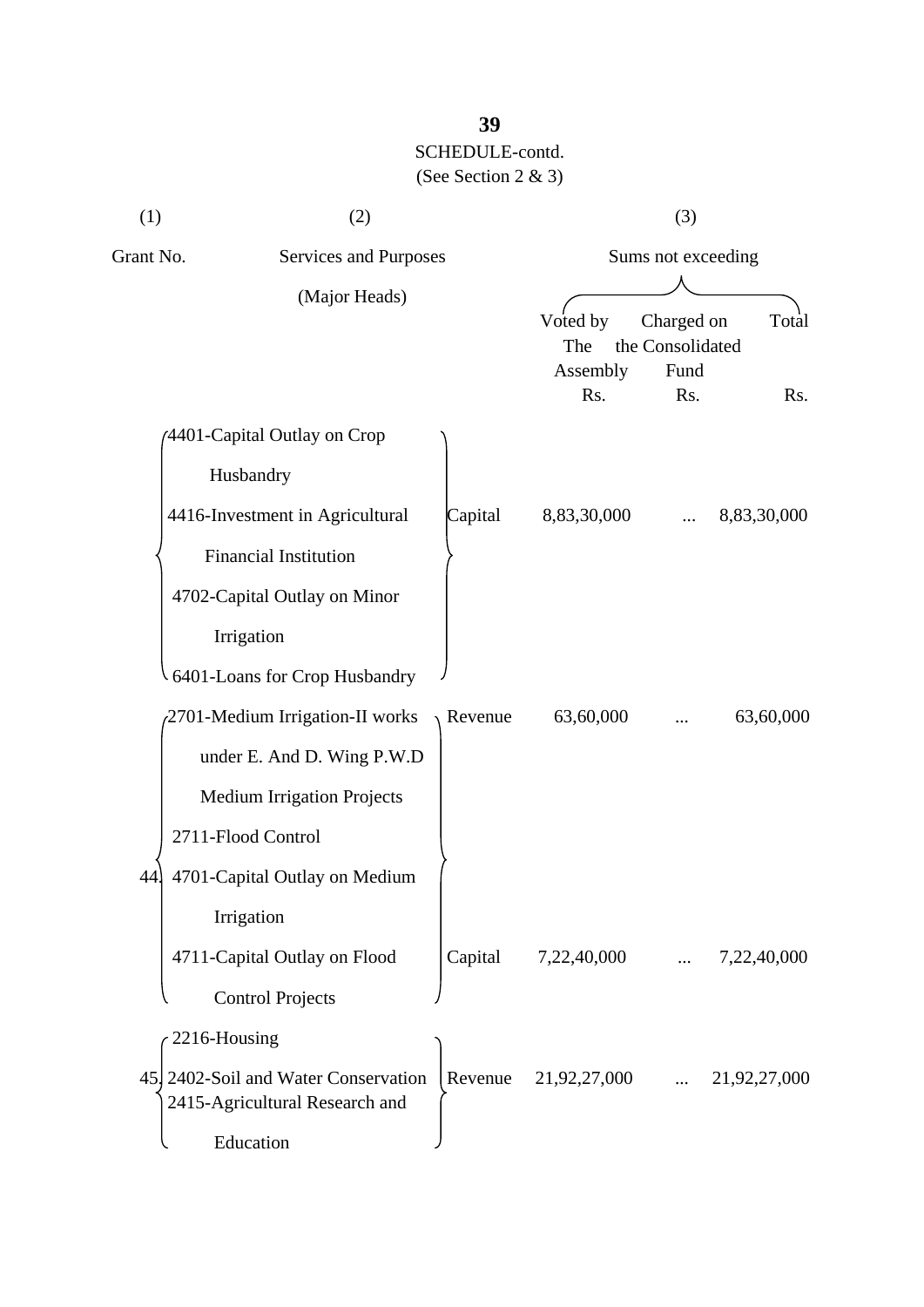| (1)                 | (2)                               |         | (3)                         |                                        |                    |
|---------------------|-----------------------------------|---------|-----------------------------|----------------------------------------|--------------------|
| Grant No.           | Services and Purposes             |         | Sums not exceeding          |                                        |                    |
|                     | (Major Heads)                     |         | Voted by<br>The<br>Assembly | Charged on<br>the Consolidated<br>Fund | Total              |
|                     | 46. 2501-Special Programmes for   | Revenue | Rs.<br>4,25,92,000          | Rs.<br>$\cdots$                        | Rs.<br>4,25,92,000 |
|                     | <b>Rural Development</b>          |         |                             |                                        |                    |
| 2216-Housing        |                                   |         |                             |                                        |                    |
|                     | 2235-Social Security and Welfare  |         |                             |                                        |                    |
|                     | 2403-Animal Husbandry             | Revenue | 19,97,63,000                | $\ddotsc$                              | 19,97,63,000       |
|                     | 2415-Agricultural Research and    |         |                             |                                        |                    |
|                     | Education                         |         |                             |                                        |                    |
|                     | 47. 4059-Capital Outlay on Public |         |                             |                                        |                    |
|                     | Works                             |         |                             |                                        |                    |
|                     | 4403-Capital Outlay on Animal     |         |                             |                                        |                    |
|                     | Husbandry                         |         |                             |                                        |                    |
|                     | 6225-Loans for Welfare of S.CS,   | Capital |                             |                                        |                    |
|                     | S.TS, and other B.CS              |         |                             |                                        |                    |
|                     | 6403-Loans for Animal Husbandry   |         |                             |                                        |                    |
| $48.72216$ -Housing |                                   |         |                             |                                        |                    |
|                     | 2404-Dairy Development            |         |                             |                                        |                    |
|                     | 2415-Agricultural Research and    | Revenue | 3,27,54,000                 |                                        | 3,27,54,000        |
|                     | Education                         |         |                             |                                        |                    |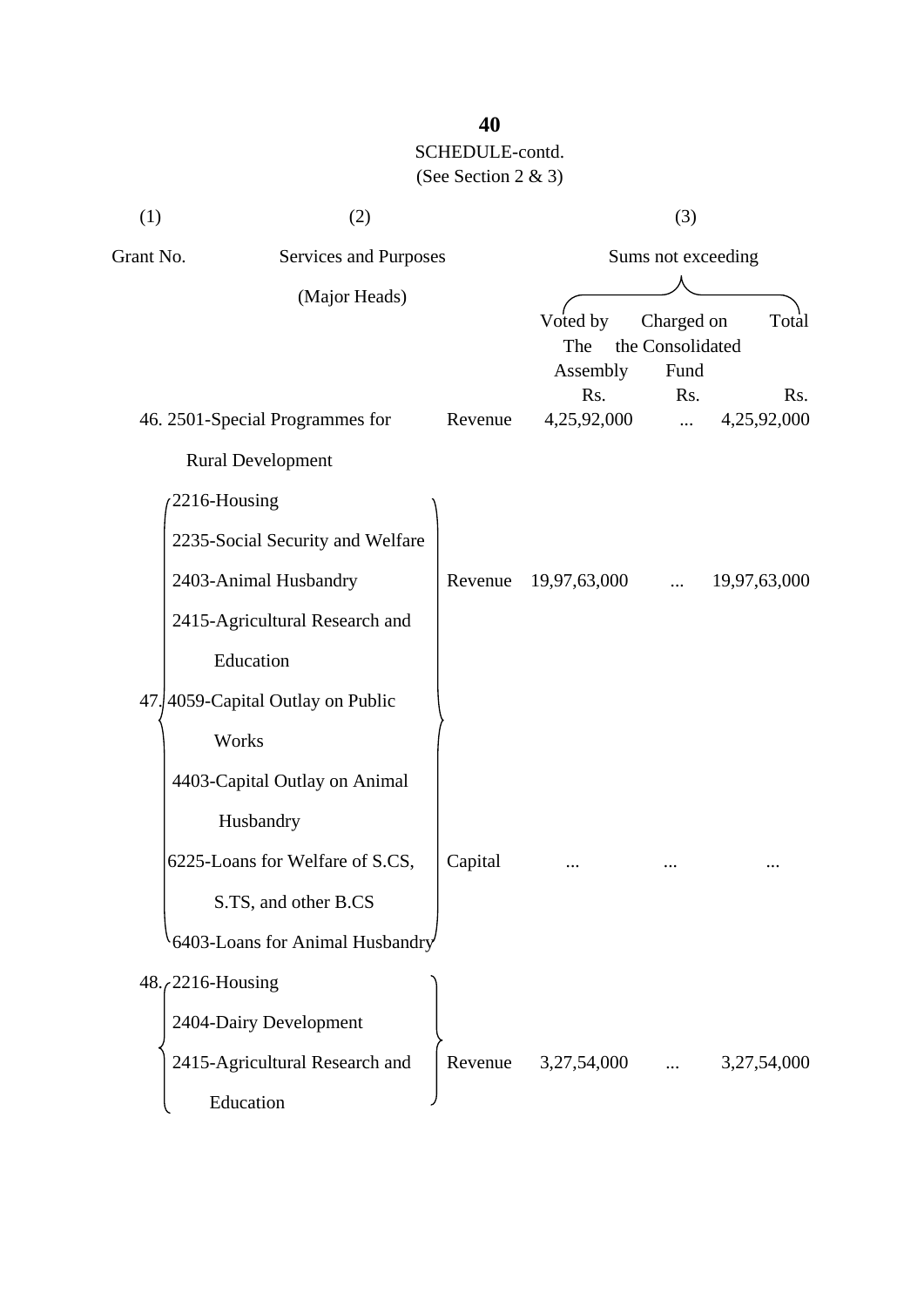| (1)                       | (2)                                                                                                        |         | (3)                          |                                |              |
|---------------------------|------------------------------------------------------------------------------------------------------------|---------|------------------------------|--------------------------------|--------------|
| Grant No.                 | Services and Purposes<br>(Major Heads)                                                                     |         | Sums not exceeding           |                                |              |
|                           |                                                                                                            |         | Voted by<br>The              | Charged on<br>the Consolidated | Total        |
|                           |                                                                                                            |         | Assembly<br>R <sub>s</sub> . | Fund<br>Rs.                    | Rs.          |
| 49. $\angle$ 2216-Housing |                                                                                                            |         |                              |                                |              |
| 2405-Fisheries            | 2415-Agricultural Research and<br>Education                                                                | Revenue | 4,31,80,000                  |                                | 4,31,80,000  |
|                           | 4216-Capital Outlay on Housing<br>4405-Capital Outlay on Fisheries<br>2406-Forestry and Wild Life          | Capital | 18,00,000                    |                                | 18,00,000    |
|                           | 2415-Agricultural Research and                                                                             |         | Revenue 31,54,85,000         |                                | 31,54,85,000 |
| 50 <sub>l</sub>           | Education<br>4406-Capital Outlay on Forestry<br>and Wild Life                                              | Capital | 70,00,000                    |                                | 70,00,000    |
| 2216-Housing              |                                                                                                            |         |                              |                                |              |
| 2236-Nutrition            |                                                                                                            |         |                              |                                |              |
|                           | 2401-Crop Husbandry                                                                                        |         |                              |                                |              |
|                           | 2501-Special Programmes for                                                                                | Revenue | 30,98,10,000                 |                                | 30,98,10,000 |
|                           | <b>Rural Development</b>                                                                                   |         |                              |                                |              |
| 51                        | 2505-Rural Employment<br>2515-Other Rural Development<br>Programmes<br>4261-Capital Outlay on Housing      |         |                              |                                |              |
|                           | 4515-Capital Outlay on Rural<br>Development<br>6515-Loans for other Rural<br><b>Development Programmes</b> | Capital | 1,00,00,000                  | $\cdots$                       | 1,00,00,000  |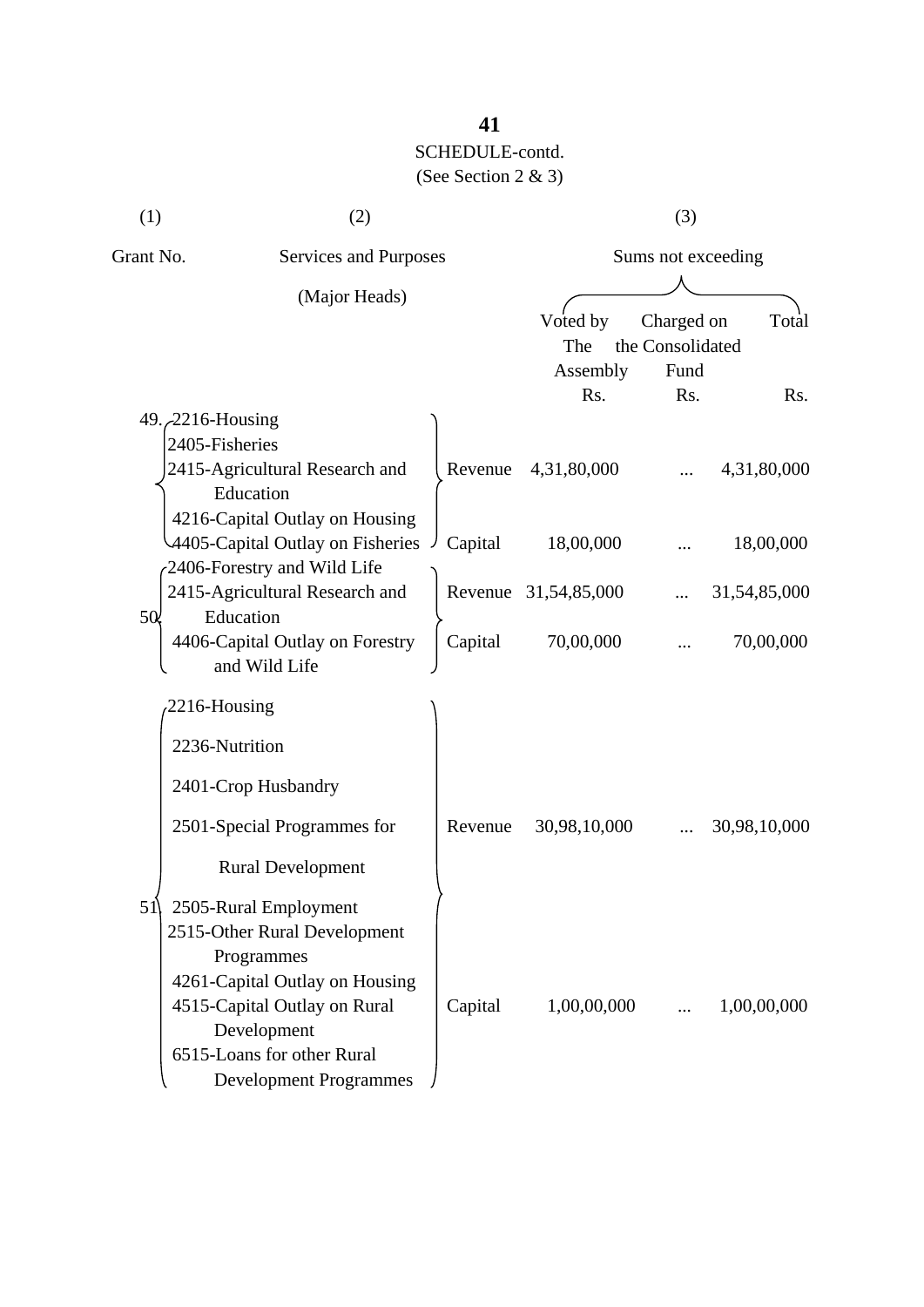| (1)                   | (2)                                                                                                                                 |         | (3)                         |                                        |                                 |  |
|-----------------------|-------------------------------------------------------------------------------------------------------------------------------------|---------|-----------------------------|----------------------------------------|---------------------------------|--|
| Grant No.             | <b>Services and Purposes</b>                                                                                                        |         | Sums not exceeding          |                                        |                                 |  |
|                       | (Major Heads)                                                                                                                       |         | Voted by<br>The<br>Assembly | Charged on<br>the Consolidated<br>Fund | Total                           |  |
| $52/2852$ -Industries | 4854-Capital Outlay on Cement<br>and non-Metallic Mineral                                                                           | Revenue | Rs.<br>2,97,90,000          | Rs.<br>                                | R <sub>s</sub> .<br>2,97,90,000 |  |
|                       | 4885-Capital Outlay on Industries<br>and Minerals<br>6885-Loans for other Industries<br>and Minerals                                | Capital | 3,84,00,000                 |                                        | 3,84,00,000                     |  |
| 53. 2216-Housing      | 2851-Village and Small Industries<br>4851-Capital Outlay on Village<br>and Small Scale Industries                                   | Revenue | 7,67,54,000                 |                                        | 7,67,54,000                     |  |
|                       | 6851-Loans for Village and Small<br>Industries                                                                                      | Capital | 50,00,000                   |                                        | 50,00,000                       |  |
| $54,2216$ -Housing    | 2851-Village and Small Industries<br>4216-Capital Outlay on Housing<br>4851-Capital Outlay on Village<br>and Small Scale Industries | Revenue | 6,80,80,000                 |                                        | 6,80,80,000                     |  |
|                       | 6851-Loans for Village and Small<br>Industries                                                                                      | Capital | 1,97,00,000                 |                                        | 1,97,00,000                     |  |
|                       | 2853-Non-Ferrous Mining and<br><b>Metallurgical Industries</b><br>55 4216-Capital Outlay on Housing                                 | Revenue | 7,74,78,000                 |                                        | 7,74,78,000                     |  |
|                       | 4853-Capital Outlay on Mining<br>and Metallurgical Industries                                                                       | Capital |                             |                                        |                                 |  |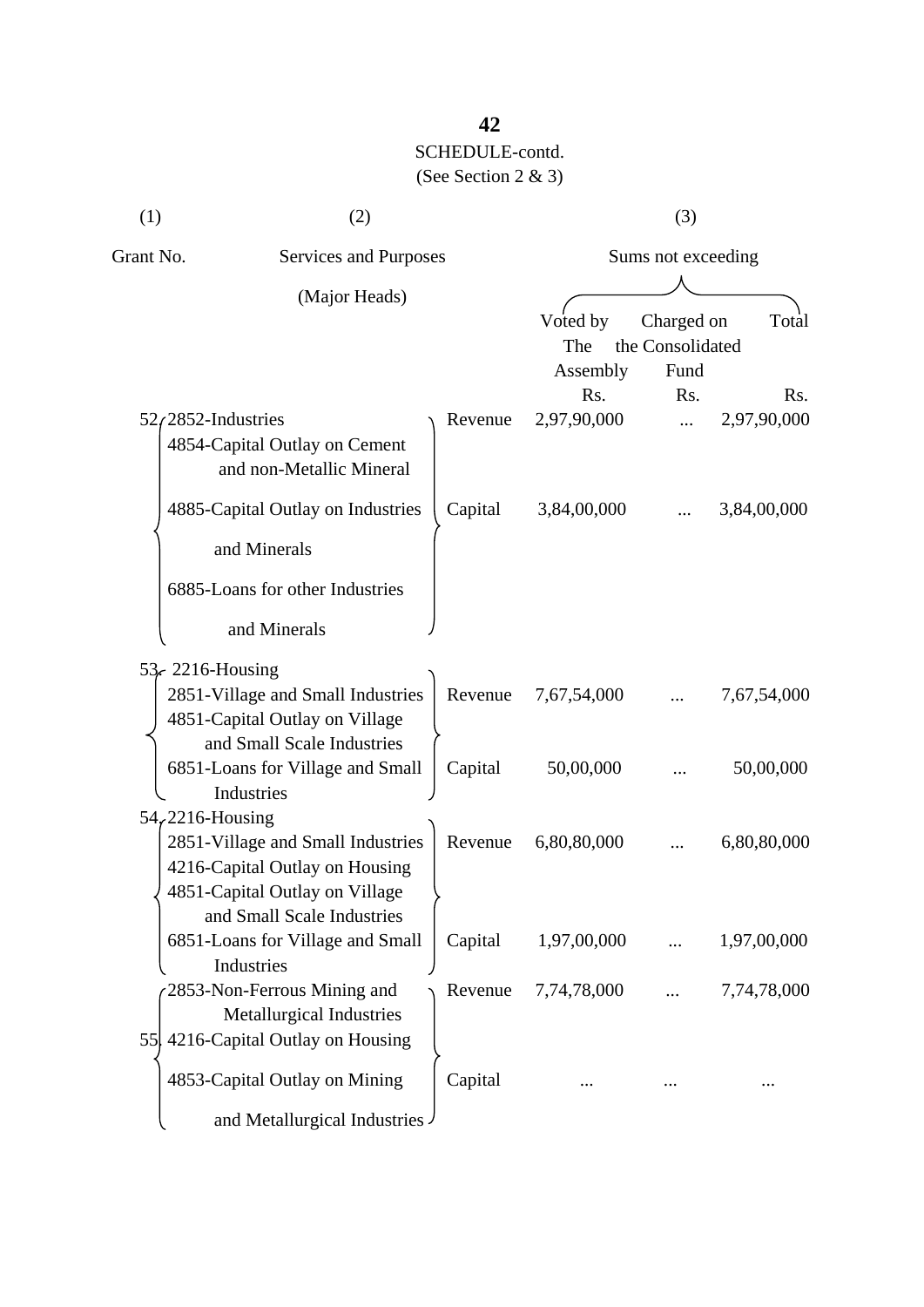# **43** SCHEDULE-contd.

### (See Section 2 & 3)

| (1)          | (2)                                                                                                                       |         |                                                      | (3)                |                                    |
|--------------|---------------------------------------------------------------------------------------------------------------------------|---------|------------------------------------------------------|--------------------|------------------------------------|
| Grant No.    | Services and Purposes                                                                                                     |         |                                                      | Sums not exceeding |                                    |
|              | (Major Heads)                                                                                                             |         | Voted by                                             | Charged on         | Total                              |
|              |                                                                                                                           |         | The                                                  | the Consolidated   |                                    |
|              |                                                                                                                           |         | Assembly                                             | Fund               |                                    |
|              |                                                                                                                           |         | Rs.                                                  | Rs.                | Rs.                                |
|              | 3054-Roads and Bridges                                                                                                    | Revenue | 32,79,00,000                                         |                    | 32,79,00,000                       |
|              | 56, 5054-Capital Outlay on Roads<br>and Bridges                                                                           | Capital |                                                      |                    |                                    |
| 3452-Tourism | 4059-Capital Outlay on Public<br>Works                                                                                    | Revenue | 3,25,20,000                                          |                    | 3,25,20,000                        |
| 57 <i>L</i>  | 5275-Capital Outlay on other<br><b>Communication Services</b><br>5452-Capital Outlay on Tourism<br>7452-Loans for Tourism | Capital | 49,00,000                                            |                    | 49,00,000                          |
|              | 58. 3606-Aid Materials and Equipment Revenue                                                                              |         |                                                      |                    |                                    |
|              | 59.5465-Investment in General<br>Financial and Training<br>Institutions                                                   | Capital |                                                      |                    |                                    |
|              | 6003-Internal Debt. Of the State<br>Government                                                                            | Capital |                                                      |                    | $\ldots$ 50,41,60,000 50,41,60,000 |
|              | 6004-Loans and Advances from<br>the Central Government                                                                    | Capital |                                                      |                    | $\ldots$ 14,27,17,300 14,27,17,300 |
|              | 60.7610-Loans to Government<br>Servants etc                                                                               | Capital | 13,00,00,000                                         | $\cdots$           | 13,00,00,000                       |
|              | 61.7615-Miscellaneous Loans                                                                                               | Capital |                                                      |                    |                                    |
|              | 62. 7810-Inter-State Settlement                                                                                           | Capital |                                                      |                    |                                    |
|              | 63. 7999-Appropriation to Contingency<br>Fund                                                                             | Capital |                                                      |                    |                                    |
|              | Total                                                                                                                     |         | 1068, 68, 96, 910 148, 39, 00, 940 1217, 07, 97, 850 |                    |                                    |

#### L.M.SANGMA

Under Secretary to the Govt. Of Meghalaya,

Law (B) Department.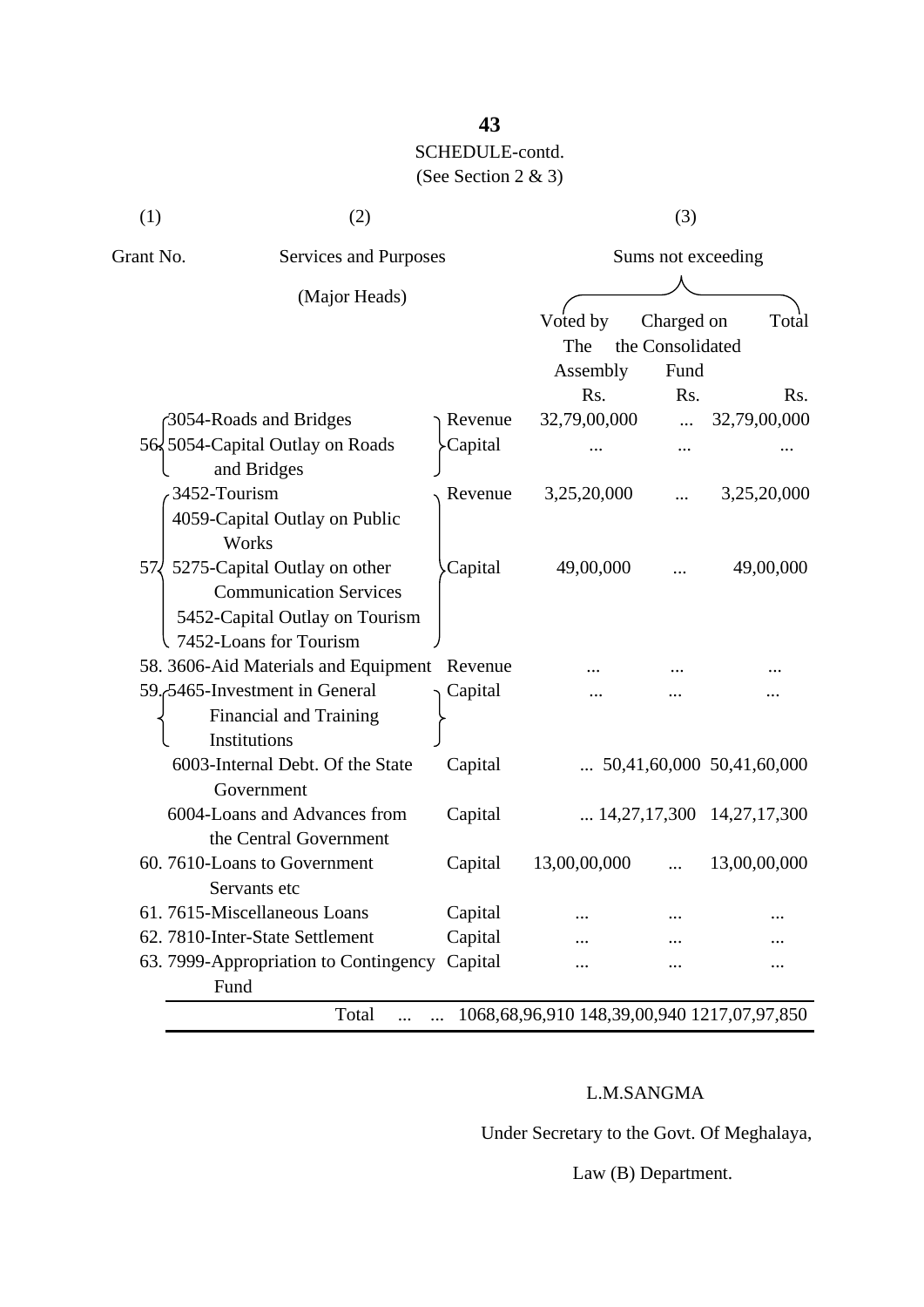#### **The 13th July, 1998**

No. LL(B) 32/92/153- The Meghalaya Taxation Laws (Amendment) Act, 1998 (Act No. 4 of 1998) is hereby published for general information.

#### **MEGHALAYA ACT NO. 4 OF 1998**

(As passed by the Meghalaya Legislative Assembly)

Received the assent of the Governor on the 10<sup>th</sup> July 1998. Published in the Gazette of Meghalaya, Extra Ordinary, issue dated 13<sup>th</sup> July, 1998

#### THE MEGHALAYA TAXATION LAWS (AMENDMENT) ACT, 1998

#### **An**

#### **Act**

Further to amend the Meghalaya Purchase Tax Act, the Meghalaya (Sales of Petroleum and Petroleum Products, Including Motor Spirit and Lubricants) Taxation Act and the Meghalaya Finance (Sales Tax) Act

Be it enacted by the Legislature of the State of Meghalaya Forty-ninth year of the Republic of India as follows:-

| Short title and<br>Commencement | 1                                   | (1) This Act may be called the Meghalaya Taxation<br>Laws (Amendment) Act, 1998<br>(2) It shall come into force on the date of its                                                                                                                                                                                                                                                                                                                                                                                                                                                                                                                                                                              |
|---------------------------------|-------------------------------------|-----------------------------------------------------------------------------------------------------------------------------------------------------------------------------------------------------------------------------------------------------------------------------------------------------------------------------------------------------------------------------------------------------------------------------------------------------------------------------------------------------------------------------------------------------------------------------------------------------------------------------------------------------------------------------------------------------------------|
| Amendment of Act XIX<br>of 1967 | 2<br>"Revision"<br>of the<br>rates" | notification in the Official Gazette.<br>In the Meghalaya Purchase Tax Act (Assam Act)<br>XIX of 1967 as adapted and amended by<br>Meghalaya).<br>(i)<br>After section 3, the following shall be<br>inserted as new section 3A, namely:-<br>"3A. Notwithstanding anything contained in<br>this Act, the State Government may, subject<br>to previous publication of its intention to do<br>so, by notification in the Official Gazette<br>revise the rate of tax on any taxable goods<br>and there upon the Schedule shall stand<br>amended accordingly"<br>In the Schedule thereto, in column 3 against<br>(ii)<br>item 6, for the figure and words "6 paise in<br>the rupee" the figure and words "5 paise in |
|                                 |                                     | the rupee" shall be substituted.                                                                                                                                                                                                                                                                                                                                                                                                                                                                                                                                                                                                                                                                                |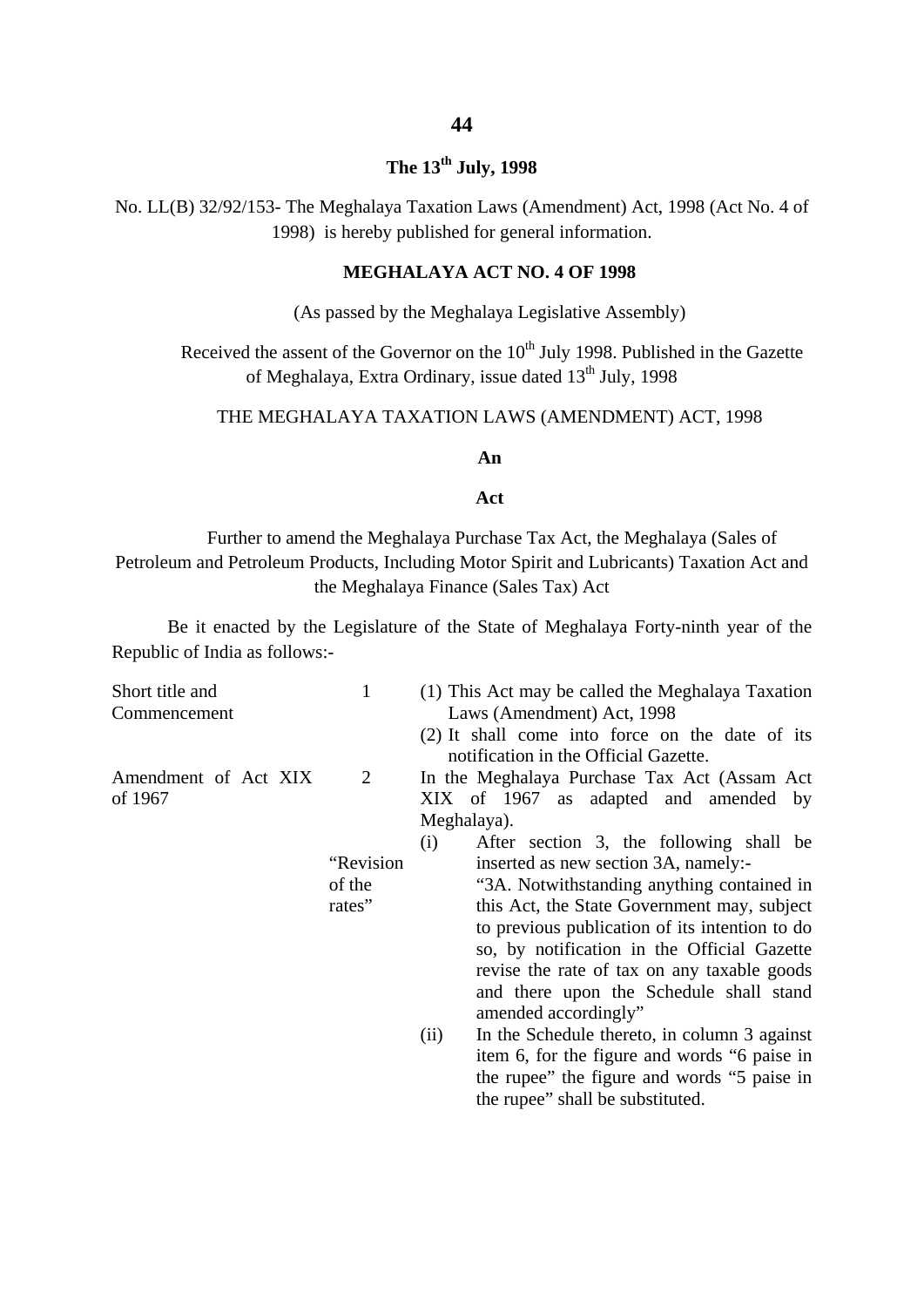"Revision of the rates" 4 Amendment of the Schedule (i) In section 3, sub-section  $(1)$ , in column 3, against- (a) Item (i), for the words "five paise in the rupee", the words fifteen paise in the rupee"; (b) Item (iii), for the words "five paise in the rupee", the words "ten paise in the rupee"; (c) Item (iii), for the words "four paise in the rupee"; Shall be substituted.  $(1)$  of section 3" by Meghalaya). therein". substituted, namely:-

3

Amendment of Act XI of 1956

Amendment of Act IX of 1956

rupee", the words "fourteen paise in the

In the Meghalaya (Sales of Petroleum and Petroleum Products including Motor Spirit and Lubricants) Taxation Act (Assam Act IX of 1956

as adapted and amended by Meghalaya).

- (ii) After section 3, the following shall be inserted as anew section 3A, namely:-
	- "3A. Notwithstanding anything contained in this Act, the State Government may, subject to previous publication of its intention to do so, by notification in the Official Gazette revise the rate of tax on any taxable goods specified in sub-section

In the Meghalaya Finance (Sales Tax) Act, (Assam Act XI of 1956 as adapted and amended

(i) After section 3, the following shall be inserted as anew section 3A, namely:-

> "3A. Notwithstanding anything contained in this Act, the State Government may, subject to previous publication of its intention to do so, by notification in the Official Gazette modify the Schedule attached to this Act with respect to on any taxable goods from the Schedule or refix the rate of tax in respect of any good

(ii) For the existing Schedule attached to the Act, the following new Schedule shall be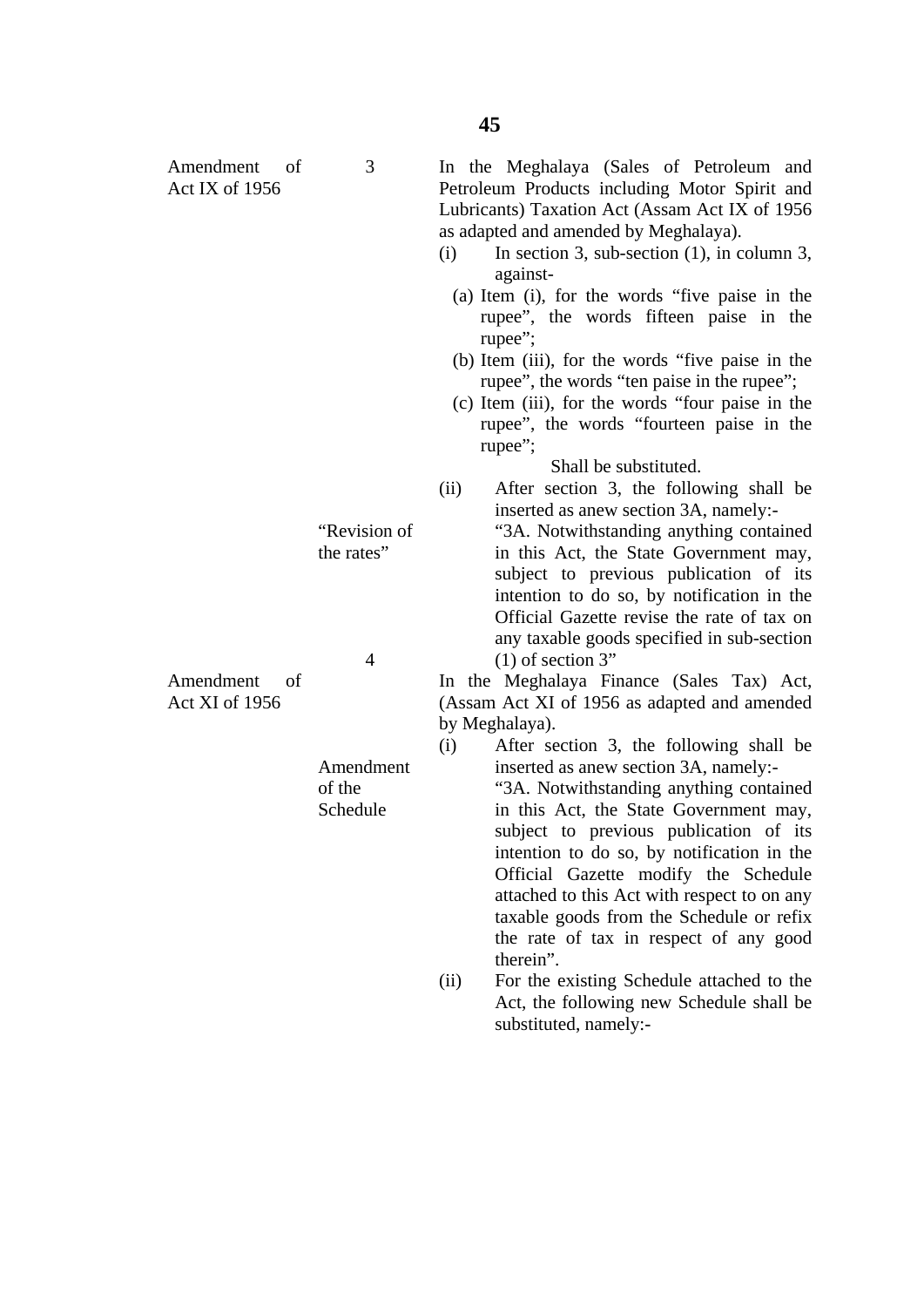#### **46 SCHEDULE**

#### [Section 3 (1)]

----------------------------------------------------------------------------------------------

| Item | Name of Taxable Goods | Rate of Tax |
|------|-----------------------|-------------|
|      |                       |             |

#### VEHICLES INCLUDING MOTOR VEHICLES AND ACCESSORIES THEREOF

| 1.             | All varieties of tractors, bulldozers, excavators, 7 paise in the rupee<br>earthmovers power tillers, parts and accessories,<br>thereof.                                                                       |  |
|----------------|----------------------------------------------------------------------------------------------------------------------------------------------------------------------------------------------------------------|--|
| $\overline{2}$ | Tyres (including Pnuematic tyres), flabs and tubes 7 paise in the rupee<br>ordinary used for motor vehicles and trailers<br>whether or not such tyres flabs and tubes are also<br>used for other vehicles.     |  |
| 3<br>4         | Bicycles, tricycles, rickshaws, cycles combinations, 7 paise in the rupee<br>and parts and accessories thereof, parambiulators<br>and baby walkers.                                                            |  |
|                | Motor cycles, motor cycle combinations motor 8 paise in the rupee<br>scooters, motorrettes, three wheelers and parts and<br>accessories and components thereof.                                                |  |
| 5              | Motor vehicles including motor car, omnibuses, 3 paise in the rupee<br>motor vans motor truck, chasis of motor vehicles,<br>bodies of motor vehicles and all varieties of trailers,<br>by whatever name known. |  |
| 6              | Parts, accessories and components motor vehicles 8 paise in the rupee<br>trailers and other vehicles including batteries.                                                                                      |  |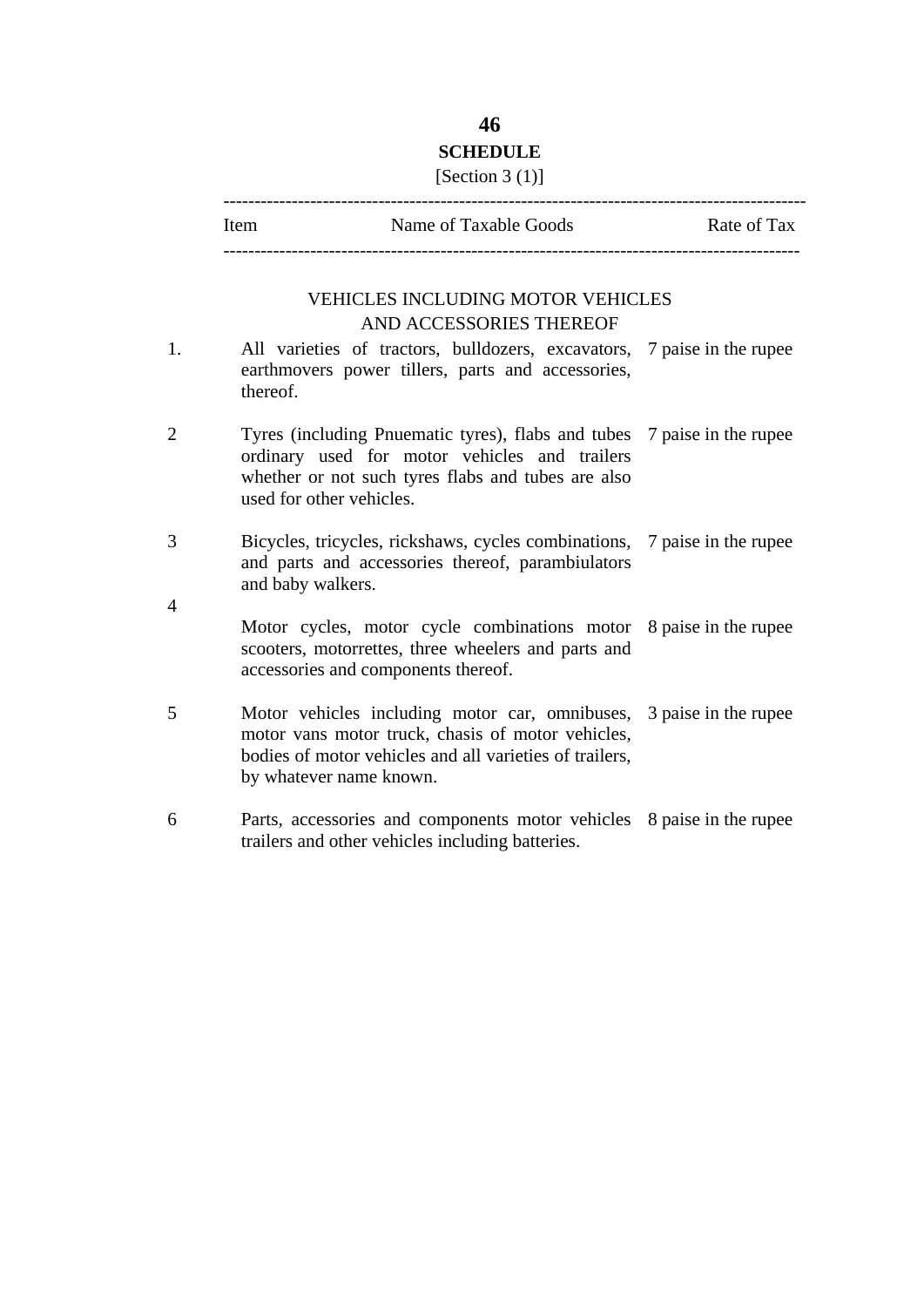#### BUILDING MATERIALS

- 7 Iron and steel as defined in clause (iv) of section 14 of the 4 paise in the rupee Central Sales Tax Act (Central Act 74 of 1956)
- 8 Non-ferrous metals, namely, zinc and lead, used as coating 7 paise in the rupee material in the manufacture of corrugated iron sheets.
- 9 Bricks, tiles, including hollow blocks, stone blocks, asbestos, acrylic, Sheets, plain or corrugated, and aluminium sheets 7 paise in the rupee
- 10 Collapsible gates, rolling shutters, whether operated 8 paise in the rupee manually, mechanical or electrically, and their parts, grills made of iron and steel, water supply fittings and sanitary fittings including pipes of any type used for the purpose; doors, windows, ventilators and other fixtures made of wood, plastic alloy, aluminium, iron or steel.
- 11 Lifts operated by electricity or hydraulic power, floor tops, 12 paise in the rupee wall tops of all types not included in any other items of the Scheduled, including ceramic and glazed tiles, mosaic tiles, marble and granite slabs, granite marble and mosaic chips.
- 12 All varieties of cement including white cement. 12 paise in the rupee

#### ELECTRONIC GOODS.

- 13 Radios, gramophone, radio-cum-tape recorders, other 8 paise in the rupee wireless. Reception instruments and apparatus, accumulators, amplifiers, parts and accessories thereof, tape recorders, Dictaphones and other similar apparatus for recording sound colour television sets, video cassettes recorders, video cassettes players, other electronic goods, black and white T.V. sets and parts and accessories thereof.
- 14 Computers, accessories and software thereof. 4 paise in the rupee
- 15 Sound transmitting equipment including telephones, 12 paise in the rupeephotocopying machines and parts and components thereof.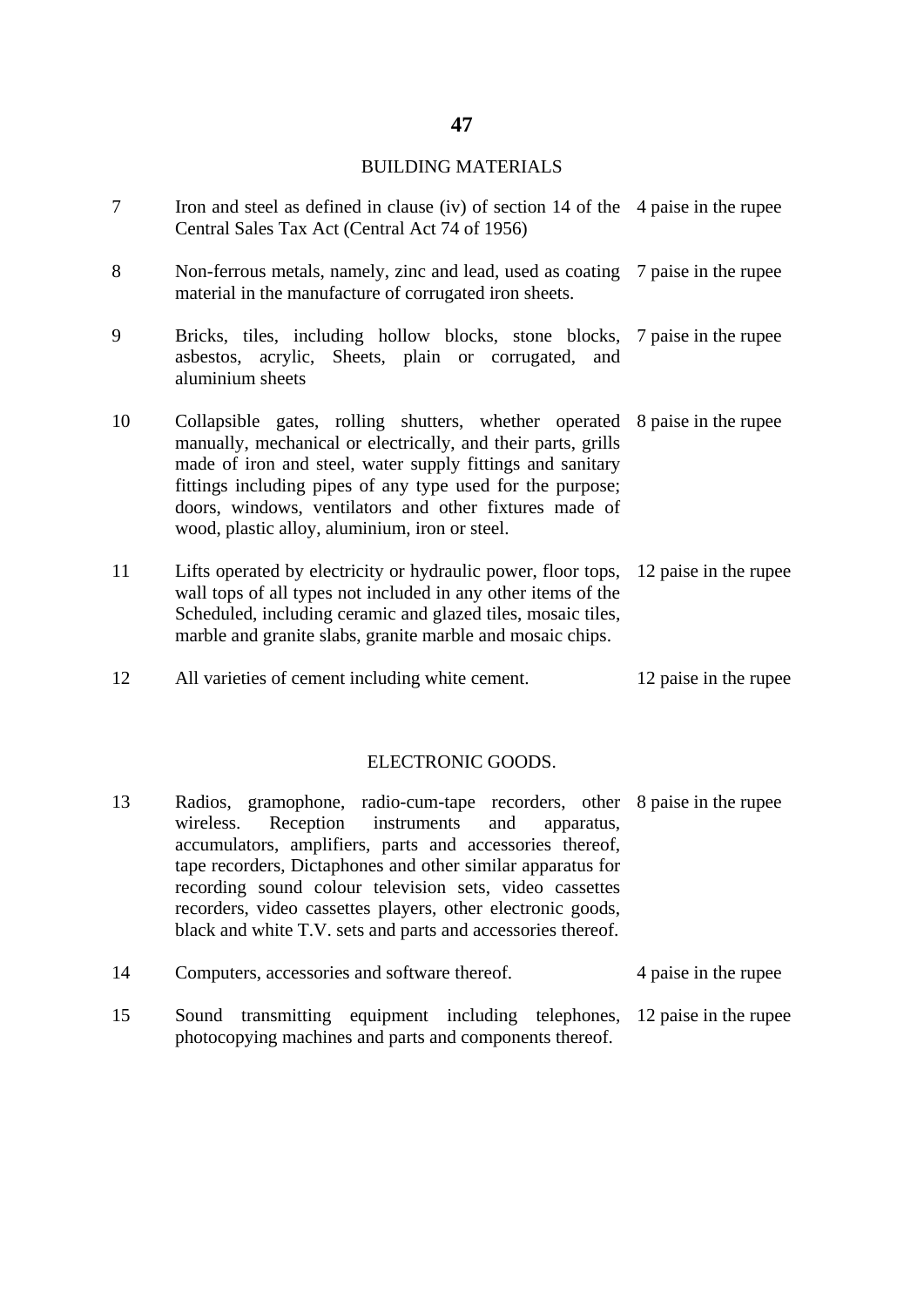#### CINEMATOGRAPHIC AND PHOTOGRAPHIC EQUIPMENTS.

- 16 Cinematographec equipment including cameras, projectors 12 paise in the rupee and sound recording and reproducing equipment, including video cassettes and compact disc or any other electronic camera, lenses, films and parts and accessories thereof.
- 17 Photographic and other cameras including electronic 12 paise in the rupee cameras of any kind, enlargers, films, plates, papers and cloth and parts and accessories thereof.

#### SURGICAL AND HOSPITAL EQUIPMENT

- 18 X-ray ultras sound and scanning machines, other medical 10 paise in the rupee equipment and instruments, parts and accessories thereof.
- 19 Hospital equipment of all types, other than those listed at 7 paise in the rupee sl. 13.
- 20 Ayurvedic, homeophatic and unani medicines which are 4 paise in the rupee sold in patent and in brand name and other medicines and drug other than the following:-
	- (a) Anti-malaria drugs viz quinine in or powder from quinine pills (but not sugar coated), quinine alkaloids, sailts of cinchona and its alkaloids, totaquinine, cinchona, febrifuge and choroquine group of drugs, i.e nivaquine and comoquine whether in solution or in powder from or in tablets, paludrine and deraprim.
	- (b) Anti-kala Azar drugs viz, Urea stibamine and pentamidine isothionate
	- (c) Vaccine viz, small pox uaceine, cholera vaccine and T.A.B vaccine.
	- (d) Ayurvedic, homeopathic and unani medicines except when sold in patent or in brand name
- 21 Spirituous medicinal preparation under any pharmacopoeia, containing more than 12 percent by volume of alcohol (but other than those which are declared by the State Government by notification in the official Gazette to be not capable of causing intoxication. 20 paise in the rupee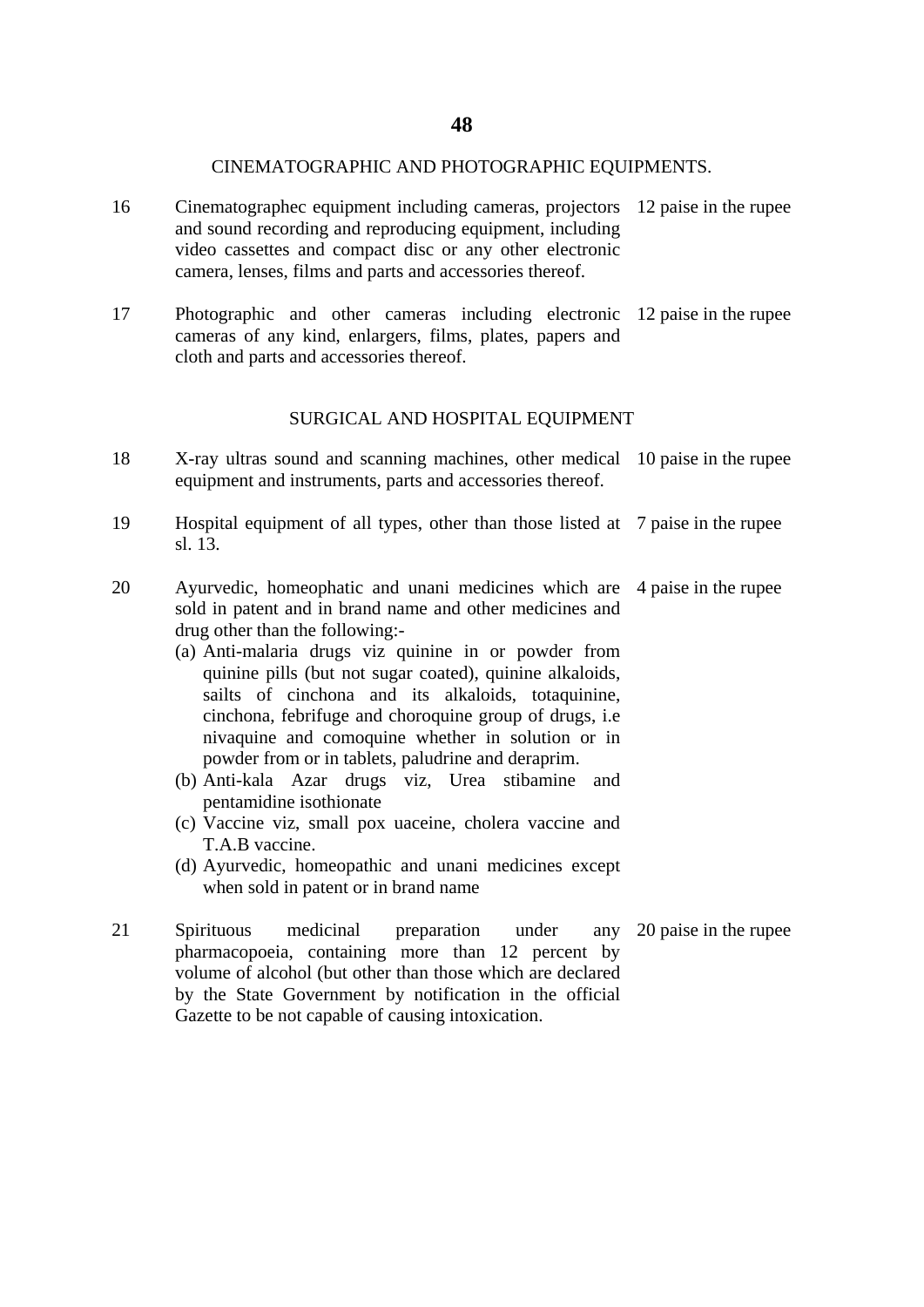### HOUSEHOLD ARTICLES

| 22 | Refrigetors, air coolers, air conditioning plans, geysers 12 paise in the rupee<br>washing machines and component and parts thereof                                                                                                     |                       |  |
|----|-----------------------------------------------------------------------------------------------------------------------------------------------------------------------------------------------------------------------------------------|-----------------------|--|
| 23 | Kitchenware, utensils coated with heat resistant and stick<br>resistant used for cooking as well as serving except those<br>items mentioned in serial 28, pressure cookers, grinder,<br>mixer and juicer, part and accessories thereof. | 12 paise in the rupee |  |
|    | Vacuum flask of all kinds including thermo wares                                                                                                                                                                                        |                       |  |
| 24 | All types of furniture including sofa sets dressing tables<br>made of timber, aluminium, iron and steel, including                                                                                                                      | 12 paise in the rupee |  |
| 25 | racks parts thereof.                                                                                                                                                                                                                    | 12 paise in the rupee |  |
|    | Iron and steel safes and almirahs                                                                                                                                                                                                       |                       |  |
| 26 | Carpets including durries                                                                                                                                                                                                               | 12 paise in the rupee |  |
| 27 | Crokery (made of glazed and home china) cutlery<br>including knives, forks and spoon, articles made of glazed                                                                                                                           | 14 paise in the rupee |  |
| 28 | china and porcelain for domestic use.                                                                                                                                                                                                   | 8 paise in the rupee  |  |
|    | Gas cylinder, stoves, burners and accessories thereof                                                                                                                                                                                   |                       |  |
| 29 | Loaks, padlocks and keys                                                                                                                                                                                                                | 8 paise in the rupee  |  |
| 30 | Petromax, stoves, cookers, lanterns, parts and accessories                                                                                                                                                                              |                       |  |
| 31 | thereof (excluding Nutan Stoves whether manufactured<br>within or outside the State the thermal efficiency of which 8 paise in the rupee<br>is 60 percent or above)                                                                     |                       |  |
|    | Sewing machines, knitting machines,<br>parts<br>and<br>accessories thereof.                                                                                                                                                             |                       |  |
| 32 | Torch light, and bulbs dry cell batteries                                                                                                                                                                                               | 8 paise in the rupee  |  |
| 33 | Upholstered furniture and furniture of all types made of<br>bamboo cane or plastic but excluding timber, aluminium,                                                                                                                     | 8 paise in the rupee  |  |
| 34 | iron and steel furniture.                                                                                                                                                                                                               | 8 paise in the rupee  |  |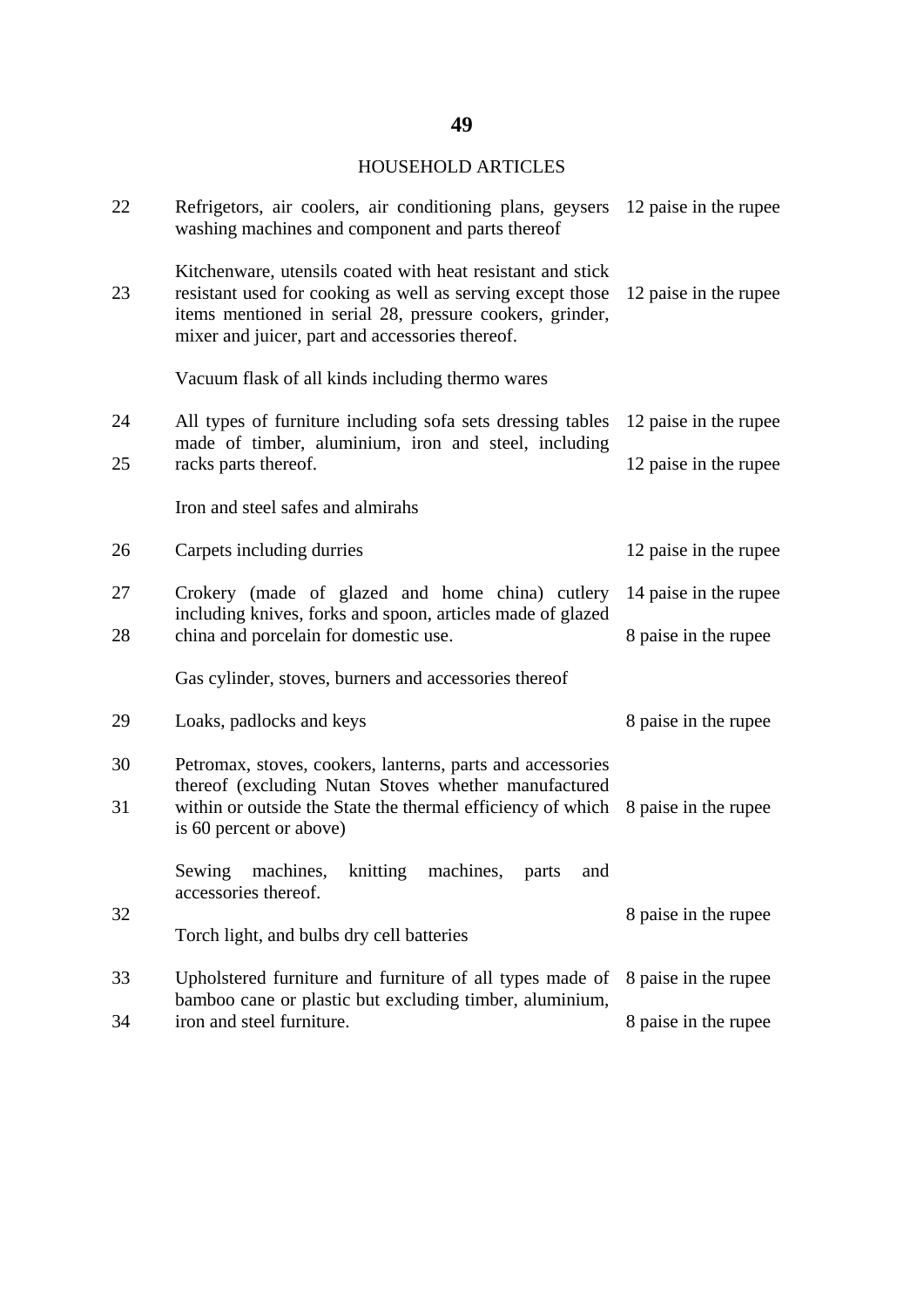#### ELECTRICAL GOODS

35 All electrical goods including switch boards, ceiling 8 paise in the rupee roses, button link clip and other electrical fittings of a similar nature as also instrument apparatus, appliances and all such articles the use of which cannot be had except with the application of electrica; energy, including fans, lighting bubls, electrical earthenwares and porcelain and all other accessories, components and parts thereof whether sold in whole or in parts.

#### FOOD ITEMS AND PROVISIONS, ETC.

| 36 | Tinned, packed or bottled food, cake, biscuits, 8 paise in the rupee |  |
|----|----------------------------------------------------------------------|--|
|    | confectioneries and provisions, butter, ghee, cream and              |  |
|    | cheese sold in sealed containers, dried fruits, ice food,            |  |
|    | ice cream, tinned bottled or packed milk food but                    |  |
|    | excluding fresh milk, spices in all forms including                  |  |
|    | clove, dalchini, claichi, seented supari, pan masala and             |  |
|    | salda and the like.                                                  |  |
|    |                                                                      |  |

| 37 | Gur and molasses, tea leaves but not tea beverages | 8 paise in the rupee |
|----|----------------------------------------------------|----------------------|
| 38 | Baby food                                          | 8 paise in the rupee |

#### MINERALS AND GAS

| 39 | Industrial gases, including oxygen, nitrogen acetylene 8 paise in the rupee<br>gas, burners and other equipment and accessories for<br>use there with including all kinds of welding electrodes,<br>welding rods and wires. |  |
|----|-----------------------------------------------------------------------------------------------------------------------------------------------------------------------------------------------------------------------------|--|
| 40 | Coal gas and coal, including coke in all its forms but 4 paise in the rupee<br>including charcoal.                                                                                                                          |  |
| 41 | Gold, silver, diamond, emeralds, rubies, real pears and 12 paise in the rupee<br>sapphires, synthetic or artificial precious stones and<br>pearls, artificial or cultured.                                                  |  |

42 Articles made of rolled gold and imitation gold 8 paise in the rupee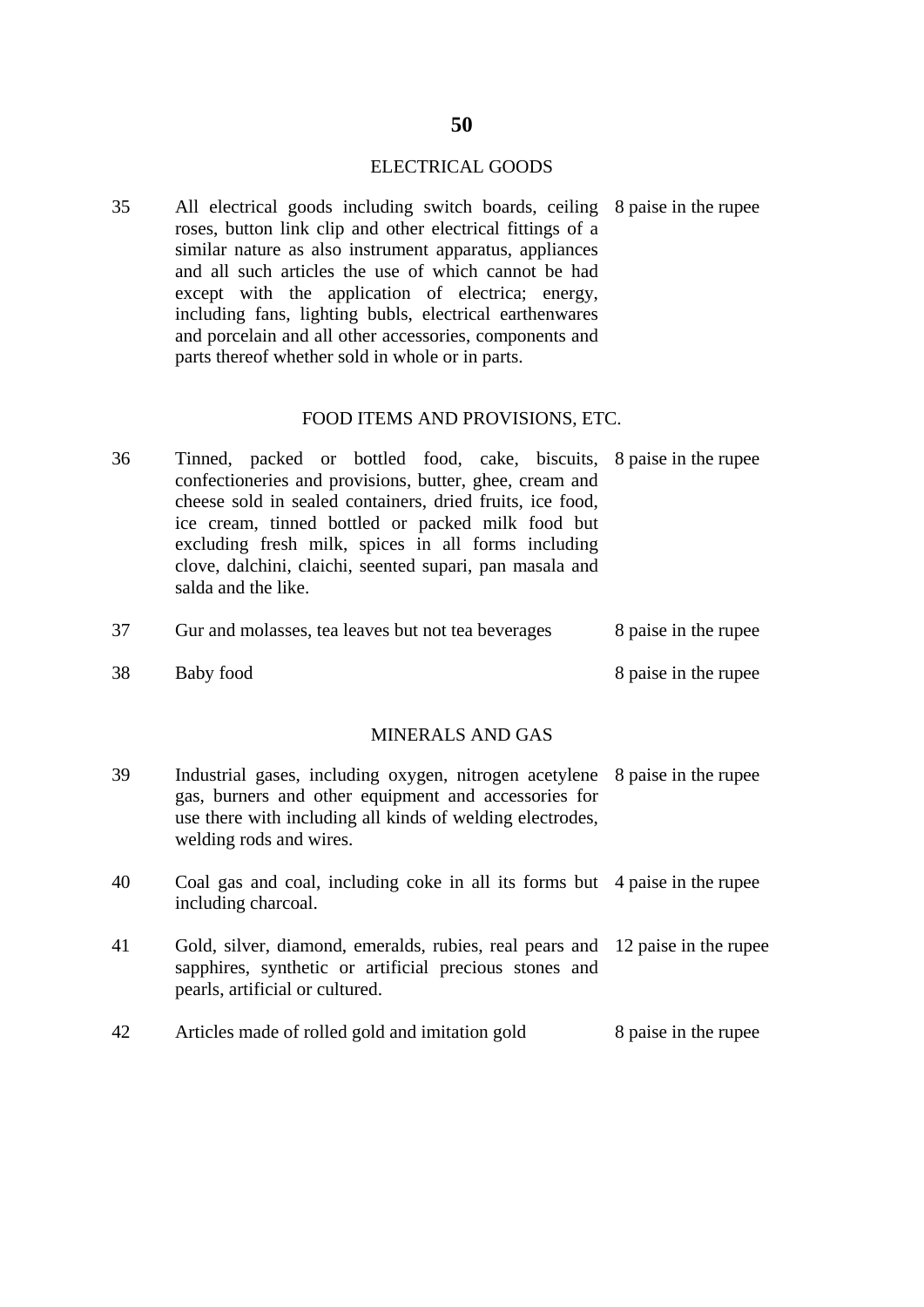#### COSMETICS TOILETRIES AND DETERGENTS.

- 43 Cosmetic and toilet goods requisites, including scents, 14 paise in the rupee perfumes, snow creams, powders, eye lashes, lipsticks and the like
- 44 Shaving sets, razor blades, shaving sticks, shaving 10 paise in the rupee cream, shaving brush and other accessories thereof, Sanitary towels sanitary napkins, and the like.
- 45 Hair oil, tooth paste, tooth powder, tooth brushes, hair 8 paise in the rupee dying materials, shampoo and soaps and detergents of all kinds.

#### **MISCELLANEOUS**

- 46 Non-potable liquor, that is :-
	- (i) Rectified spirit
	- (ii) Denatured spirit
	- (iii) Methyl alcohol
	- (iv) Absolute alcohol
	- (v) Any other alcohol which the State Government by notification in the official Gazette declare to be non-potable for the purpose of this entry.
- 47 Paints colours, lacquers, varnishes, including glue, polish turpentine, thinners, putty, enamels and indigo. 10 paise in the rupee
- 48 All kinds of footwear, including chappals made of leather plastic, synthetic, or moulded materials, leather goods of all varieties, all kinds of suit cases, brief cases made of plastic, nylon, leather moulded materials (excluding steel trunks), all kinds of lastic, celluloid Bakelite or moulded articles, ladies hand bags, vanity bags, linoleum and similar other floor covering. 10 paise in the rupee

| 49 | Lottery tickets | 10 paise in the rupee |
|----|-----------------|-----------------------|
|    |                 |                       |

- 50 All machineries not elsewhere specified and fire 10 paise in the rupee fighting equipments and parts and component thereof.
- 51 Agarvati scented sticks, bubs and plants (excluding 8 paise in the rupee onion and garlic) and coir products

52 Matches 7 paise in the rupee

12 paise in the rupee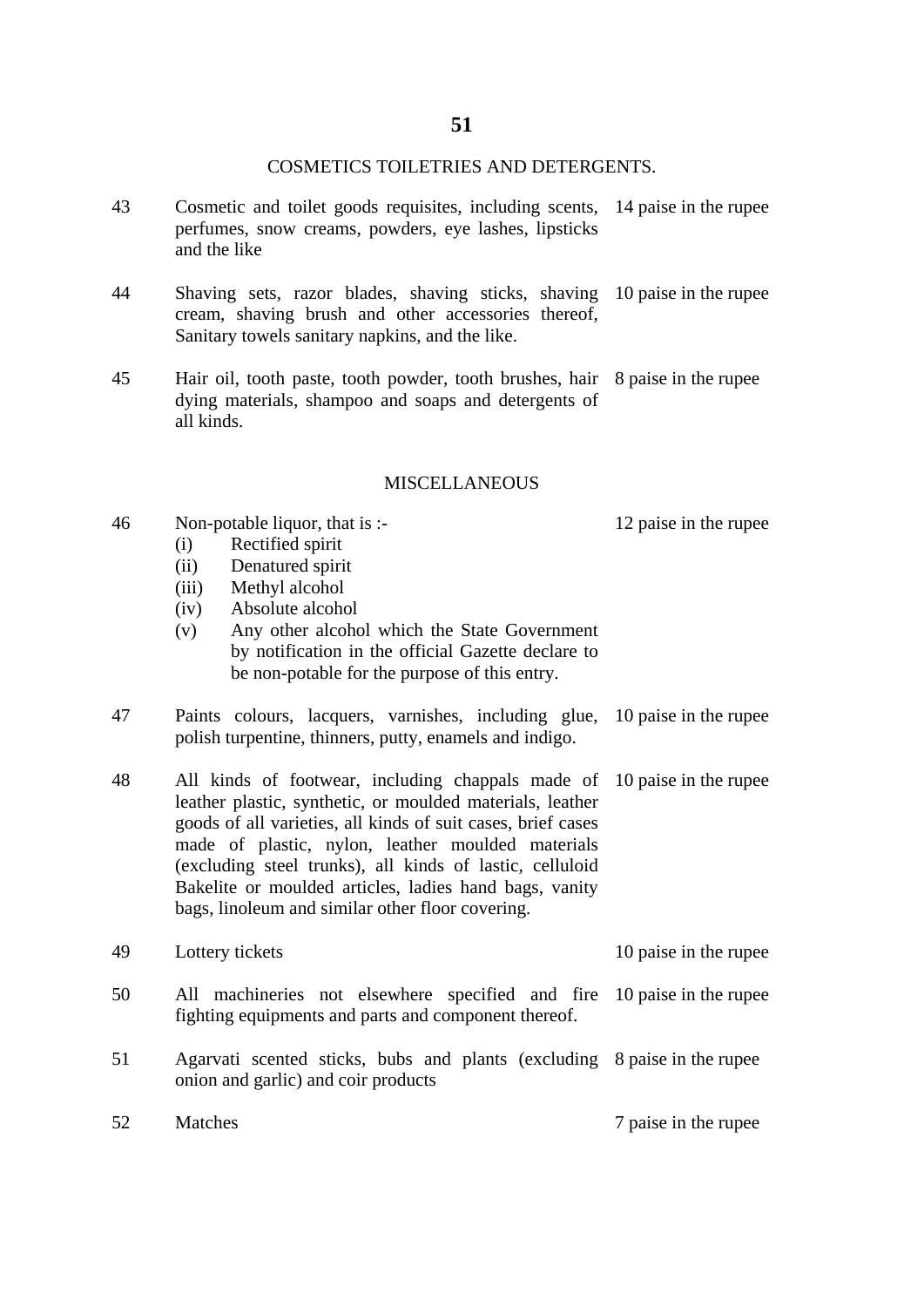- 53 Articles made of brass, fountain pens, ball pens, stylograph pens, propeller pencils, and components and accessories of such pens and pencils spectacle, sun glasses, goggles, lenses, contact lenses and frames and parts and accessories thereof 8 paise in the rupee
- 54 Pesticides, insecticides, fungicides, herbicides, rodenticides, etc. Dyes and colours, including abir 8 paise in the rupee
- 55 Polythene granules, polythene sheets, wrappers and 8 paise in the rupee bags, brushes, sand paper and other abrasives by whatever name known, rubber and synthetic rubber products shoe polish, shoe cream and shoe brushes.
- 56 Prestressed concrete poles, plywood including 8 paise in the rupee hardboard, Cardboard straw board and similar other boards, hume pipes their fittings and other pipes and tubes not specified and elsewhere in this schedule.
- 57 Solvent oils, transformer oils and coolants; citronella oil, furnace oil (except when sold to public utility undertaking), and chemicals not specified elsewhere. 8 paise in the rupee
- 58 Vegetable oil, both edible and non-edible, including vanaspati or vegetable ghee but excluding mustard oil, rapeseed oil and add mixture of rapeseed oil and mustard oil. 8 paise in the rupee
- 59 Weighing machines of all kinds and weights and 8 paise in the rupee measures
- 60 Woven fabric of silk or of silk waste, umbrella cloth, umbrella and parts thereof. 8 paise in the rupee
- 61 Glassware, bottles and plates, globes, glass parts of lamps, glass sheets and plates, photo and other frames and mirrors. 8 paise in the rupee
- 62 All arms, including rifles, revolvers, pistols and ammunitions for the same. 20 paise in the rupee
- 63 Articles made of fur and skin, sandal wood, ivory and other animal bones, including articles inlaid with ivory. 20 paise in the rupee
- 64 All clocks, time pieces and watches and parts thereof, binoculars, telescopes, microscopes, and such other similar goods, cigarette cases and lighters and electroplated nickel, chromium or silver or German silver goods. 12 paise in the rupee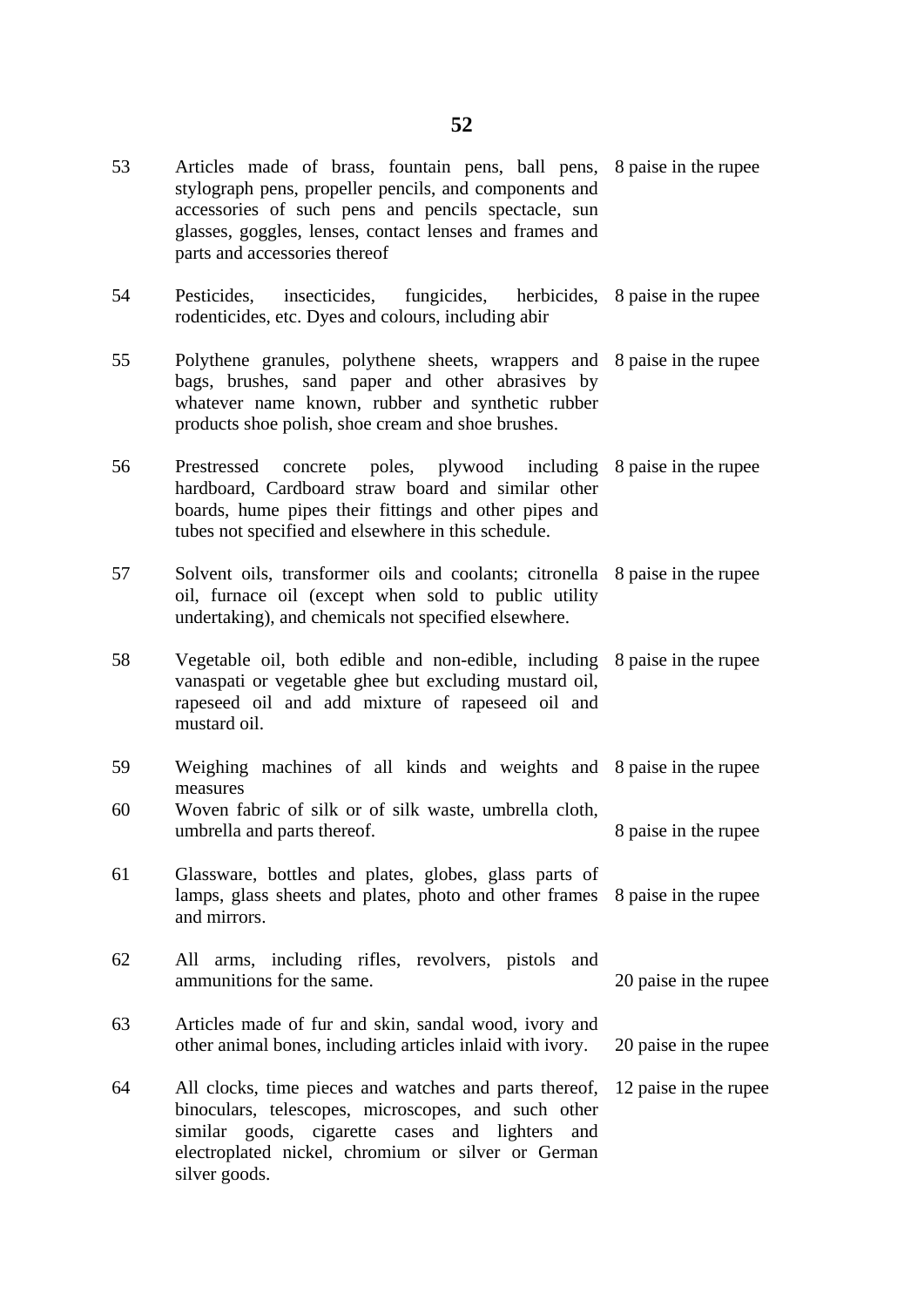| 65 | All types of pump set with electric motors.                                                                                                                                                                                                | 12 paise in the rupee |
|----|--------------------------------------------------------------------------------------------------------------------------------------------------------------------------------------------------------------------------------------------|-----------------------|
| 66 | Arcrylic yarn, acrylic blended yarn, polyster yarn, 12 paise in the rupee<br>viscose yarn and polyster viscose blended yarn.                                                                                                               |                       |
| 67 | Articles made of bone China, all laminated sheets, like 12 paise in the rupee<br>sunmica formica, decolom, etc., other than foam rubber<br>products and similar other articles, made wholly or<br>partly of artificial or synthetic resin. |                       |
| 68 | Fireworks including coloured matches                                                                                                                                                                                                       | 12 paise in the rupee |
|    |                                                                                                                                                                                                                                            |                       |
| 69 | Stainless steel sheets and stainless sheet product                                                                                                                                                                                         | 12 paise in the rupee |
| 70 | Type writers tabulating machines, calculating machine 12 paise in the rupee<br>and duplicating machines and parts thereof.                                                                                                                 |                       |

#### L.M.SANGMA

Under Secretary to the Govt. Of Meghalaya,

Law (B) Department.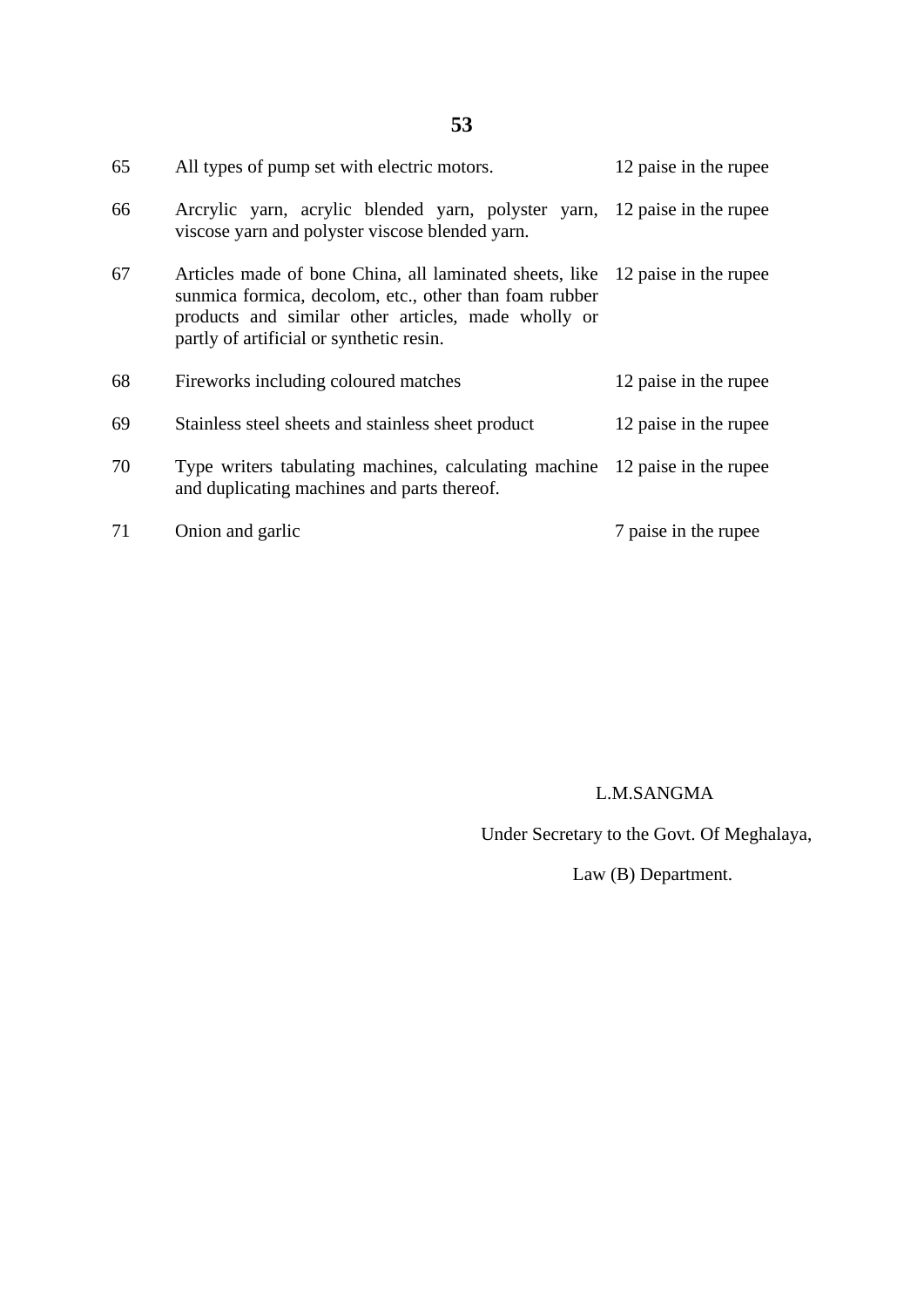#### **54**

# **The 13th July, 1998**

No. LL(B) 88/88/98- The Meghalaya Board of School Education(Amendment) Act, 1998 [Act No.5 of 1998] is hereby published for general information.

#### **MEGHALAYA ACT NO. 5 OF 1998**

(As passed by the Meghalaya Legislative Assembly)

Received the assent of the Governor on the  $10^{th}$  July 1998.

Published in the Gazette of Meghalaya, Extra Ordinary, issue dated 13<sup>th</sup> July, 1998

#### THE MEGHALAYA BOARD OF SCHOOL EDUCATION (AMENDMENT) ACT, 1998

#### **An**

#### **Act**

to amend the Meghalaya Board of School Education Act, 1973

Be it enacted by the Legislature of the State of Meghalaya Forty-ninth year of the Republic of India as follows:-

| Short<br>title<br>commencement             | and 1     | (1) This Act may be called the Meghalaya Board of<br>School Education (Amendment) Act, 1998<br>(2) It shall be deemed to have come into force on the<br>$23rd$ December, 1997 |
|--------------------------------------------|-----------|-------------------------------------------------------------------------------------------------------------------------------------------------------------------------------|
| Amendment of Schedule 2<br>Act, 10 of 1973 |           | For section 4 of the Meghalaya Board of Education Act,<br>1973, the following shall be substituted, namely:-                                                                  |
| "Constitution"<br>Board                    | of<br>the | "4. The Board shall consist of the following numbers,<br>namely:-                                                                                                             |
|                                            |           | Ex-officio Members:-                                                                                                                                                          |
|                                            |           | Secretary to the Government of Meghalaya,<br>(i)                                                                                                                              |
|                                            |           | <b>Education Department as Chairman;</b>                                                                                                                                      |
|                                            |           | <b>Explanation:</b> - the term "Secretary" includes                                                                                                                           |
|                                            |           | the Additional Secretary, the Commissioner                                                                                                                                    |
|                                            |           | and Secretary and the Principal Secretary.                                                                                                                                    |
|                                            |           | Director of Higher and Technical Education,<br>(ii)                                                                                                                           |
|                                            |           | Meghalaya;                                                                                                                                                                    |
|                                            |           | Director of Elementary and Mass Education,<br>(iii)                                                                                                                           |
|                                            |           | Meghalaya;                                                                                                                                                                    |
|                                            |           | Director of Education Research and Training,<br>(iv)                                                                                                                          |
|                                            |           | Meghalaya;                                                                                                                                                                    |
|                                            |           |                                                                                                                                                                               |

(v) Director of Industries, Meghalaya;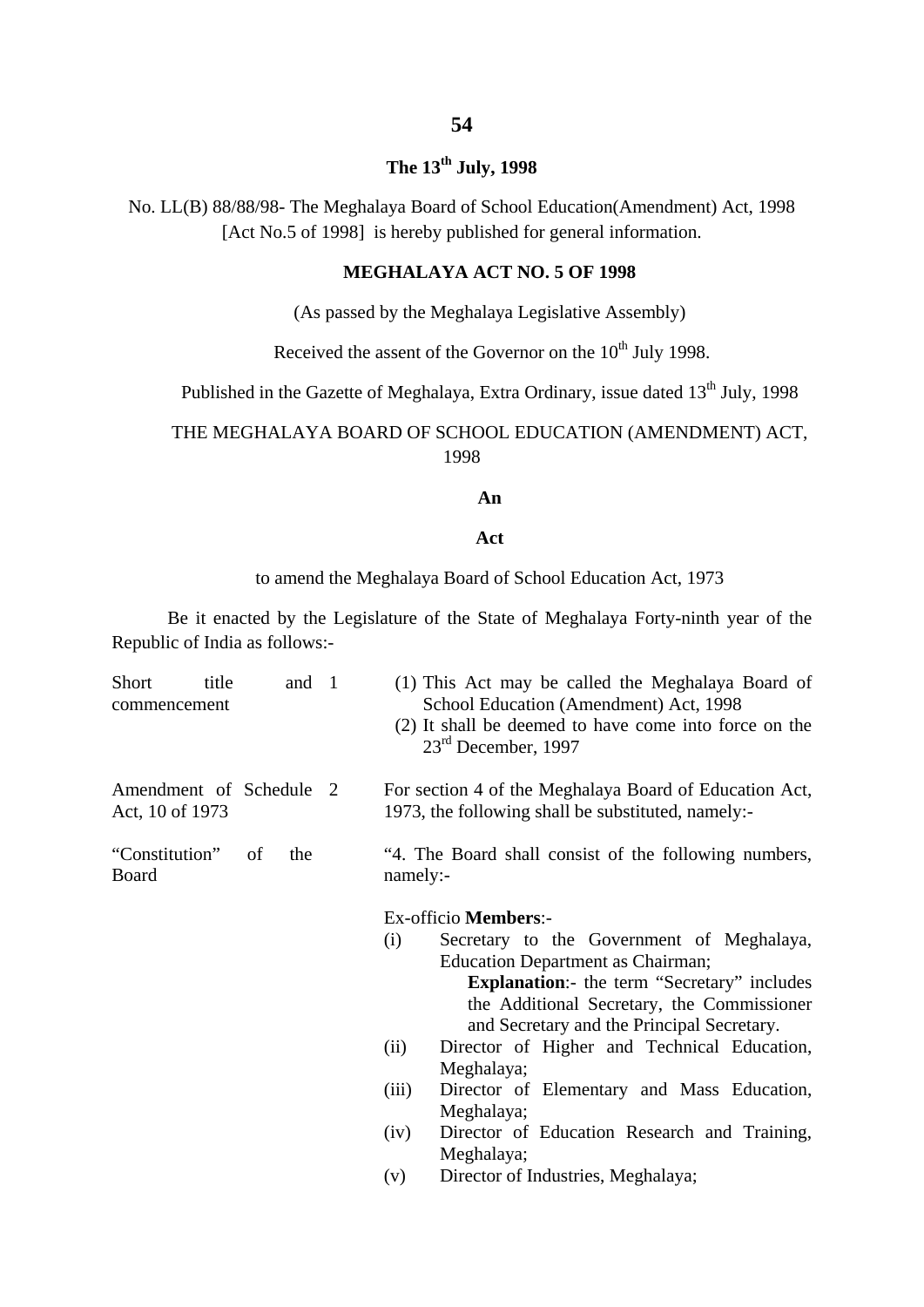- (vi) Director of Agriculture, Meghalaya;
- (vii) Director of Health Services, Meghalaya;
- (viii) One representative from North East Hill University;
- (ix) Secretary of the Board to be appointed by Government.

#### **Members to be nominated by Governmen**t:-

- (x) A principal of one of the Teachers; Training Institution;
- (xi) A Headmaster of one of the Upper Primary Schools;
- (xii) A Headmaster of one of the Secondary Schools;
- (xiii) A principal of one of the Higher Secondary Schools;
- (xiv) A principal of one of the Degree College;
- (xv) One of the Inspectors of Schools;
- (xvi) Five teachers drawn from College, Higher Secondary Schools and Primary School of whom at least two are women; and
- (xvii) Two distinguished educations";

#### L.M.SANGMA

Under Secretary to the Govt. Of Meghalaya,

Law Department.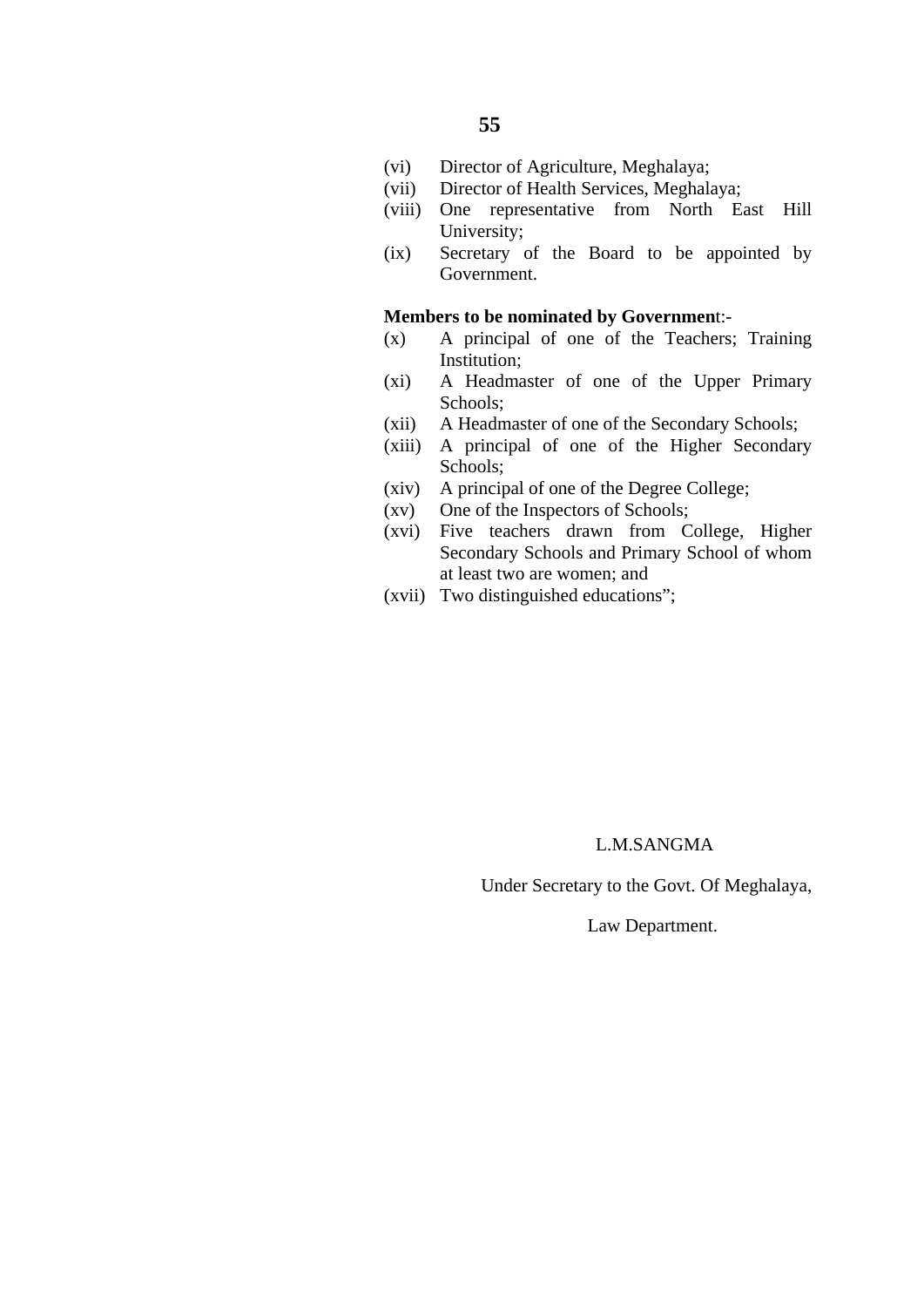#### **The 13th July**

No. LL(B) 51/97/14- The Meghalaya Prohibition of Smoking and Non-Smokers Health Protection Act, 1998 (Act No.6 of 1998) is hereby published for general information.

#### **MEGHALAYA ACT NO. 6 OF 1998**

(As passed by the Meghalaya Legislative Assembly)

Received the assent of the Governor on the  $10^{th}$  July 1998.

Published in the Gazette of Meghalaya, Extra Ordinary, issue dated 13<sup>th</sup> July, 1998

#### THE MEGHALAYA PROHIBITION OF SMOKING AND NON-SMOKERS HEALTH PROTECTION ACT, 1998

#### **An**

#### **Act**

to provide for prohibiting of Smoking in places of public work or use and in public services vehicles in the state of Meghalaya and to make provision for other matters connected therewith.

Be it enacted by the Legislature of the State of Meghalaya Forty-ninth year of the Republic of India as follows:-

| Short title and<br>commencement | 1 | (1) This Act may be called the Meghalaya Prohibition<br>of Smoking and Non-smokers health Protection<br>Act, 1998<br>(2) It extends to the whole of the State of Meghalaya.<br>(3) It shall come into force on such date as the State<br>Government may, by a notification in the Official<br>Gazette appoint.                                                                                                                                                                                                                        |
|---------------------------------|---|---------------------------------------------------------------------------------------------------------------------------------------------------------------------------------------------------------------------------------------------------------------------------------------------------------------------------------------------------------------------------------------------------------------------------------------------------------------------------------------------------------------------------------------|
| Definitions                     | 2 | In this Act, unless the context otherwise require-<br>(a) "advertisement" means and includes any notice,<br>circular, wall paper, pamphlet, display on boarding<br>or any visible representation made by means of any<br>light, sound, smoke, gas or any other means which<br>has the effect of promoting smoking and expression<br>'advertise' shall be construed accordingly;<br>(b) "authorised Officer" means a person authorised<br>under section $4$ ;<br>(c) "Code" means the Code of Criminal Procedure,<br>1973 (2 of 1974); |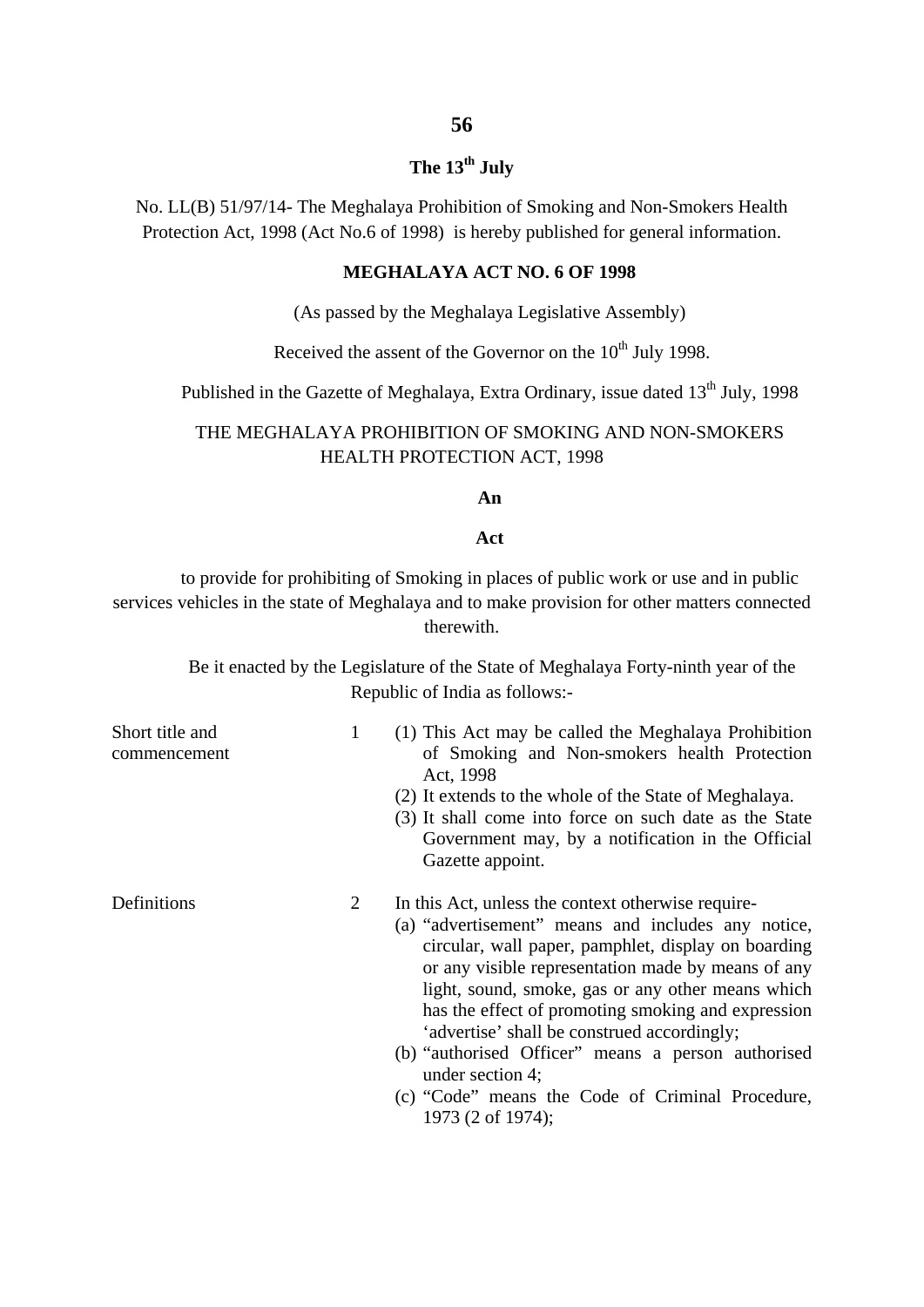(d) "place of public work or use" means a place

- 3 4 5 6 7 8 declared as such under section 3 and includes auditoria, hospital buildings, health institutions, cinema halls and amusement centres, restaurant, public offices court buildings, educational institutions, libraries and the like which are visited by general public but does not include any open place; (e) "public services vehicles" mean a vehicle as defined under clause (35) of section 2 of the Motor Vehicles Act, 1988 (59 of 1988); (f) "smoking" means smoking of tobacco in any form whether in the form of cigarette, cigar, beedis or otherwise with the aid of pipe, wrapper or any other instruments; and (g) "State Government" means the Government of the State of Meghalaya. As soon as may be after the commencement of this Act and thereafter from time to time, the State Government may, by notification in the Official Gazette, declare any place of public work or use in Meghalaya to be a non smoking place for the purpose of this Act. who shall be competent to act under this Act. 1860) use. in a public services vehicle. or any smoking substance. No person shall sell cigarette, cigar beedis or any other such smoking substance to any person who is below the age of eighteen years.
- Declaration of non-smoking places of public work or use
- Power of Government to authorise officers to Act under this Act.
- Prohibition of smoking in places of public worker use
- Prohibition of smoking in public services vehicles
- Prohibition on advertisement of cigarettes etc.
- Prohibition of cigarettes, etc to minors.
- (1) The State Government may, by notification in the Official Gazette, authorise one or more persons
- (2) Every person authorise under sub-section (1) shall be deemed to be public servant within the meaning of Section 21 of the Indian Penal Code, 1860 (45 of
- No person shall smoke in any place of public work or
- Without prejudice to the provisions of the Motor Vehicles Act, 1988 (59 of 1988) no person shall smoke
- Notwithstanding anything contained in any other law for the time in force, no person shall advertise in any place and any public service vehicle, which may promote smoking, or the sale of cigarettes, cigar beedis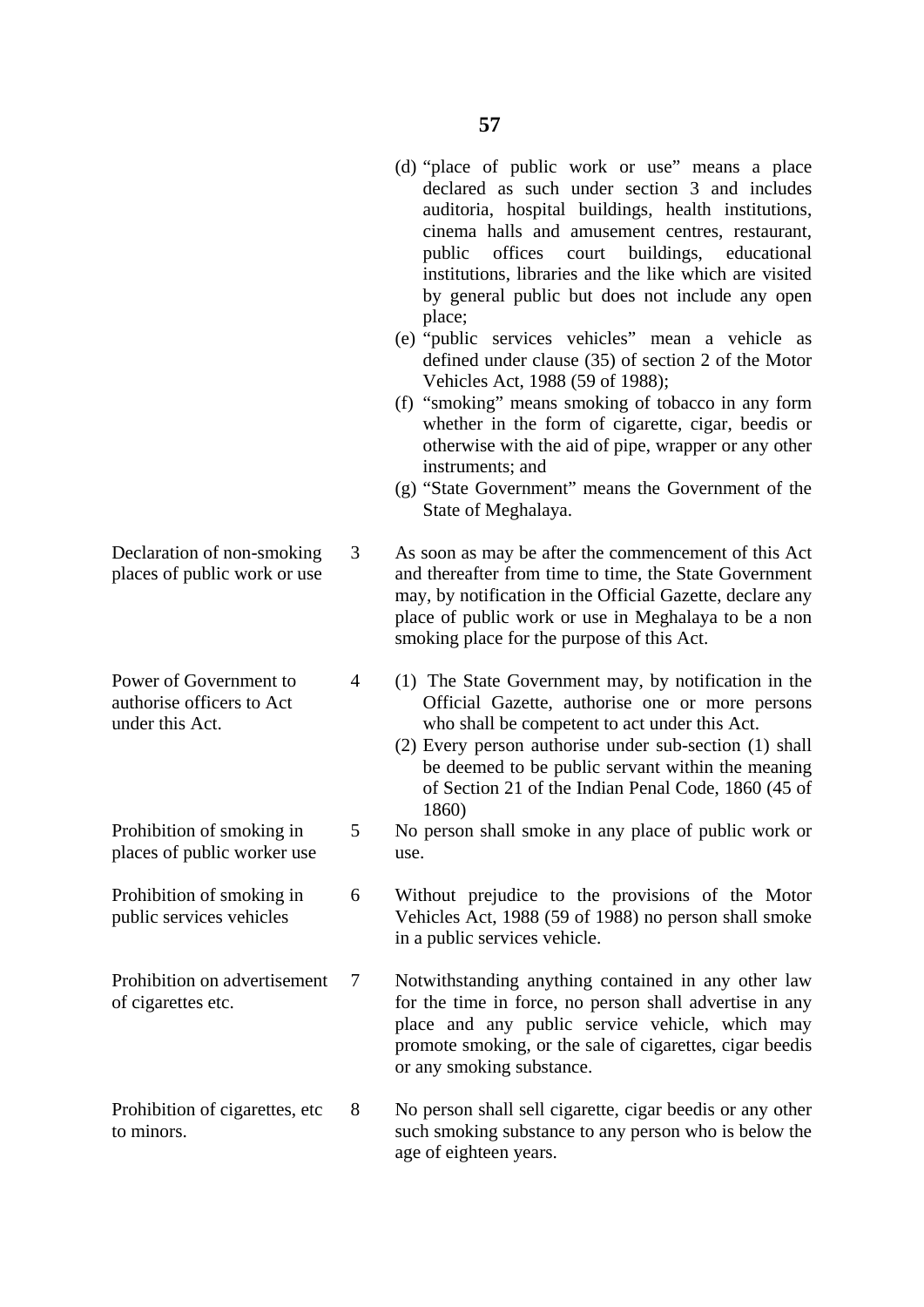9

13

Prohibition storage, sale and distribution of cigarettes, etc in the vicinity of educational Institutions.

Display and Exhibition of Board

**Penalties** 

Ejection or viola tore of his Act from the place of public work or use.

Court competent to try offences under this Act and take cognizance of offences

Certain offences to be cognizable and bailable

Offences under the Act, to be tried summarily.

No person shall himself or by any person on his behalf stores, sale or distribute cigarette, cigar beedis or any other such smoking substance within an area of one hundred metres around any college, school or other educational institution.

10 The owner or manager or incharge of affairs of every place of public work or use shall display and exhibit a board at a conspicuous place or place in and outside the promises visited or used by the general public prominently stating that the place is a "No Smokinf Zone" and that "Smoking is an Offence".

11 Any person who contravenes the provision of-

> (a) Section 5,6 or 10 shall be punishable with fine which may extend to one hundred rupee and in case of a second or subsequent offence with a minimum fine of two hundred rupees, and but which may extent to five hundred rupees;

> (b) Section 7,8 or 9 shall be punishable with fine which may extend five hundred rupee and in case of a second or subsequent offence with imprisonment which may extend to three months or with a minimum fine of five hundred rupees but which may extend to one thousand rupees or with both.

12 Any authorised officer or any police officer not below the rank of Sub-Inspector may eject any person from the place of public work or use who contravenes the provisions of this Act.

- (1) No court other than the court of Judicial Magistrate of the First Class shall take cognizance of and try an offence under this Act
- (2) No court shall take cognizance of any offence under this Act except on a complaint in writing by an authorised officer with respect to offence under sections 5,6 and 10 and on a report in writing by a police officer not below the rank of Sub-Inspector, with respect to the offence under section 7,8 and 9.
- 14 Notwithstanding anything contained in the Code, offences under sections 7, 8 and 9 shall be cognizable and bailable.

15 All offences under this Act shall be tried summarily in the manner provided for summary trial under the Code.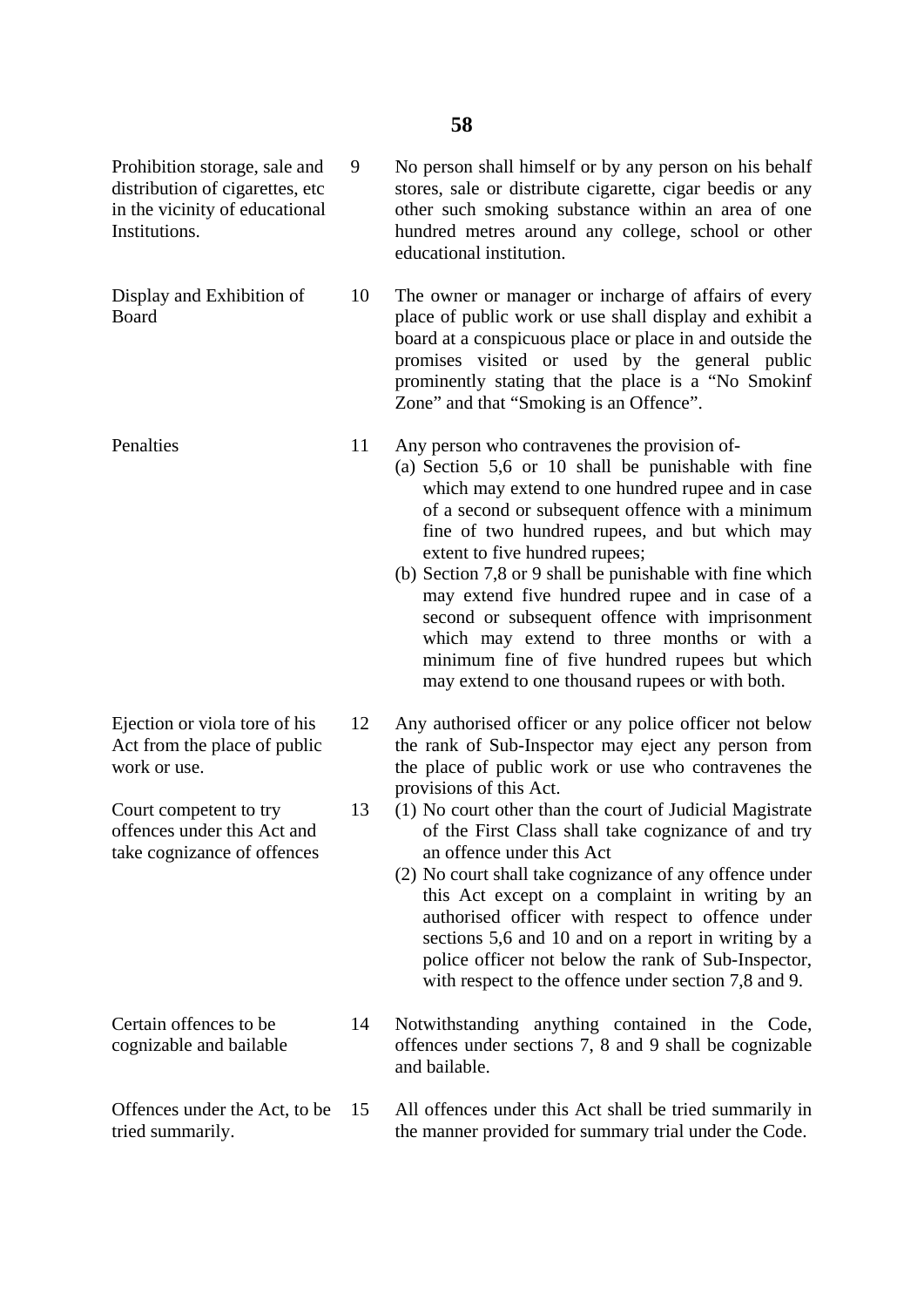- Power to delegate Composition of offences Power to make rules 16 17 18 The State Government may, by notification in the official Gazette delegate any of the powers exercisable by it under this Act, subject to such conditions, if any, as it may impose, to such officer as may be specified in such notification. The State Government or any person authorise by it or by general or special order in this behalf, may either before or after the institution of the proceeding compound any offences made punishable by or, under this Act. (1) The State Government may and subject to previous publication make rules to provide for or regulate any matter in respect or which this Act makes no provision or makes insufficient provision and provision is, in its opinion, necessary. (2) Every rule make under this Act shall be laid in the Legislative Assembly.
- Repeal 19 The Meghalaya Prohibition of Smoking in Show Houses Act and the Meghalaya Prohibition of Smoking in passenger Vehicles Act (Assam Act IX of 1951 and XVII of 1954 respectively as adapted by Meghalaya) are hereby repealed

#### L.M.SANGMA

Under Secretary to the Govt. Of Meghalaya,

Law (B) Department.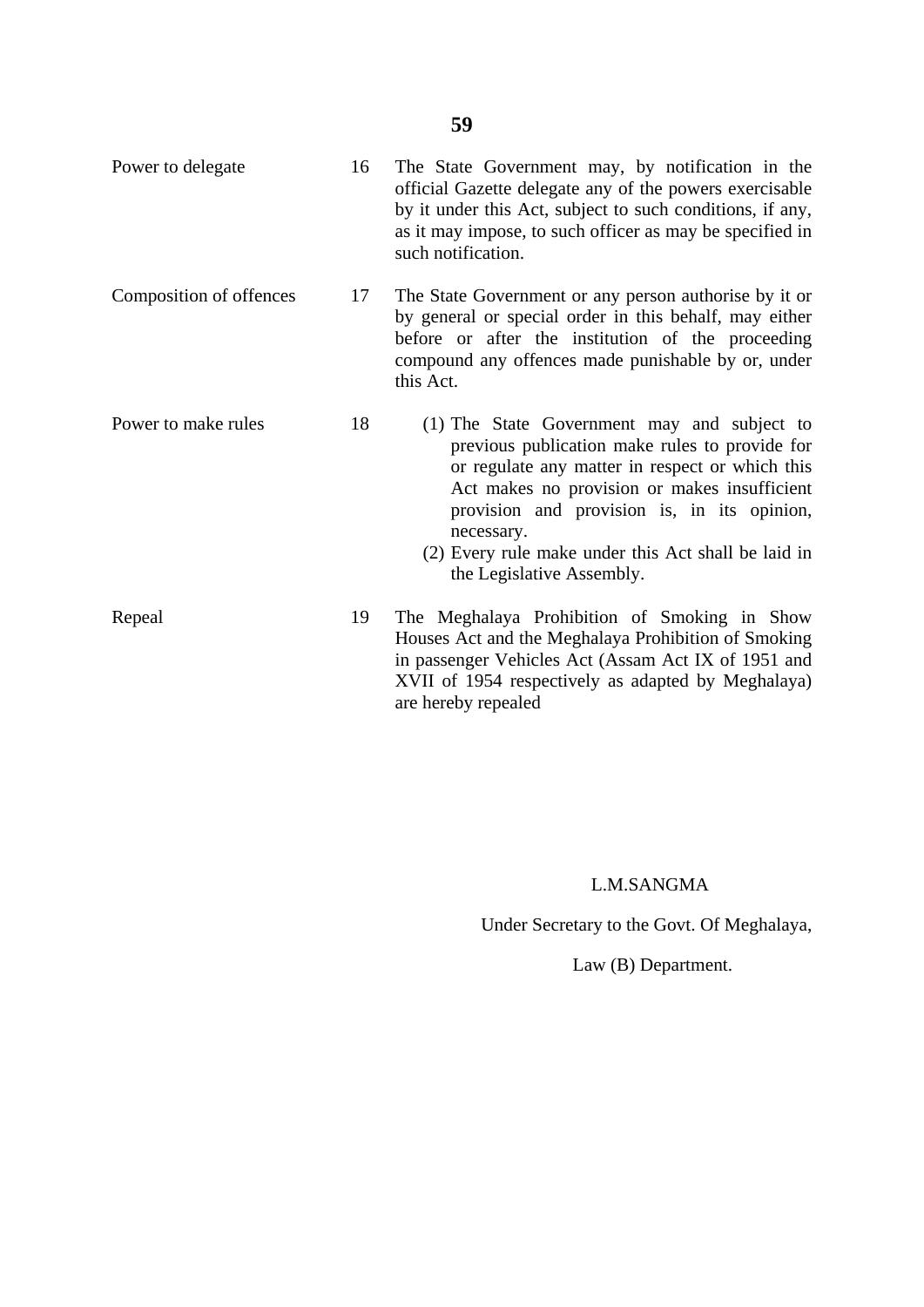# **60**

#### **The 22nd December, 1998**

No. LL(B) 87/98/17- The Meghalaya Forest Regulation (Amendment) Act, 1998 (Act No.7 of 1998) is hereby published for general information.

#### **MEGHALAYA ACT NO. 7 OF 1998**

(As passed by the Meghalaya Legislative Assembly)

Received the assent of the Governor on the 21<sup>st</sup> December, 1998.

Published in the Gazette of Meghalaya, Extra Ordinary, issue dated 22<sup>nd</sup> December, 1998

THE MEGHALAYA FOREST REGULATION (AMENDMENT) ACT, 1998

#### **An**

#### **Act**

Further to amend the Meghalaya Forest Regulation (Assam Regulation No. 7 of 1891 as applied and amended by Meghalaya)

Be it enacted by the Legislature of the State of Meghalaya Forty-ninth year of the Republic of India as follows:-

Short title and Commencement

Amendment of Section 40 of Regulation of 1991

1

- (1) This Act may be called the Meghalaya Forest Regulation (Amendment) Act, 1998
	- (2) It shall come into force at once.
- 2 In section 40 of the Meghalaya Forest Regulation (Assam Regulation No. 7 of 1891 as applied and amended by Meghalaya), in sub-section (2) for clause (1), the following shall be substituted, namely:-

"(1) prohibit absolute, or subject to conditions, rules, within specified local limits, the establishment of Saw Mills, Sa Pit, Vencer Mills, Plywood factories and any kind of Forest-Based Industries for the purpose of conversion, manufacturing, peeling, slicing, cutting, burning, concealing, marking or supermaking the timber, altering or affecting any of the marks on the same and possession or carrying of making hammers or other implements, used for making timber: and"

#### L.M.SANGMA

Under Secretary to the Govt. Of Meghalaya,

Law (B) Department.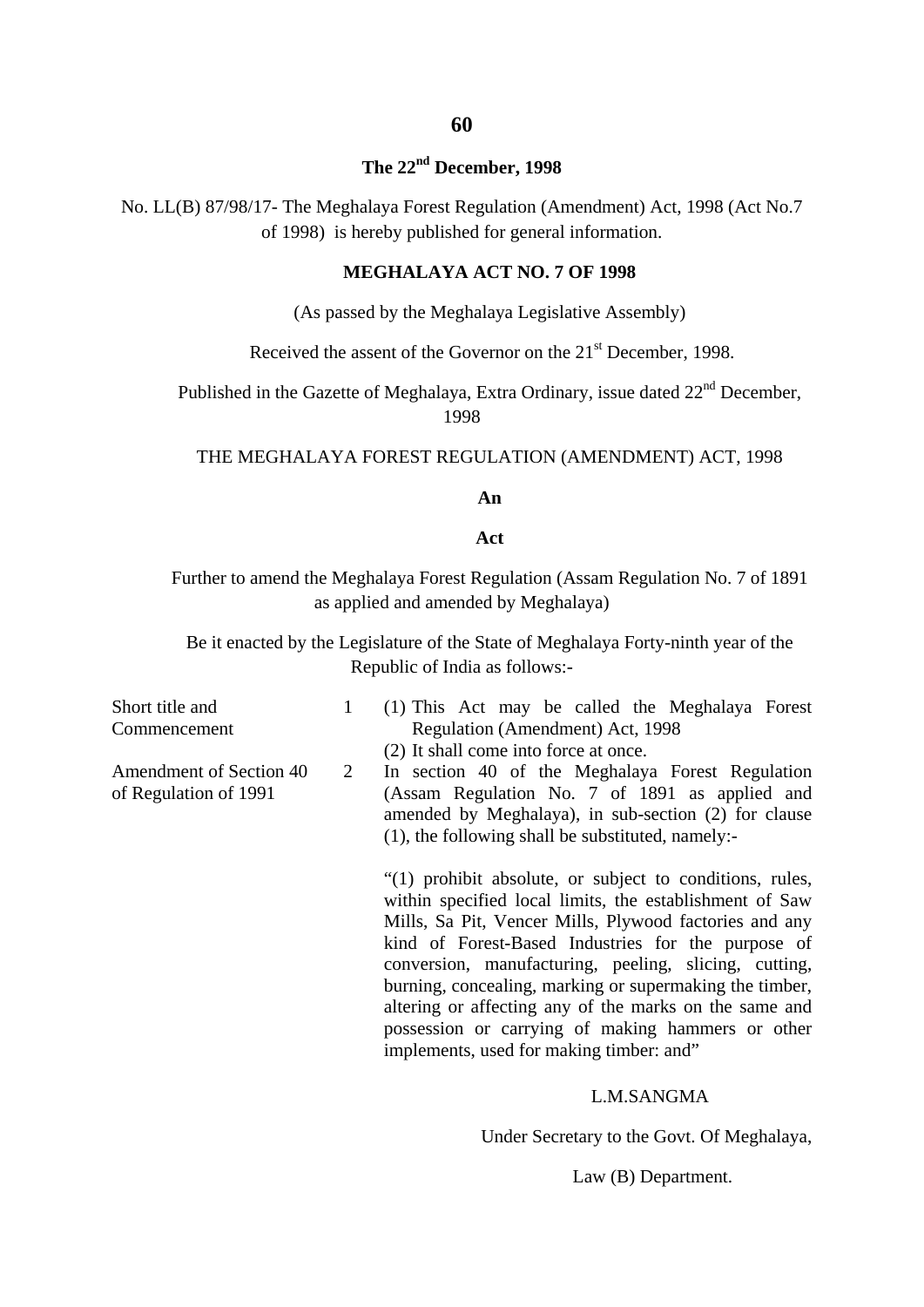### **The 5th May, 1998**

No. LL(B) 87/97/29- The Meghalaya Municipal (Amendment) Ordinance, 1998 (Ordinance No.1 of 1998) as promulgated by the Governor of Meghalaya on  $5<sup>th</sup>$  May, 1998 published for general information.

#### **MEGHALAYA ORDINANCE NO. 1 OF 1998**

Promulgated by the Governor on  $5<sup>th</sup>$  may, 1998, published in the Extra Ordinary, issue of the Gazette of Meghalaya dated  $5<sup>th</sup>$  May, 1998

#### THE MEGHALAYA MUNICIPAL (AMENDMENT) ORDINANCE, 1998

**An**

#### **Ordinance**

to amend the Meghalaya Municipal Act (Assam Act XV of 1957 as adapted by Meghalaya).

Whereas, the Legislative Assembly of Meghalaya is not in session and the Governor is satisfied that circumstances exist which render it necessary for him to take immediate action:

Now, therefore in exercise of the powers conferred by clause (1) of Article 213 of the Constitution, the Governor of Meghalaya hereby promulgates in the Forty-ninth Year of the Republic of India the following Ordinance, namely:-

| Short title and<br>Commencement                   |   | (1) This Ordinance may be called the Meghalaya<br>Municipal (Amendment) Ordinance, 1998<br>(2) It shall come into force at once.                                                                                                                                                            |
|---------------------------------------------------|---|---------------------------------------------------------------------------------------------------------------------------------------------------------------------------------------------------------------------------------------------------------------------------------------------|
| Insertion of new section<br>12A, 12B, 12C and 12D | 2 | In the Meghalaya Municipal Act (Assam Act XV of<br>1957 as adapted by Meghalaya) hereinafter referred<br>new sections 12A, 12B, 12C and 12D shall be<br>inserted, namely:-                                                                                                                  |
| "Elections to the Shillong"<br>Municipal Board.   |   | "12A (1) Notwithstanding anything contained in<br>section 12, election of commissioners of the Shillong<br>Municipal Board shall be by the electoral colleges of<br>the respective wards consisting of-<br>(a) Rangbahshnong of local durbars;                                              |
|                                                   |   | (b) Headmen, Chairmen or Presidents of local civic<br>welfare association by whatever name called; and<br>(c) Office bearers of such local durbars and local<br>civic welfare associations;<br>Of the localities or part of the localities as may<br>fell within the territory of the ward. |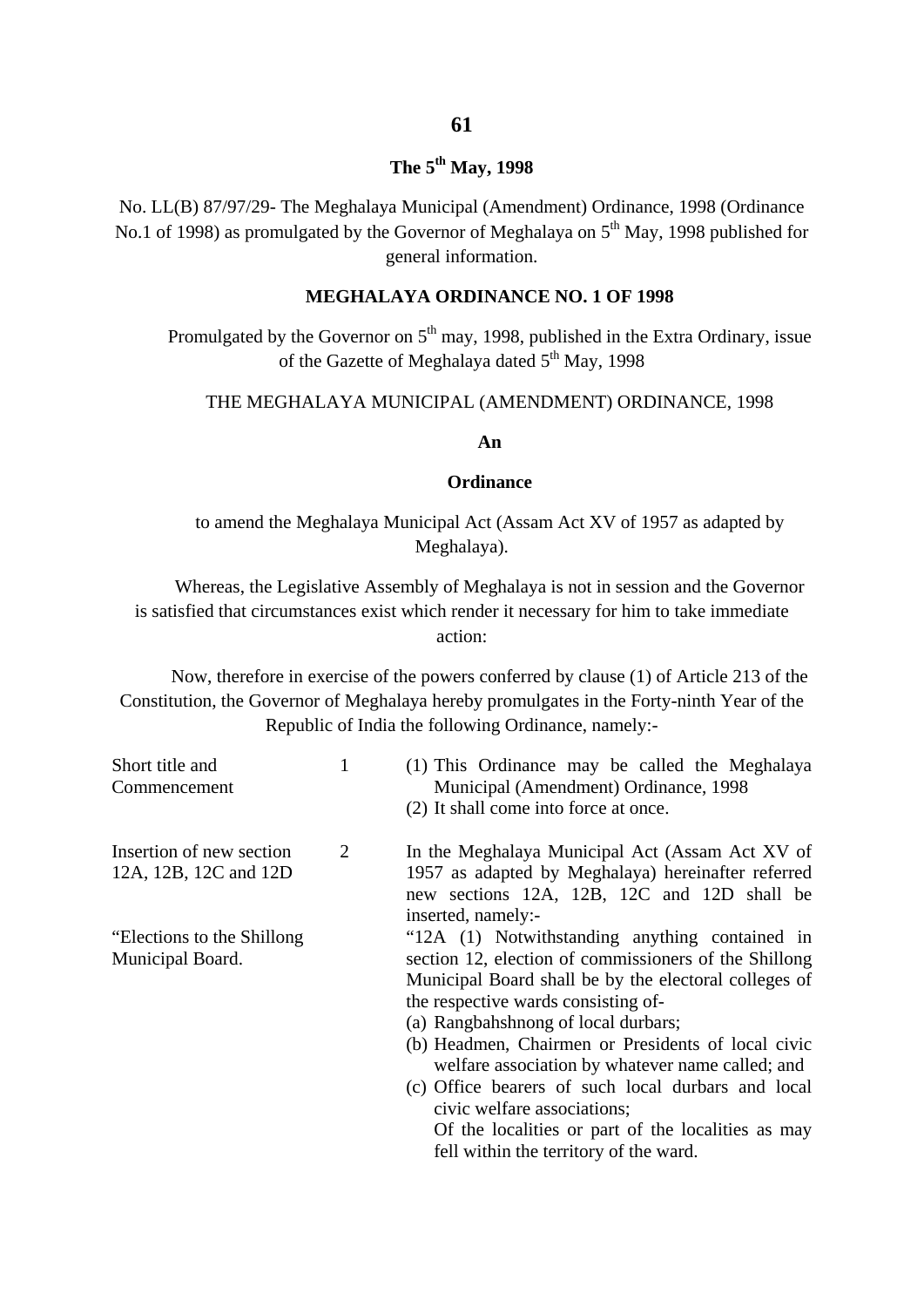"(2) The number of members in any electoral college from any local durbar or civic welfare association as specified in clause (a), (b) and (c) of sub-section (1) shall not exceed ten.

"(3) A member of the electoral college or any person of a locality within the ward may be nominated as a candidate for elections as a commissioner and nomination for that purpose may be filed with the Returning Officer of the ward by such date as the Deputy Commissioner may by order notify.

"(4) The election as contemplated in this section shall be held on such date, time and place as the Deputy Commissioner may by order in the Official Gazette notify".

"(5) The manner of holding and conduct of elections shall be as Government may by order lay down".

"12B. The Deputy Commissioner shall for each ward appoint a person to be the returning Officer of the ward for the purpose of sub-section (3) of section 12A and such Returning Officer shall also conduct and preside over the elections".

"12C (1) For the purpose of inclusion in the electoral colleges contemplated in sub-section (1) of section 12A, the local Durbars and the civic welfare associations shall be recorded by the Deputy Commissioner and for that purpose the concerned Rangbahshnong or as the case may be, the Headman, Chairman or President shall make an application which contain the following particulars-

- (a) Name of the local durbar or the civic welfare association and address of the headquarters;
- (b) Area of jurisdiction;
- (c) Names of the Rangbahshnong or Headman, Chairman or President and of the officer bearers;
- (d) Names, not exceeding ten, of the persons as reflected to in sub-section (1) of section 12A, to be members of the electoral college;
- (e) Date of formation.
- (f) Any other relevant information.

"(2) If more than one local durbar or, as the case may be local civic welfare association claims jurisdiction over the same locality, the Deputy Commissioner shall record only one of them which in his opinion and satisfaction actually represents, from point of time and performance, the civic interests of the residents".

"Returning officer of the Ward.

"Recording of Durbars and association for the purpose of the elections.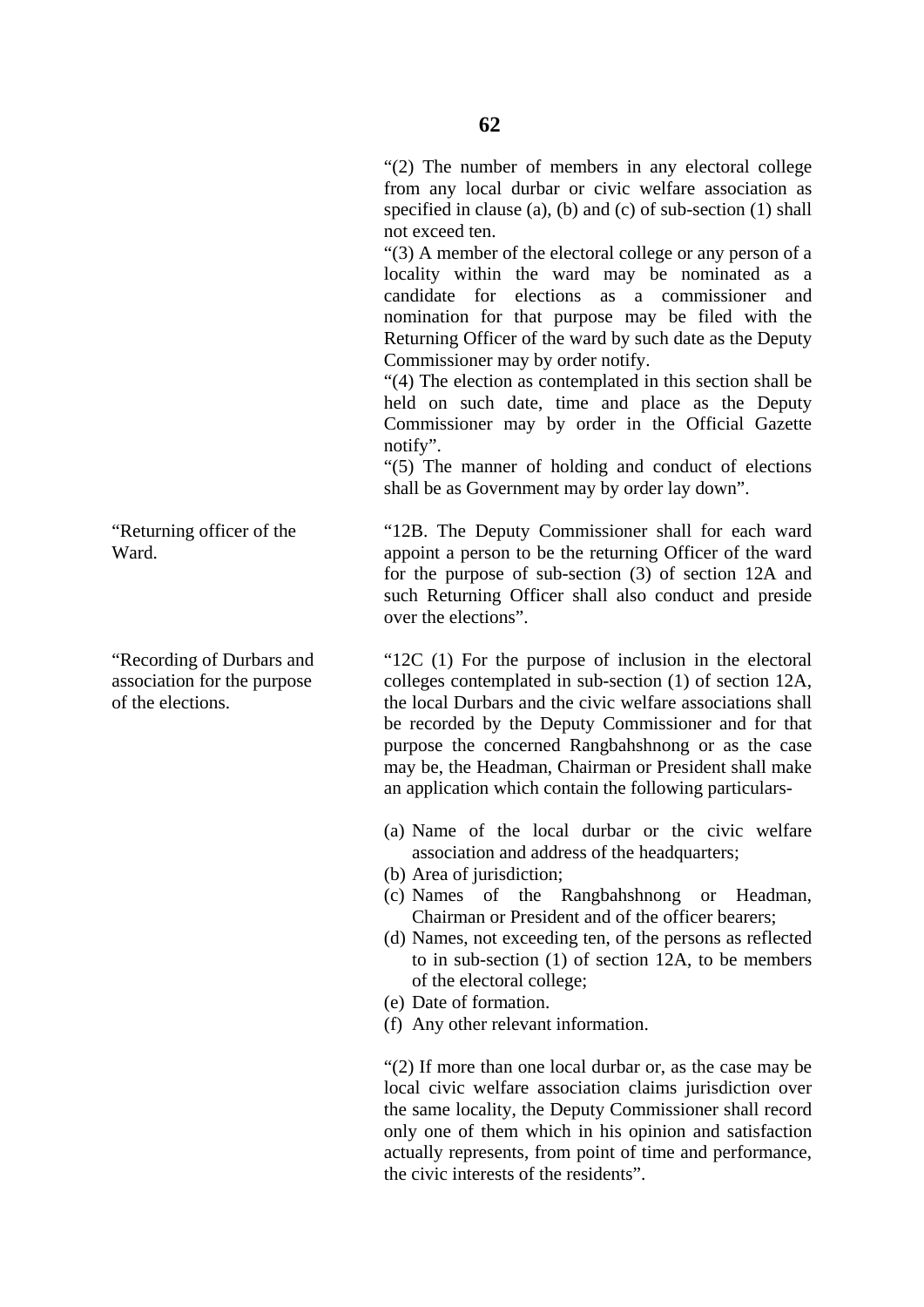|                                    | "(3) The application referred to in sub-section $(1)$ shall,<br>for the elections to be held in 1998, be made within three<br>weeks from the date of promulgation of the Meghalaya<br>Municipal (Amendment) Ordinance, 1998 and for any<br>subsequent elections within four weeks from the date of<br>the holding of the elections is notified. |
|------------------------------------|-------------------------------------------------------------------------------------------------------------------------------------------------------------------------------------------------------------------------------------------------------------------------------------------------------------------------------------------------|
| "Appointment of women.             | "12D. The State Government may, in consultation with<br>the women organisation having headquarters in any part<br>of Shillong Municipality, appoint three women as<br>nominated commissioners of the Shillong Municipal<br>Board and such commissioners shall have all the rights<br>and privileges as elected commissioners".                  |
| "Amendment of section 15.<br>3     | In section 15 of the Act, for clause (vii), the following<br>shall be substituted, namely-                                                                                                                                                                                                                                                      |
|                                    | "(vii) is a member of the State Legislative Assembly or<br>of a District Council or as a salaried servant of the<br>Governor or an employee of any local authority<br>commission board or corporation owned or controlled by<br>the Central or State Government".                                                                               |
| "Amendment of section 25<br>4      | In section $25$ , sub-section $(1)$ of the principal Act<br>between the words "his seat" and "an oath or", the words<br>"as such commissioner first make an oath before the<br>Commissioner and Secretary of the Urban Affairs<br>Department" shall be substituted.                                                                             |
| "Amendment of section 26<br>5      | In section 26, sub-section $(2)$ of the principal Act, for the<br>words "Commissioner of Division"<br>the<br>words<br>"Commissioner and Secretary to the State Government"<br>shall be substituted.                                                                                                                                             |
| "Amendment of section 296<br>- 6   | In section 296, of the principal Act, the words<br>"Commissioner of Division, the Deputy Commissioner,<br>the Additional Deputy Commissioner or the Sub-<br>Divisional officer in-charge of a Sub-division" occurring<br>in the first paragraph and also the second paragraph<br>thereof shall be omitted.                                      |
| "Amendment of<br>section 7<br>296A | In section 296A, of the principal Act, the words<br>of<br>Division,<br>"Commissioner"<br>and<br>the<br>Deputy<br>Commissioner, shall be omitted.                                                                                                                                                                                                |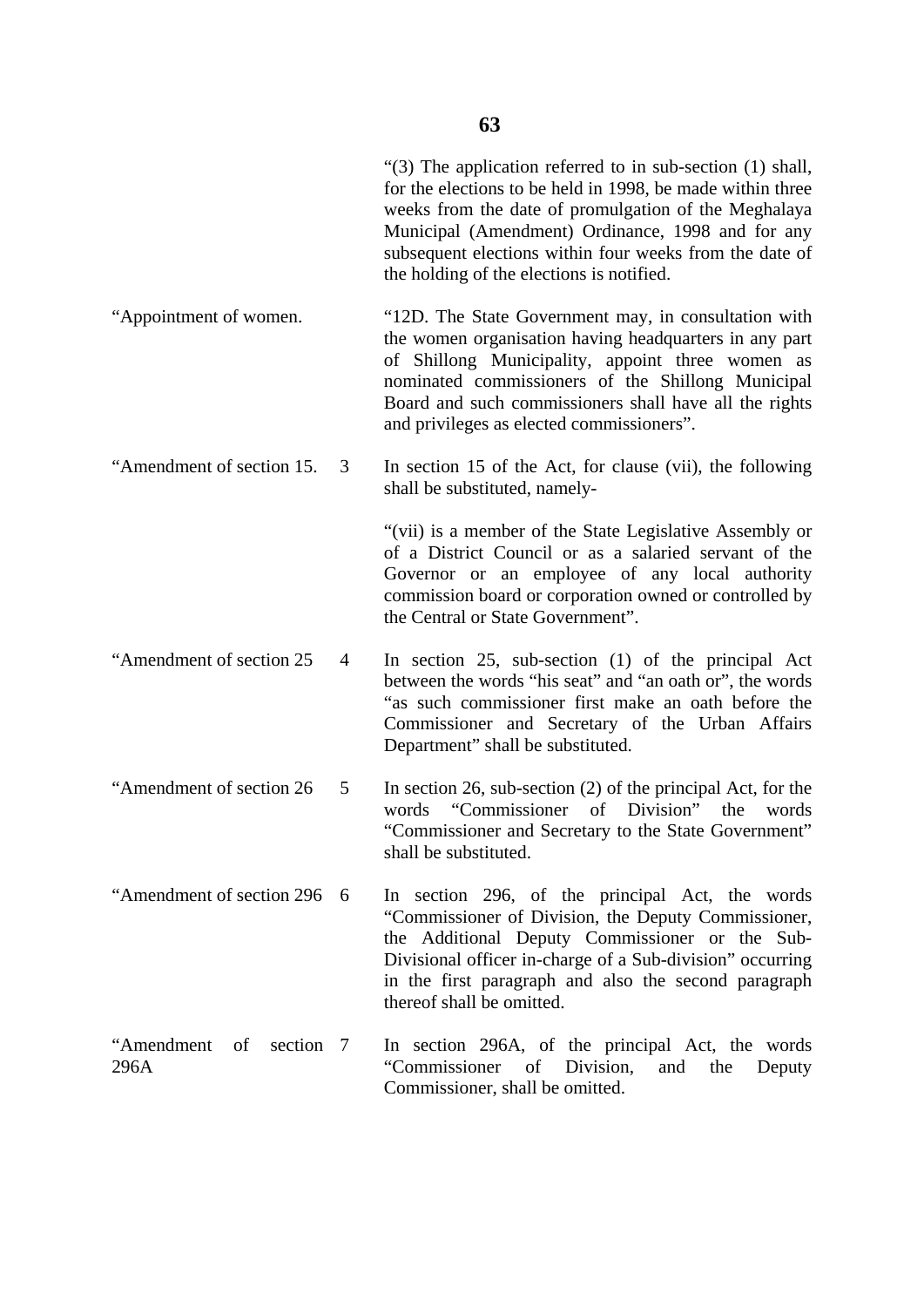#### **64**

"Amendment of section 298 8 In section 298, of the principal Act, the words "at a time" occurring therein shall be omitted.

Dated, Raj Bhavan, Shillong M. M. JACOB

the 5<sup>th</sup> May, 1998 Governor of Meghalaya

Dated. Shillong, L. M. SANGMA,

The 5<sup>th</sup> May, 1998 Under Secretary to the Govt. of Meghalaya

Law Department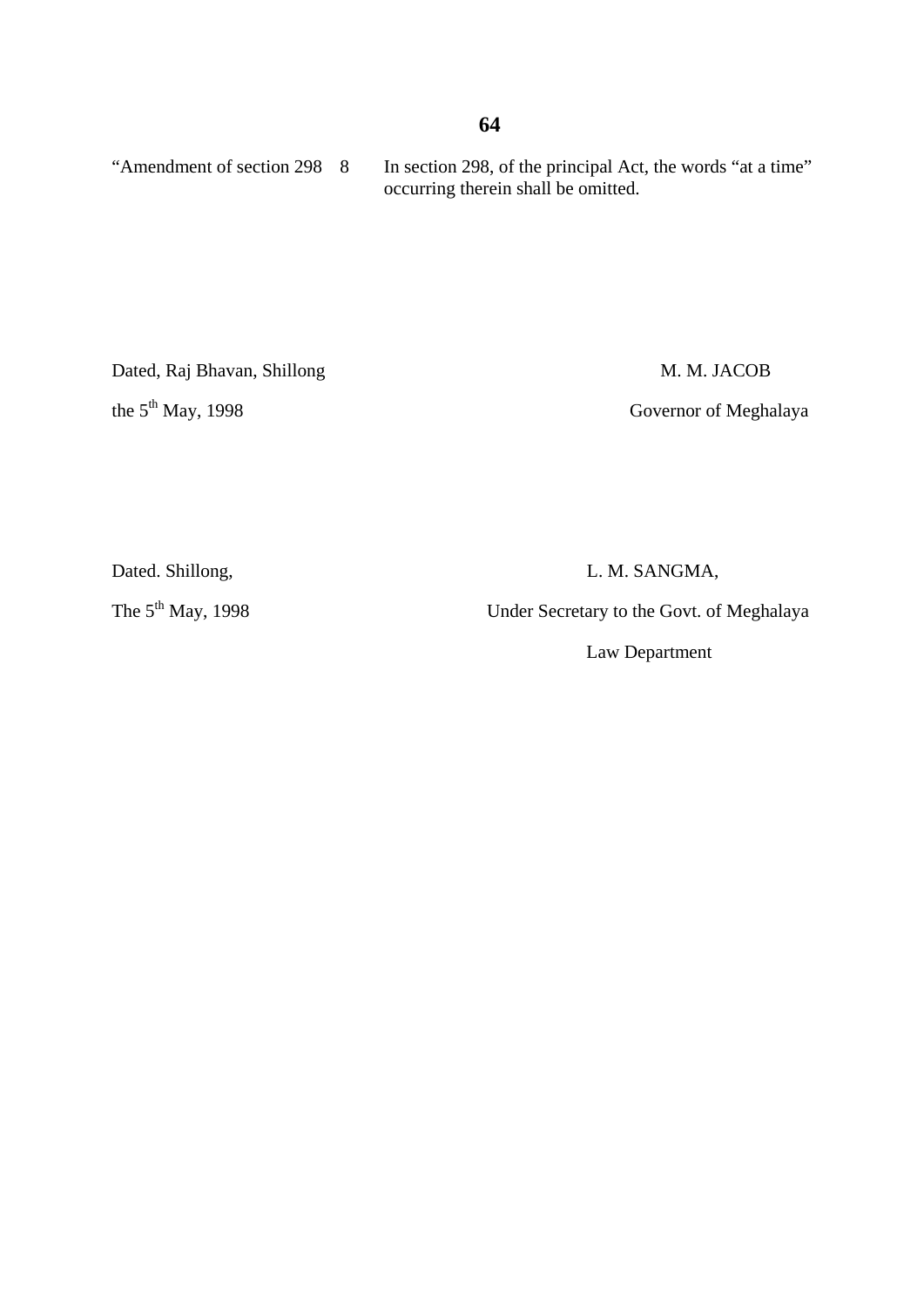### **65**

#### **The 7th August, 1998**

No. LL(B) 29/91/213- The Meghalaya Motor Vehicles Taxation (Amendment) Ordinance, 1998 (Ordinance No.2 of 1998) is hereby published for general information.

#### **MEGHALAYA ORDINANCE NO. 2 OF 1998**

#### Promulgated by the Governor on  $7<sup>th</sup>$  August, 1998

Published in the Gazette of Meghalaya Extra Ordinary, issued dated  $7<sup>th</sup>$  August, 1998

#### THE MEGHALAYA MOTOR VEHICLES TAXATION (AMENDMENT) ORDINANCE, 1998

#### **An**

#### **Ordinance**

Further to amend the Meghalaya Motor Vehicles Taxation Act (Assam Act IX of 1936 as adapted by Meghalaya).

Whereas, with a view to provide for levy of composite tax on certain vehicles registered outside Meghalaya but playing in the State, Legislative amendments to the State Motor Vehicles Taxation Law are to be made;

And, whereas, previous sanction of the president under the proviso to Article 304 (b) of the Constitutions has been obtained;

And, whereas, the Meghalaya Legislative Assembly is not in session and the Governor is satisfied that circumstances exist which render it necessary for him to take immediate action;

Now, therefore in exercise of the powers conferred by clause (1) of Article 213 of the Constitution, the Governor of Meghalaya hereby promulgates in the Forty-ninth Year of the Republic of India the following Ordinance, namely:-

| Short title and<br>Commencement |   | (1) This Ordinance may be called the Meghalaya Motor<br>Vehicles Taxation (Amendment) Ordinance, 1998.<br>(2) It shall be deemed to have come into force at once on<br>the $1st$ day of September, 1998. |
|---------------------------------|---|----------------------------------------------------------------------------------------------------------------------------------------------------------------------------------------------------------|
| Insertion of new section<br>6A  | 2 | After section 6 of the Meghalaya Motor Vehicles Taxation<br>Act(Assam Act IX of 1936 as adapted by Meghalaya), the<br>following new section 6A shall be inserted, namely:-                               |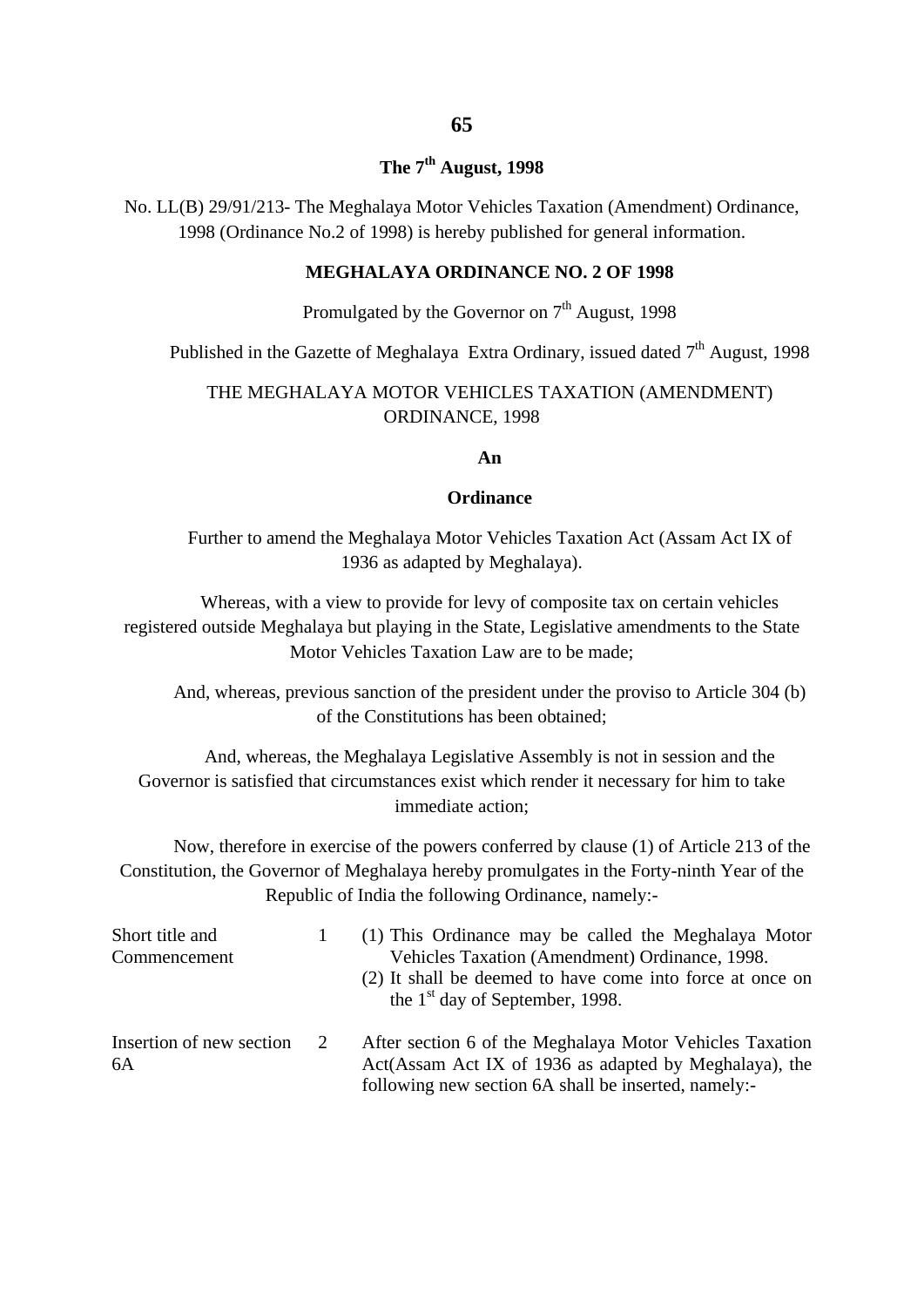#### "Composition Tax" "6A (1) No goods carriage covered by a national permits granted by any appropriate authority of any State other than the State of Meghalaya under sub-section (12) of Section 88 of the Motor Vehicles Act, 1988 shall ply in Meghalaya unless a composite tax of rupees three thousand has been paid in respect thereof to such appropriate authority:

"Provided that for a goods carriage with more than two axels the composite tax shall be reduced by twenty five percent.

"(2) The composite tax referred to in sub-section (1) may, from time to time and subject to previous publication, be revied by the State Government by notification in the Official Gazettes.

Dated, Raj Bhavan, M. M. JACOB

Shillong, the 7<sup>th</sup> August, 1998 Governor of Meghalaya

J. SOHTUN

Joint Secretary to the Govt. of Meghalaya

Law (B) Department.

DPS (Law) 243/33-510-19-8-99